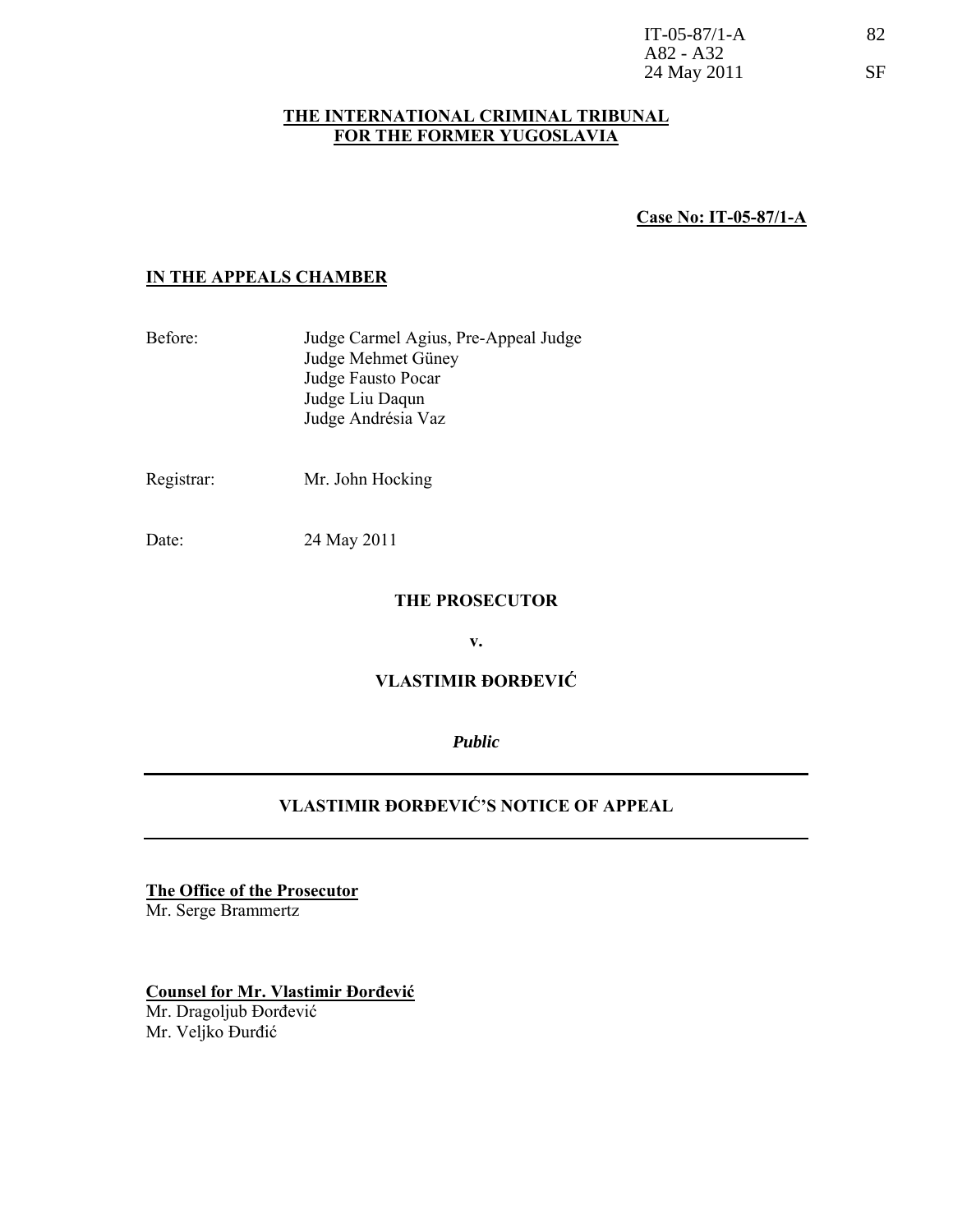# **THE INTERNATIONAL CRIMINAL TRIBUNAL FOR THE FORMER YUGOSLAVIA**

### **Case No: IT-05-87/1-A**

#### *Public*

#### **VLASTIMIR ĐORĐEVIĆ'S NOTICE OF APPEAL**

- 1. Pursuant to Article 25 of the Statute of the International Criminal Tribunal for the former Yugoslavia ("Statute") and Rule 108 of the Rules of Procedure and Evidence ("Rules"), Mr. Vlastimir Đorđević, by and through his Counsel, respectfully submits the following Notice of Appeal setting forth his grounds of appeal against the Judgement of Trial Chamber II in the case of *Prosecutor v. Đorđević*, Case No. IT-05-87/1-T, dated 23 February 2011 (the "Trial Judgement").
- 2. Vlastimir Đorđević was convicted of five counts of crimes in Kosovo in 1999: (1) deportation; (2) forcible transfer; (3) murder as a crime against humanity; (4) murder as a war crime; and (5) persecutions on racial grounds. He was convicted pursuant to Article  $7(1)$  as both a participant in a JCE and as an aider and abettor. He was sentenced to 27 years of imprisonment.
- 3. By its decision of 16 March 2011, the Appeals Chamber (Pre-Appeal Judge Carmel Agius) granted *Vlastimir Đorđević's Motion for an Extension of Time to File a Notice of Appeal* and ordered that the parties file their respective notices of appeal no later than 24 May 2011.
	- 4. As a translation of the Trial Judgement is not yet available, Vlastimir Đorđević reserves the right to raise any and all errors of law or fact that may become apparent to him when a full translation is available. Such application for variation or amendment would be made pursuant to the rights established in Articles 20 and 21 of the Statute and the provisions set forth in Rule 108 and the *Practice Direction on Formal Requirements for Appeals from Judgement*.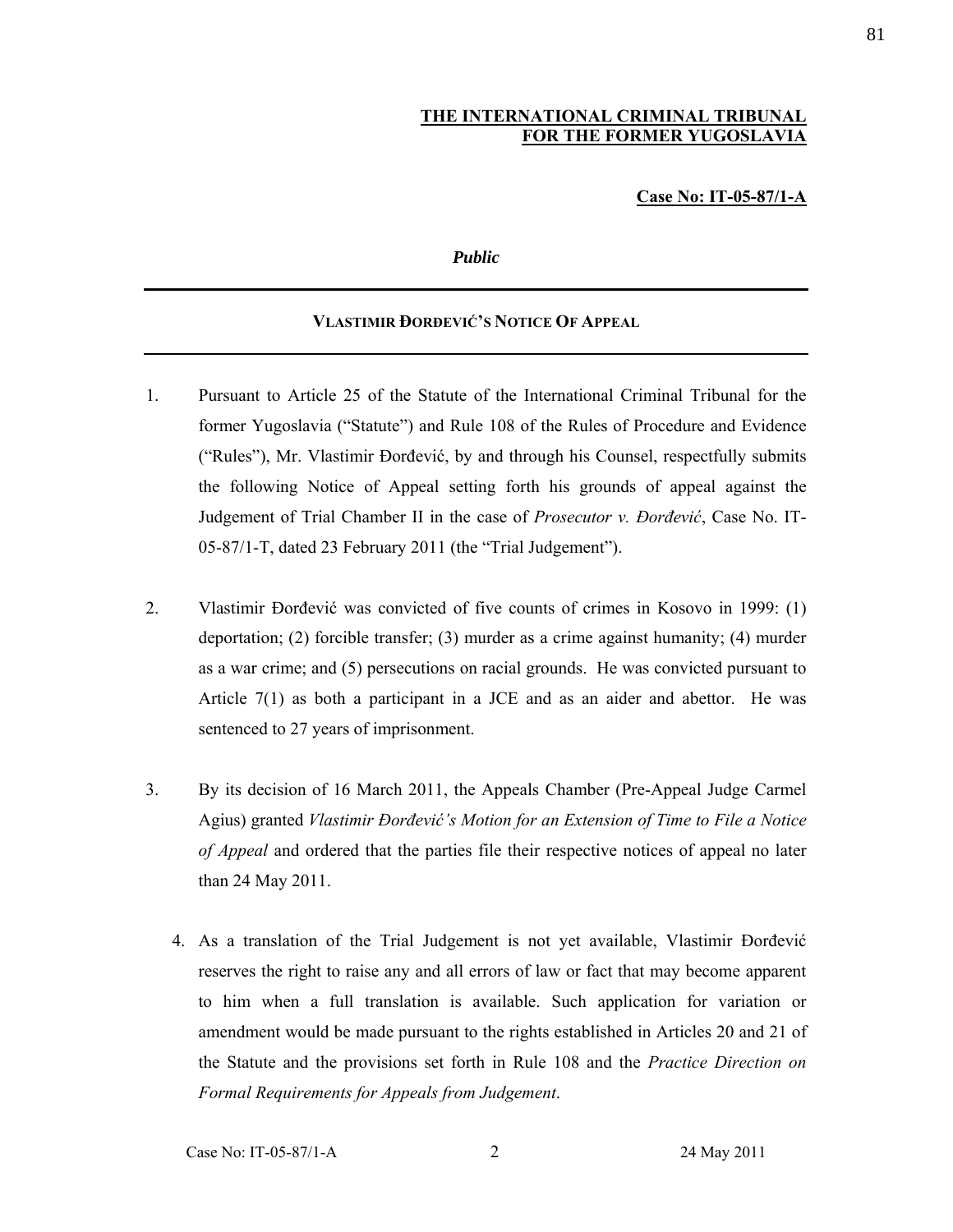# **GROUNDS OF APPEAL**

## **GROUNDS 1 – 8: THE TRIAL CHAMBER'S APPROACH TO JCE IN GENERAL**

| I.             | <b>GROUND 1: ERRORS OF LAW AND FACT WHEN INFERRING THE EXISTENCE OF</b>                                                                                     |
|----------------|-------------------------------------------------------------------------------------------------------------------------------------------------------------|
| II.            | <b>GROUND 2: ERRORS OF LAW IN HOLDING THAT JCE EXISTS IN CUSTOMARY</b>                                                                                      |
| Ш.             | <b>GROUND 3: ERRORS OF LAW AND FACT AS TO THE NATURE, TIMING AND</b>                                                                                        |
| IV.            | <b>GROUND 4: ERRORS OF LAW AND FACT IN FINDING THAT A "PLURALITY OF</b>                                                                                     |
| V.             | <b>GROUND 5: FAILURE TO ESTABLISH THE ALLEGED SHARED COMMON</b>                                                                                             |
| VI.            | <b>GROUND 6: ERRORS OF LAW AND FACT WHEN ATTRIBUTING PERPETRATORS'</b>                                                                                      |
| VII.           | <b>GROUND 7: ERRORS OF LAW AND FACT WHEN FINDING THAT MURDERS AND</b>                                                                                       |
| VIII.          | <b>GROUND 8: ERROR OF LAW WHEN ALLOWING LIABILITY FOR SPECIFIC</b>                                                                                          |
|                | <b>GROUNDS 9-10: THE TRIAL CHAMBER'S APPROACH TO JCE AND DORDEVIC IN</b>                                                                                    |
|                | <b>PARTICULAR</b>                                                                                                                                           |
| IX.            | <b>GROUND 9: ERRORS OF LAW AND FACT WHEN ASSESSING DORDEVIC'S</b>                                                                                           |
| A.             | SUB-GROUND 9(A): THE TRIAL CHAMBER ERRED IN LAW AND FACT AS TO ITS ASSESSMENT                                                                               |
| <b>B.</b>      | SUB-GROUND 9(B): THE TRIAL CHAMBER ERRED IN LAW AND FACT AS TO ITS ASSESSMENT                                                                               |
| $\mathbf{C}$ . | SUB-GROUND 9(C): THE TRIAL CHAMBER ERRED IN LAW AND FACT BY USING ĐORĐEVIĆ'S                                                                                |
| D.             | SUB-GROUND 9(D): THE TRIAL CHAMBER ERRED IN LAW AND FACT AS TO THE ASSESSMENT<br>OF ĐORĐEVIĆ'S ROLE IN ARMING LOCAL SERBS AND DISARMING KOSOVO ALBANIANS 20 |
| E.             | SUB-GROUND 9(E): THE TRIAL CHAMBER ERRED IN LAW AND FACT IN ITS ASSESSMENT OF                                                                               |
| F.             | SUB-GROUND 9(F): THE TRIAL CHAMBER ERRED IN LAW AND FACT AS TO DORDEVIĆ'S                                                                                   |
| G.             | SUB-GROUND 9(G): THE TRIAL CHAMBER ERRED IN LAW AND FACT AS TO DORDEVIĆ'S ROLE                                                                              |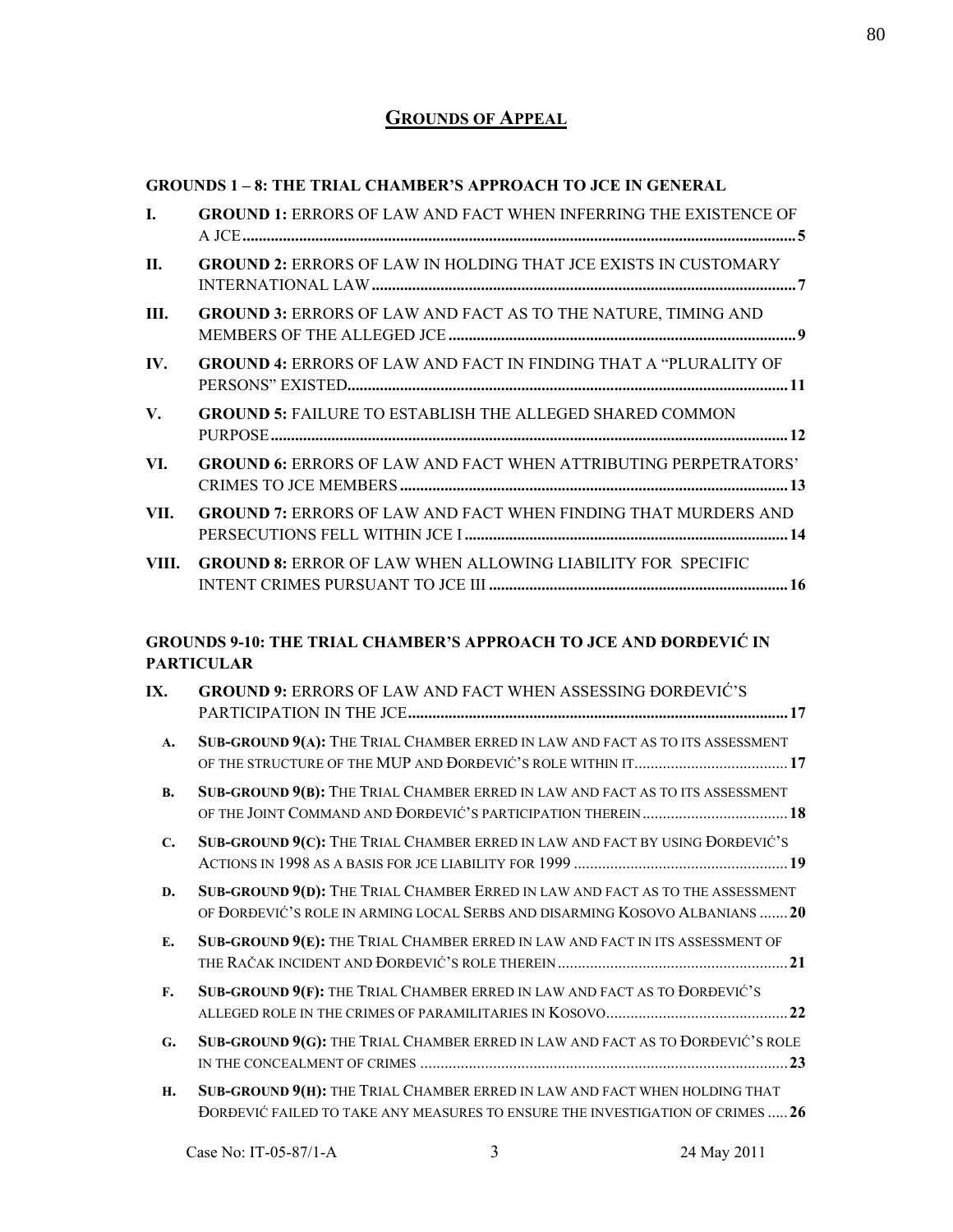| X.             | <b>GROUND 10: ERRORS OF LAW AND FACT WHEN FINDING THAT DORDEVIC</b>                                                                  |
|----------------|--------------------------------------------------------------------------------------------------------------------------------------|
| XI.            | <b>GROUND 11: ERRORS OF LAW AND FACT IN RELATION TO AIDING AND</b>                                                                   |
|                | <b>GROUNDS 12-15: ERRORS OF LAW AND FACT AS TO THE ELEMENTS OF CRIMES</b>                                                            |
| XII.           | <b>GROUND 12: ERRORS OF LAW AND FACT AS TO THE DEFINITION OF CIVILIAN</b>                                                            |
|                |                                                                                                                                      |
| XIII.          | <b>GROUND 13: ERROR OF LAW AS TO AN ELEMENT OF THE CRIME OF</b>                                                                      |
| XIV.           | <b>GROUND 14: ERROR OF LAW AS TO A NECESSARY ELEMENT OF THE MENS REA</b>                                                             |
| XV.            | <b>GROUND 15: ERRORS OF LAW AND FACT IN HOLDING THAT WANTON</b><br>DESTRUCTION OF RELIGIOUS SITES WAS ESTABLISHED AS A CRIME AGAINST |
| <b>SITES</b>   | <b>GROUNDS 16-17: ERRORS OF LAW AND FACT IN RELATION TO SPECIFIC CRIME</b>                                                           |
| XVI.           | <b>GROUND 16: IMPERMISSIBLE CONVICTIONS ENTERED ON THE BASIS OF</b><br><b>EVENTS AND/OR CRIMES NOT ALLEGED IN THE INDICTMENT38</b>   |
|                | XVII. GROUND 17: ERRORS OF LAW AND FACT WHEN FINDING THAT CRIMES WERE                                                                |
|                | XVIII. GROUND 18: ERRORS OF LAW WHEN ENTERING MULTIPLE CONVICTIONS  45                                                               |
| $\mathbf{A}$   | <b>SUB-GROUND 18(A): ERROR OF LAW WHEN ENTERING CONVICTIONS UNDER JCE AND</b>                                                        |
| В.             | SUB-GROUND 18(B): ERROR OF LAW WHEN ENTERING MULTIPLE CONVICTIONS UNDER                                                              |
| XIX.           |                                                                                                                                      |
| $\mathbf{A}$ . | SUB-GROUND 19(A): THE TRIAL CHAMBER ERRED IN LAW AND FACT AS TO AGGRAVATING                                                          |
| <b>B.</b>      | SUB-GROUND 19(B): THE TRIAL CHAMBER FAILED TO CONSIDER MITIGATING FACTORS  48                                                        |
| $\mathbf{C}$ . | SUB-GROUND 19(C): THE TRIAL CHAMBER ERRED IN RELATION TO THE SENTENCING                                                              |
| D.             | SUB-GROUND 19(D): THE TRIAL CHAMBER ERRED AS TO THE SENTENCING PRACTICES OF                                                          |
|                |                                                                                                                                      |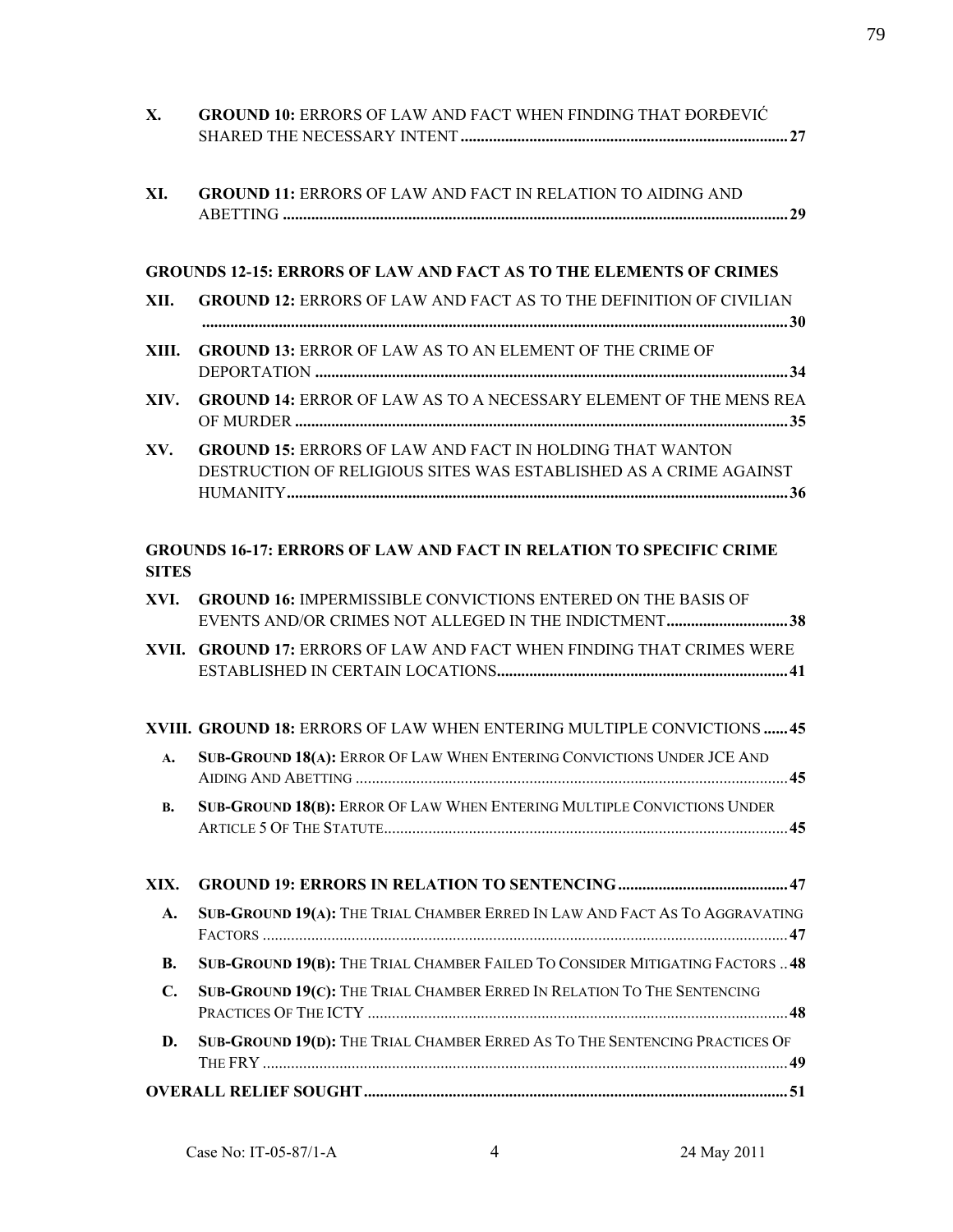# **GROUNDS 1 – 8: THE TRIAL CHAMBER'S APPROACH TO JCE IN GENERAL**

# **I. GROUND 1: ERRORS OF LAW AND FACT WHEN INFERRING THE EXISTENCE OF A JCE**

### **(i) Alleged errors of law and fact**

- 5. The Trial Chamber erred (i) when assessing the intention of alleged JCE members and (ii) when concluding that there existed a widespread and systematic attack directed against the civilian population because it failed to weigh, adequately or at all:
	- a. the vitiatory breach of the October Agreements by the KVM;
	- b. the nature of the KLA threat;
	- c. the nature of the NATO threat; and
	- d. the combined effect of the above.
- 6. The pervasive effect of these errors impugns the Trial Chamber's assessment of:
	- a. alleged violations of the October Agreements, such as the build-up and use of force;
	- b. the arming of the non-Albanian population and the disarming of KLA areas;
	- c. the coordinated use of the MUP and the VJ; and
	- d. the "disproportionate" use of force found to have been used by those forces in anti-terrorist actions.
- 7. The Trial Chamber's conclusions in relation to the above underpinned its findings that (i) a JCE existed and (ii) there existed a widespread and systematic attack against the civilian population. In so concluding, the Trial Chamber erred in the following ways:
	- a. The Trial Chamber erred in its assessment of events after the October Agreements by ignoring the failure on the part of KVM to ensure that the KLA did not take advantage of the FRY's compliance.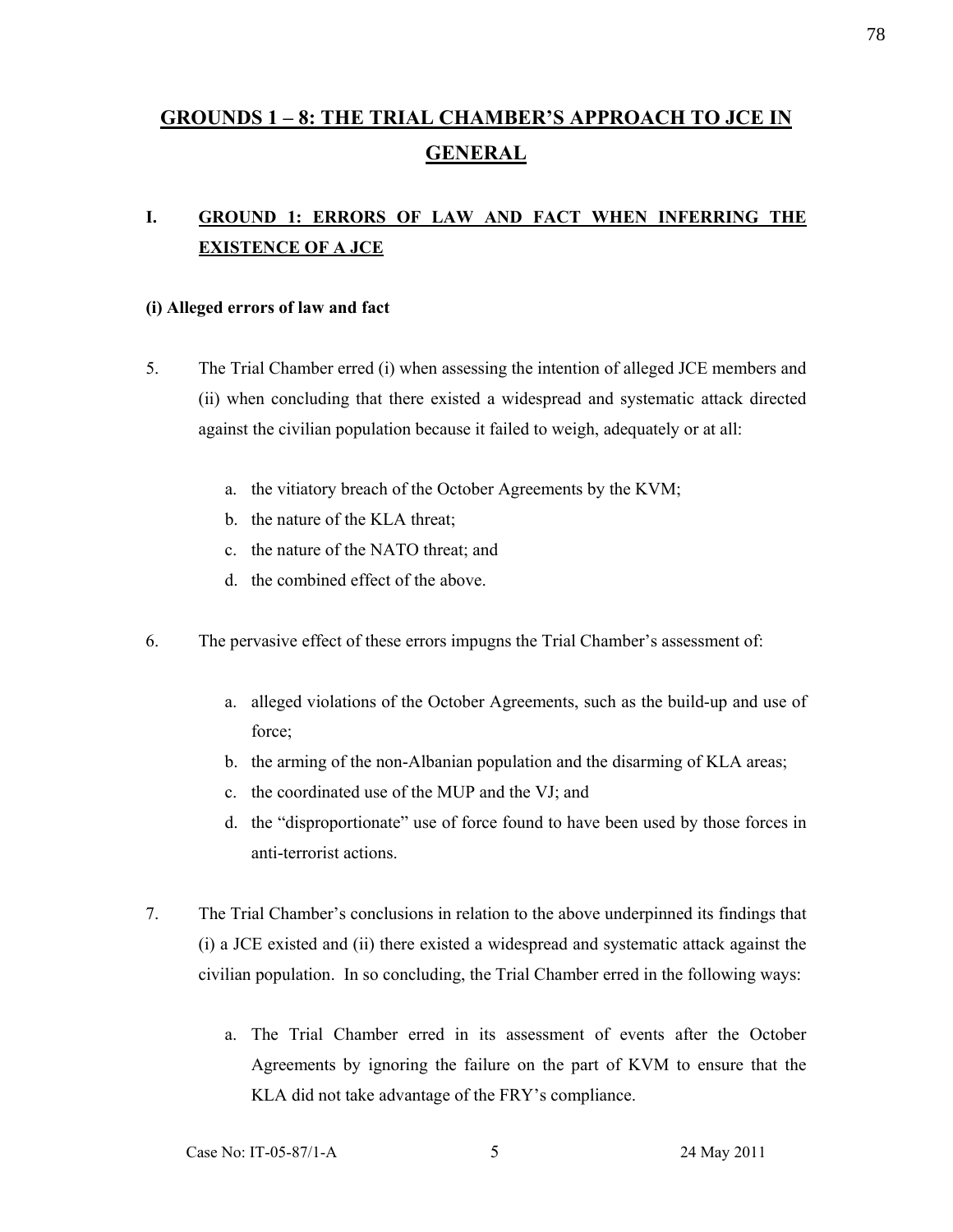- b. The Trial Chamber systematically erred in its assessment of the size and nature of the KLA threat, before and during the NATO bombing campaign.
- c. The Trial Chamber failed to assess the build-up to the NATO bombing campaign, its unjustified commencement and the imminent threat of land invasion.
- d. The Trial Chamber failed to consider the combined KLA and NATO threats as a joint threat to the territorial integrity of the FRY.
- 8. Instead of considering the reality of the situation faced by the FRY in general and Đorđević in particular, the Trial Chamber assessed the evidence in an artificial vacuum. By persistently finding that the FRY violated the October Agreements or introduced armed forces into Kosovo in order to implement a criminal plan, the Trial Chamber did not consider the reality of the situation: a massive domestic insurgency coupled with a NATO bombardment which killed hundreds, injured thousands and devastated both military and civilian infrastructure. Further, no consideration is given to the effect of the threat of a land invasion.
- 9. No reasonable Trial Chamber would ignore this reality when assessing the actions and intentions of alleged JCE members. A reasonable Trial Chamber, considering this reality, would have left open benign interpretations for acts that it deemed criminal.

#### **(ii) Identification of the finding or ruling challenged in the Trial Judgement**

- 10. The alleged error pervades the entire judgement making it difficult to identify all affected paragraphs, however:
	- a. The failure to consider the KVM's vitiatory breach of the October Agreements directly impacts paragraphs 348-447 (p.129-164) and 2010-2026 (p.792-803).
	- b. The failure to assess the KLA threat is evident because the Trial Chamber focused it under the criteria for the applicability of Article 3 of the Statute

Case No: IT-05-87/1-A 6 24 May 2011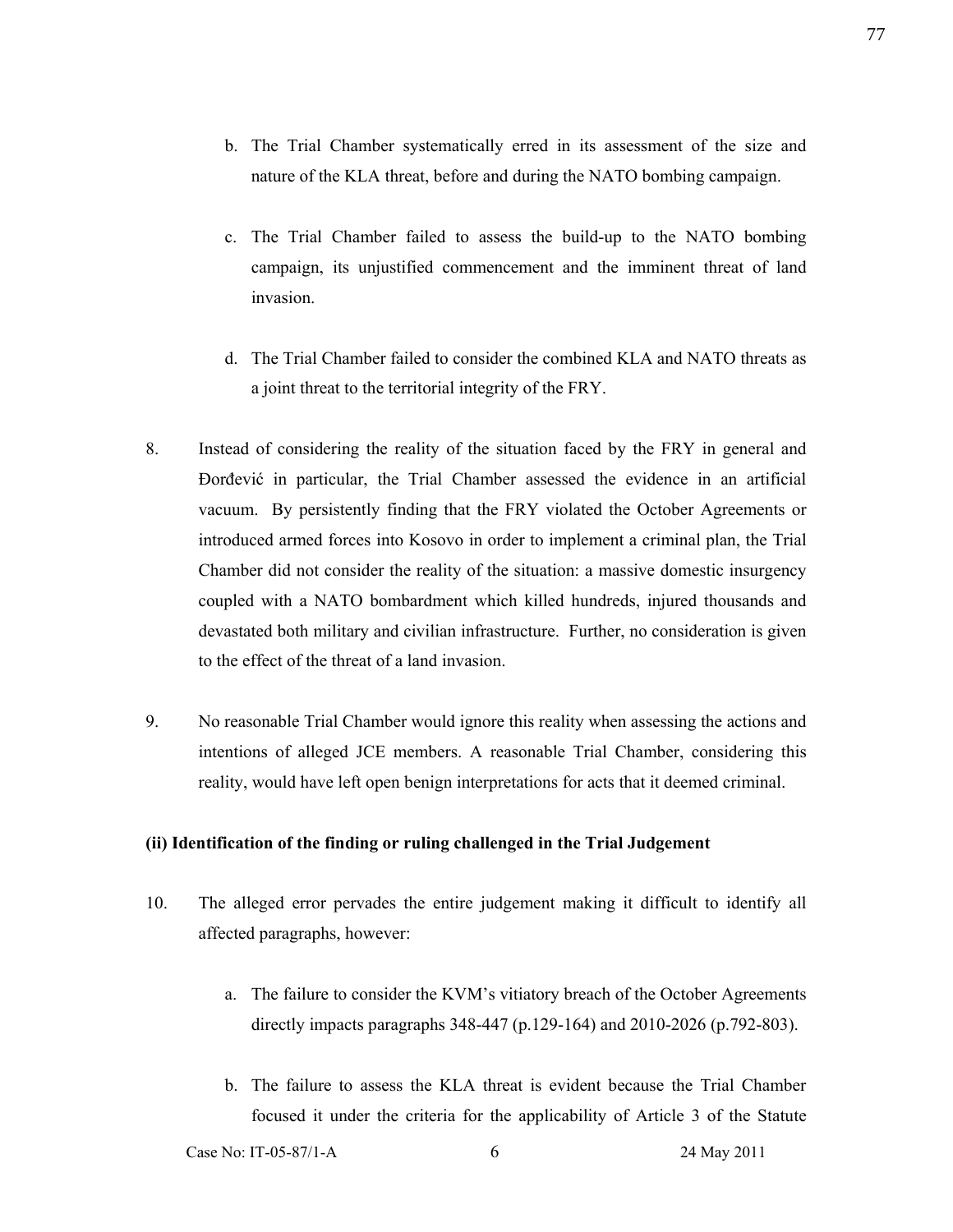(paragraphs 1521-1584, p.609-630). This issue was of wider significance. Sporadic references to the KLA elsewhere in the Trial Judgement, for example paragraphs 2052-2069 (p.814-821), do not demonstrate that the Trial Chamber considered the reality of the KLA threat. In any event, at paragraph 2061 (p.818) the Trial Chamber underestimated the nature of the KLA threat in a manner that no reasonable Trial Chamber would have.

- c. The failure to consider the nature of the NATO threat in the lead up to the commencement of bombing on 24 March 1999, the effect of the bombing and the threat of land invasion directly impacts paragraphs 157-176 (p.61-67), 348-447 (p.129-164), 655 (p.252), 796-801 (p.316-318), 812 (p.321), 2010- 2022 (p.792-800), 2026 (p.802-803) and 2135-2136 (p.852).
- d. No paragraph considers the combined effect of KLA and NATO and their cooperation together. This failure is most evident in the Trial Chamber's assessment of the proportionality of FRY actions in paragraphs 2052-2069 (p.814-821).

### **(iii) Precise relief sought**

11. The Appeals Chamber is invited to quash Đorđević's convictions on the basis that no reasonable Trial Chamber would gloss over the relevant context of the indicted events. The error of the Trial Chamber has occasioned a miscarriage of justice.

# **II. GROUND 2: ERRORS OF LAW IN HOLDING THAT JCE EXISTS IN CUSTOMARY INTERNATIONAL LAW**

#### **(i) Alleged errors of law and fact**

12. While the Trial Chamber was bound to apply the jurisprudence of the Appeals Chamber's successive decisions that JCE exists in customary international law and that it is implicit as a form of commission within Article 7(1) of the Statute, compelling reasons exist for the Appeals Chamber to revisit this issue again and depart from its previous jurisprudence.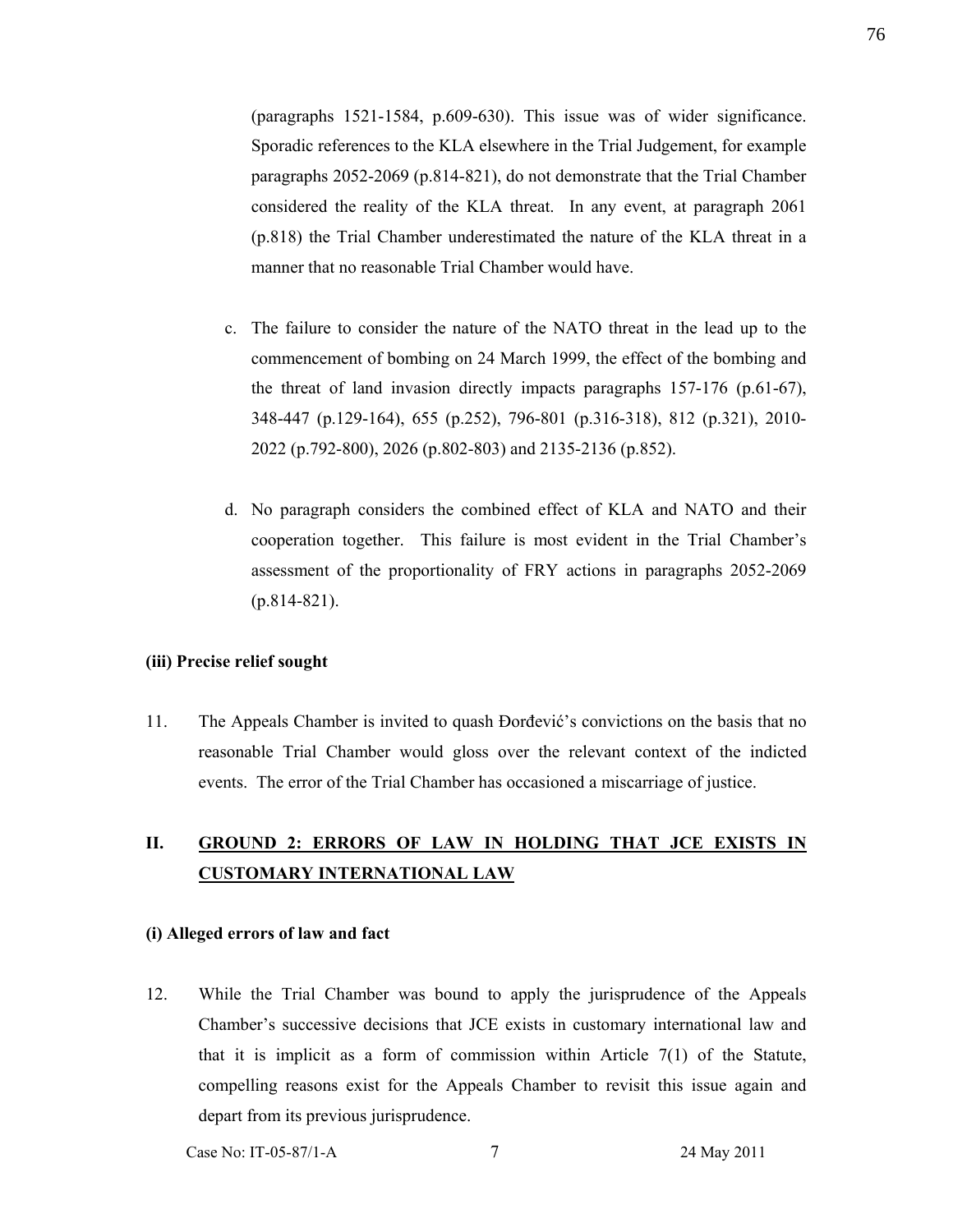- 13. Three alternative positions will be adopted:
	- a. First, on a proper analysis, in particular a comparison of the approach of the International Criminal Court, JCE was not clearly established as a mode of liability at the time of the Indictment events;
	- b. Second, JCE III does not exist as a mode of liability in customary international law; or,
	- c. Third, properly understood, JCE is not a form of commission implicit within Article 7(1) of the Statute. In particular, participation in a JCE cannot be described as "commission" when the physical perpetrator of a crime is not a member of the JCE.

### **(ii) Identification of the finding or ruling challenged in the Trial Judgement**

- 14. The Trial Chamber's summary of the elements of JCE is at paragraphs 1857-1868 (p.720-724). The Trial Chamber sought to apply JCE throughout the Trial Judgement.
- 15. The Trial Chamber's summary of the extended form of JCE is at paragraphs 1865 and 1867 (p.722-723). The Trial Chamber's alternative findings of liability pursuant to JCE III is at paragraphs 2139, 2141, 2145, 2147, 2153 and 2158 (p.853-860).
- 16. The Trial Chamber's holding that JCE is a form of commission is at paragraph 1860 (p.720). Its holding that the perpetrators do not need to be members of the JCE is at paragraphs 1866-1868 (p.723-724). No consideration was given to whether Đorđević could properly be said to have "committed" a crime perpetrated by a non-JCE member either when (i) the perpetrator was "used" by a JCE member or (ii) such a crime was merely foreseeable.

### **(iii) Precise relief sought**

17. The Appeals Chamber is invited to:

Case No: IT-05-87/1-A 8 24 May 2011

75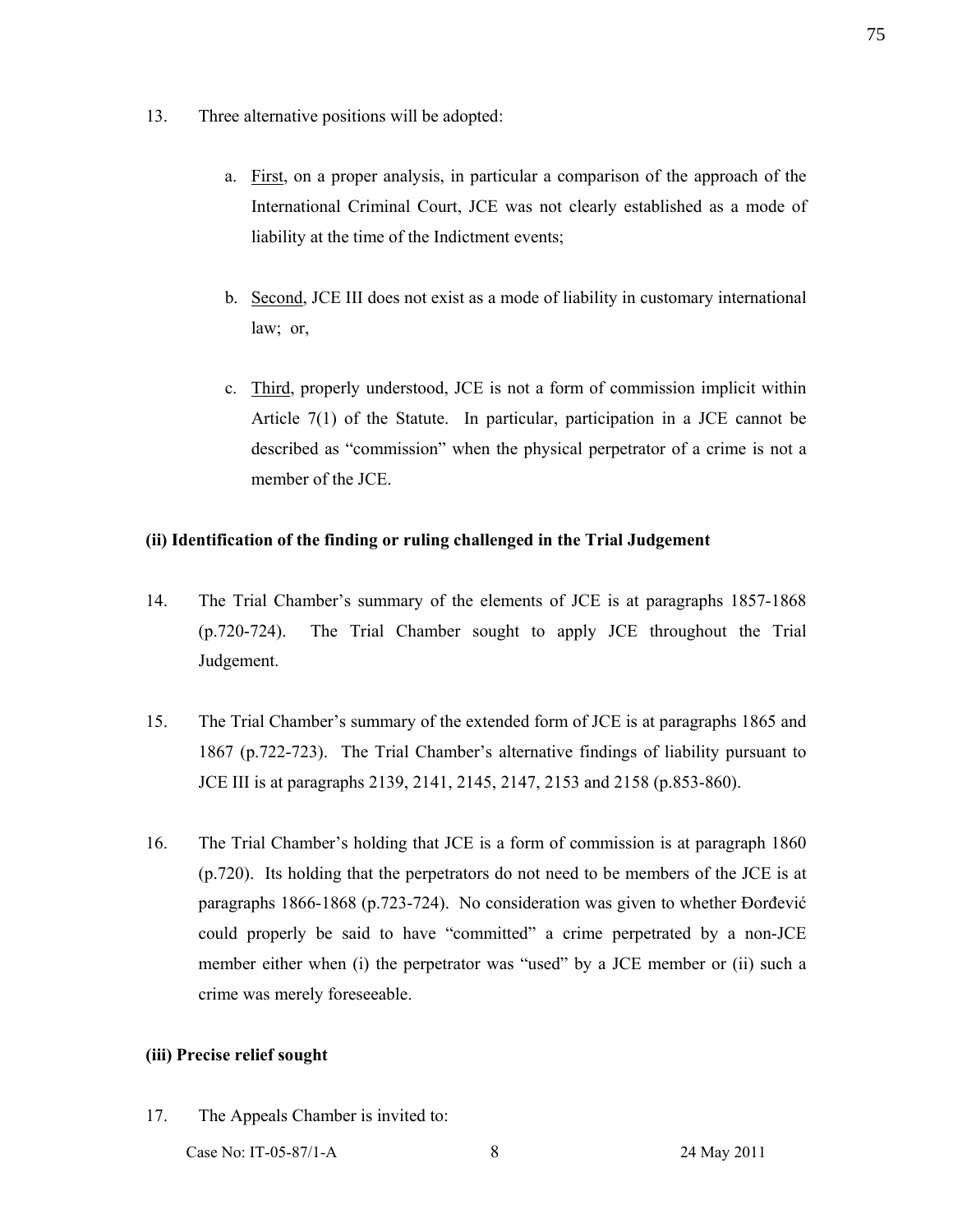- a. re-assess the merits of the Appeals Chamber's analysis in *Tadić* and quash all of Đorđević's convictions to the extent that they rely on JCE; alternatively,
- b. quash any of Đorđević's convictions that (pursuant to other grounds of appeal) rely upon JCE III rather than JCE I; alternatively,
- c. clarify that JCE is a form of accomplice liability rather than a form of commission so that Đorđević's responsibility is properly characterised and his sentence accordingly reduced.

# **III. GROUND 3: ERRORS OF LAW AND FACT AS TO THE NATURE, TIMING AND MEMBERS OF THE ALLEGED JCE**

### **(i) Alleged errors of law and fact**

- 18. The Trial Judgement is impermissibly vague as to:
	- a. the nature of the common plan;
	- b. the point in time at which it existed; and
	- c. its constituent members.
- 19. The Trial Chamber's findings are incoherent such that it was not entitled to conclude that a common objective existed between Đorđević and the other alleged members of the JCE.

### 20. As to the **nature of the common plan**:

- a. on the one hand the Trial Chamber held that the purpose of the JCE was to alter the ethnic balance of Kosovo so as to ensure Serbian control over the province; however,
- b. on the other hand the Trial Chamber held that the nature of the JCE "evolved" throughout the armed conflict that commenced on 24 March 1999.

Case No: IT-05-87/1-A 9 24 May 2011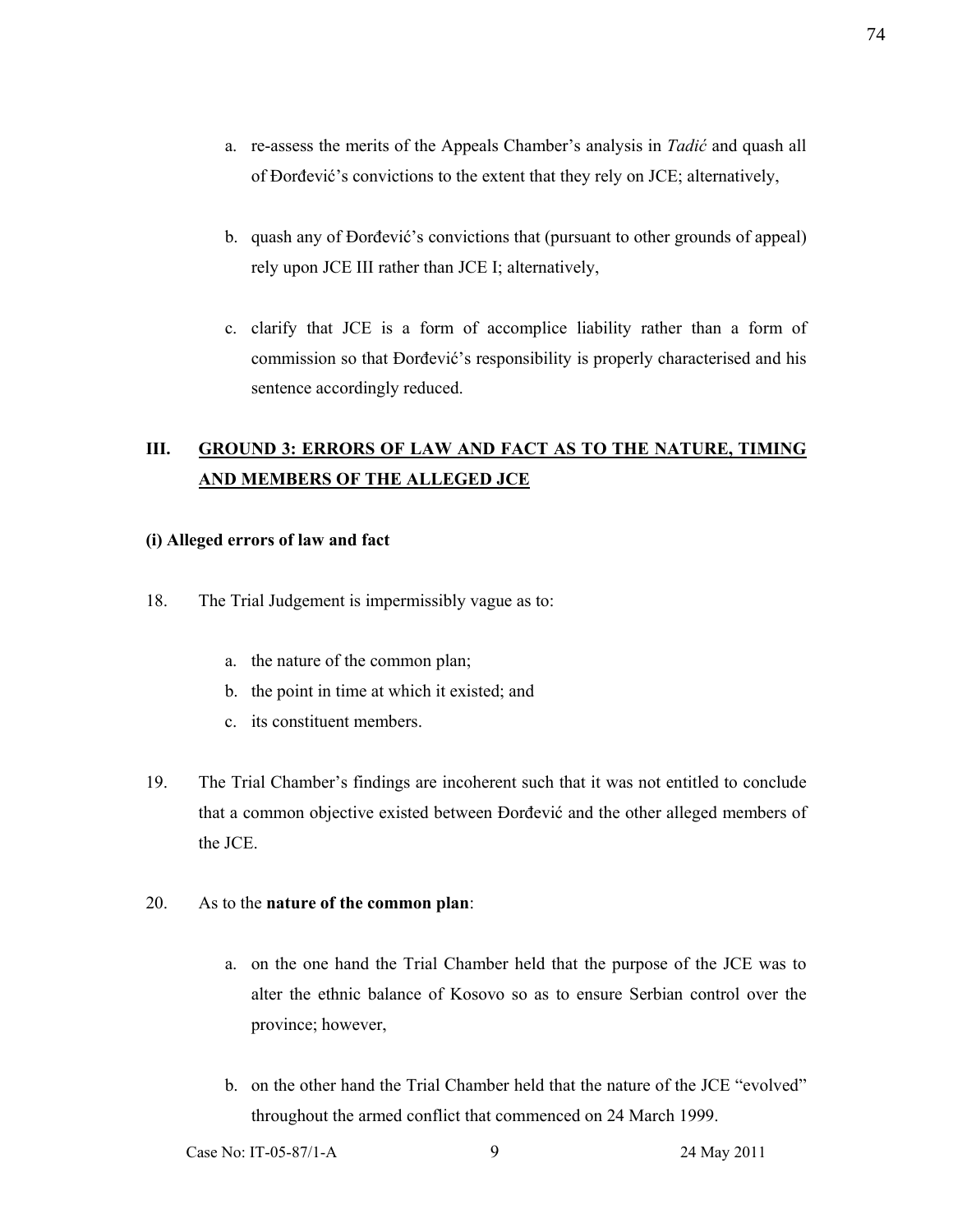### 21. As to the **point in time the JCE existed**:

- a. on the one hand, the Trial Chamber held that the JCE came into existence no later than January 1999 and that Đorđević and others used the bombardment of Serbia from 24 March 1999 onwards as a window of opportunity in which to implement the JCE; however,
- b. on the other hand, the Trial Chamber found it necessary to direct itself to jurisprudence that a JCE can arise on the spur of the moment ("extemporaneously").

## 22. As to the **constituent members of the JCE**:

- a. on the one hand the Trial Chamber identified certain specified individuals including Đorđević; however,
- b. on the other hand, the Trial Chamber made vague references to the plan existing among "senior political, military and police leadership". The Trial Chamber further concluded that other individuals were members of the JCE but said that it was "unable to make an exact determination as to who were participants and who were perpetrators".
- 23. The Trial Chamber therefore erred by deploying a fluid concept of JCE that is not supported by customary international law and violates the principle of legality. Neither the Appeals Chamber nor the parties can be required to engage in speculation on the meaning of the Trial Chamber's findings in relation to an element so central to Đorđević's individual responsibility as the scope of the alleged JCE.

### **(ii) Identification of the finding or ruling challenged in the Trial Judgement**

24. As to the **nature of the common plan**, the imprecise finding that the JCE evolved is at paragraph 2007 (p.790-791). General conclusions as to the nature of a plan are found throughout the Judgement and in Section  $XII(B)(2)(a)$ , with the contradictory

Case No: IT-05-87/1-A 10 24 May 2011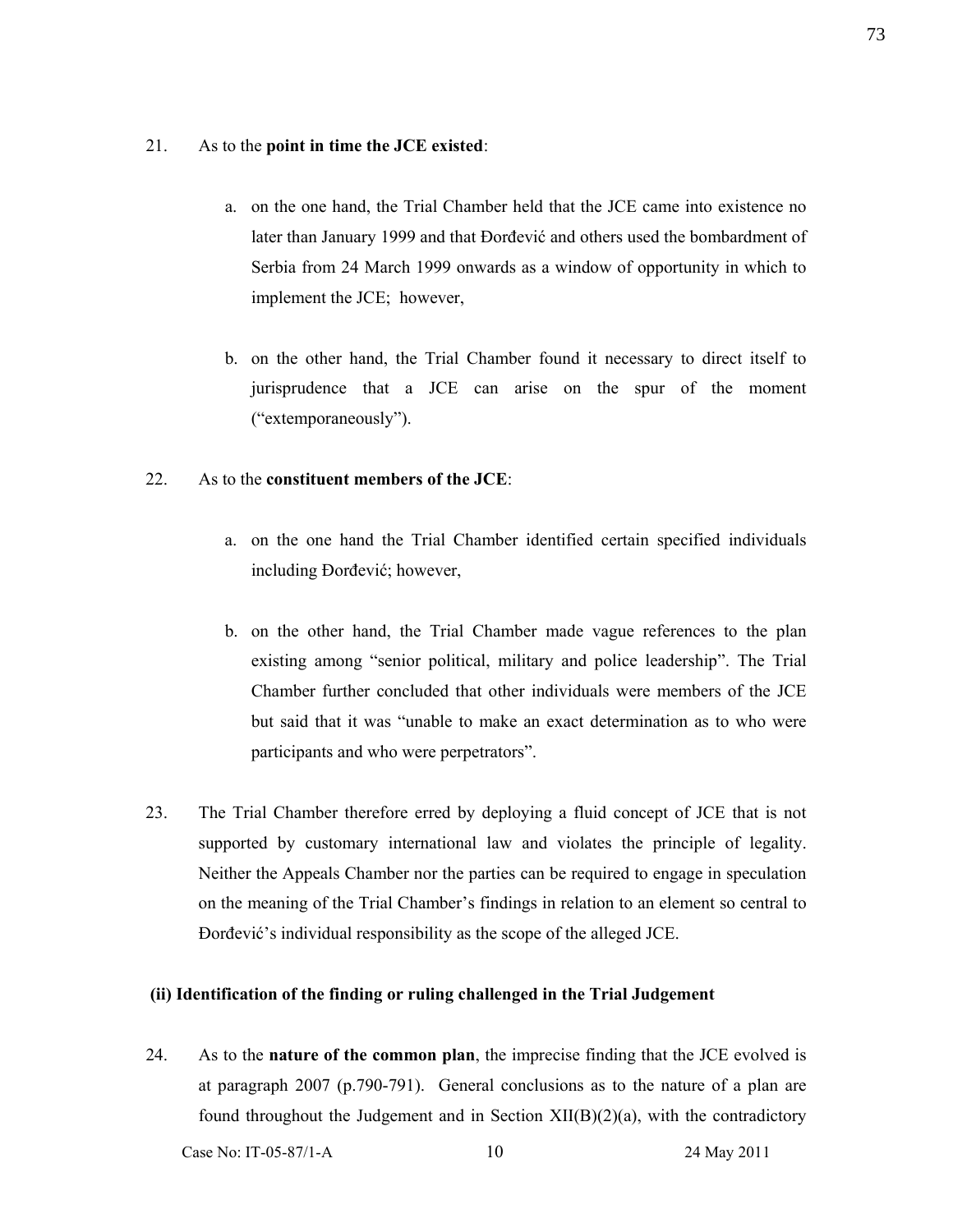findings at paragraphs 2003-2121 (p.789-845), 2126 (p.847), 2128-2130 (p.848-849), 2134 (p.851), 2136 (p.852).

- 25. As to the **point in time the JCE existed**, the Trial Chamber's finding that it had been formed by mid-January 1999 is at paragraphs 2025-2026 (p.801-803) and 2134 (p.859). The Trial Chamber's direction that the common plan can arise extemporaneously is at paragraph 1862 (p.721); the subsequent finding in this regard is at paragraph 2007 (p.790-791).
- 26. As to the **constituent members of the JCE**, the Trial Chamber summarised the members at paragraphs 2126-2127 (p.847-848) but introduced uncertainty as to who were participants and who were perpetrators in paragraph 2128 (p.848).

### **(iii) Precise relief sought**

27. The Appeals Chamber is invited to quash Đorđević's convictions pursuant to JCE on the basis that the Trial Chamber's findings were impermissibly vague on fundamental aspects of the alleged JCE and such imprecision occasioned a miscarriage of justice.

# **IV. GROUND 4: ERRORS OF LAW AND FACT IN FINDING THAT A "PLURALITY OF PERSONS" EXISTED**

### **(i) Alleged errors of law and fact**

28. The Trial Chamber held that a JCE existed amongst the "senior political, military and police leadership" and identified certain specific individuals as comprising the JCE. Save for an isolated and unexplained finding that JCE members acted "in unison" in various bodies, the Trial Chamber failed to establish the required "joint action" in order to show that individual JCE members acted in a cohesive and coordinated manner with the necessary criminal intent. Viewed as a whole, the Trial Chamber instead focused on instances of coordination amongst the physical perpetrators as being determinative of the existence of the JCE. It failed to establish whether and/or how the alleged JCE members acted together.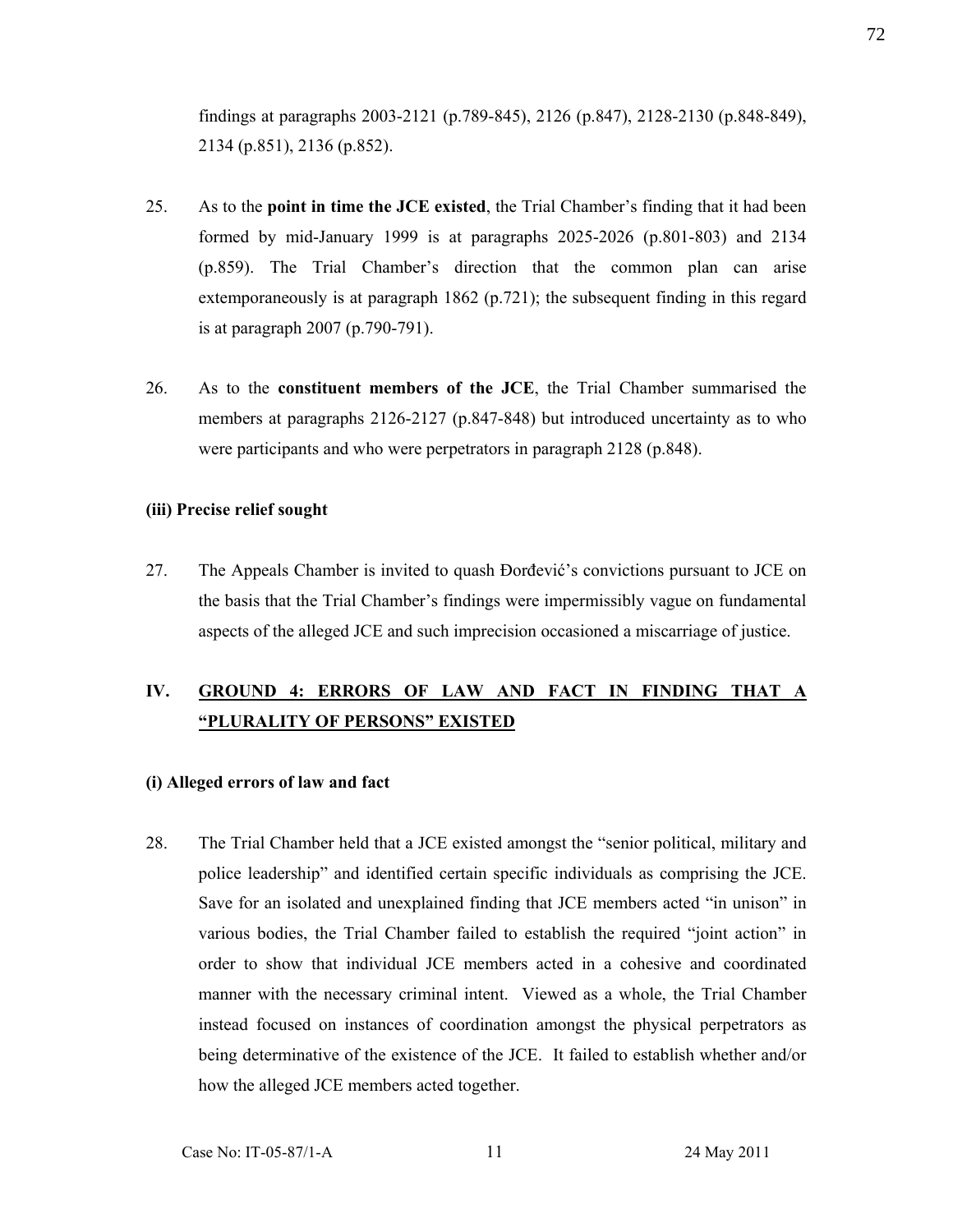29. Finally, the Trial Chamber identified individuals as being members of the JCE whose innocence in this respect has already been established by the Tribunal and accepted by the Office of the Prosecutor.

### **(ii) Identification of the finding or ruling challenged in the Trial Judgement**

- 30. The Trial Chamber's description of the "plurality of persons" is at paragraphs 2122- 2128 (p.845-848). Its unreasoned finding that JCE members acted "in unison" is at paragraph 2128 (p.848). That the Trial Chamber focused on instances of coordination amongst physical perpetrators is evident throughout its assessment of the crimebase (paragraphs 448-1261 (p.165-500)). That the Trial Chamber would focus on physical perpetrators was evident from paragraph 6 (p.2) of the Trial Judgement where it simplistically grouped all perpetrators together as "Serbian forces".
- 31. The challenged finding that Ojdanić and Lazarević were members of any JCE is at paragraphs 2127 (p.846) and 2211 (p.877).

### **(iii) Precise relief sought**

32. The Appeals Chamber is invited to quash Đorđević's convictions pursuant to JCE on the basis that the Trial Chamber failed to establish the necessary joint action on the part of alleged JCE members. The error of the Trial Chamber has occasioned a miscarriage of justice.

# **V. GROUND 5: FAILURE TO ESTABLISH THE ALLEGED SHARED COMMON PURPOSE**

### **(i) Alleged errors of law and fact**

33. The Prosecution alleged that a JCE existed, the purpose of which was to modify the ethnic balance of Kosovo in order to ensure continued Serbian control over the province. Whereas the Appeals Chamber has held that the crime of deportation does not require the demonstration of an intention to expel on a permanent (as opposed to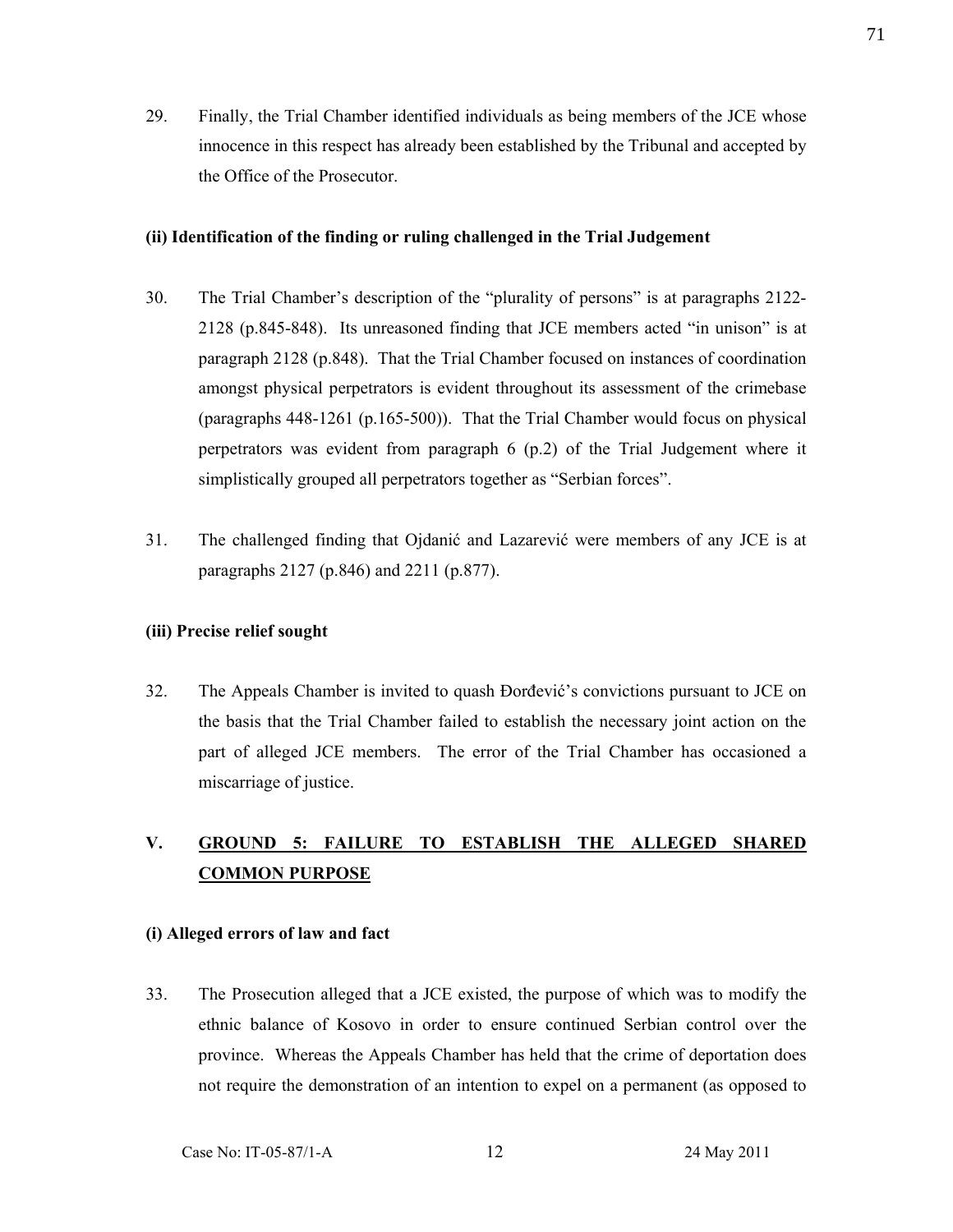temporary) basis, such an intention therefore *had* to be proved in this case. It was not and there are no findings to that effect.

34. Furthermore, the Trial Chamber made no finding as to how displacement of an internal and/or temporary nature was consistent with the alleged JCE.

### **(ii) Identification of the finding or ruling challenged in the Trial Judgement**

35. The Trial Chamber's finding as to the purpose of the JCE is at paragraphs 2005-2007 (p.789-791), 2126 (p.847) and 2136 (p.852). Its holding that the crime of deportation does not require an intention to deport on a permanent basis is at paragraph 1604(5) (p.636).

## **(iii) Precise relief sought**

36. The Appeals Chamber is invited to quash all of Đorđević's convictions on the basis that the Prosecution failed to establish, and the Trial Chamber failed to make necessary findings, on an essential element of the pleaded JCE.

# **VI. GROUND 6: ERRORS OF LAW AND FACT WHEN ATTRIBUTING PERPETRATORS' CRIMES TO JCE MEMBERS**

# **(i) Alleged errors of law and fact**

- 37. The Trial Chamber applied a standard, recently established by the Appeals Chamber, whereby crimes could be attributed to Đorđević when at least one member of the JCE *used* the perpetrators in accordance with the common plan.
- 38. There are compelling reasons for departing from such a standard. There is no basis for it as a form of JCE under customary international law. It is at odds with the Appeals Chamber's earlier jurisprudence in the *Stakić* case when such indirect perpetration was rejected as a mode of liability.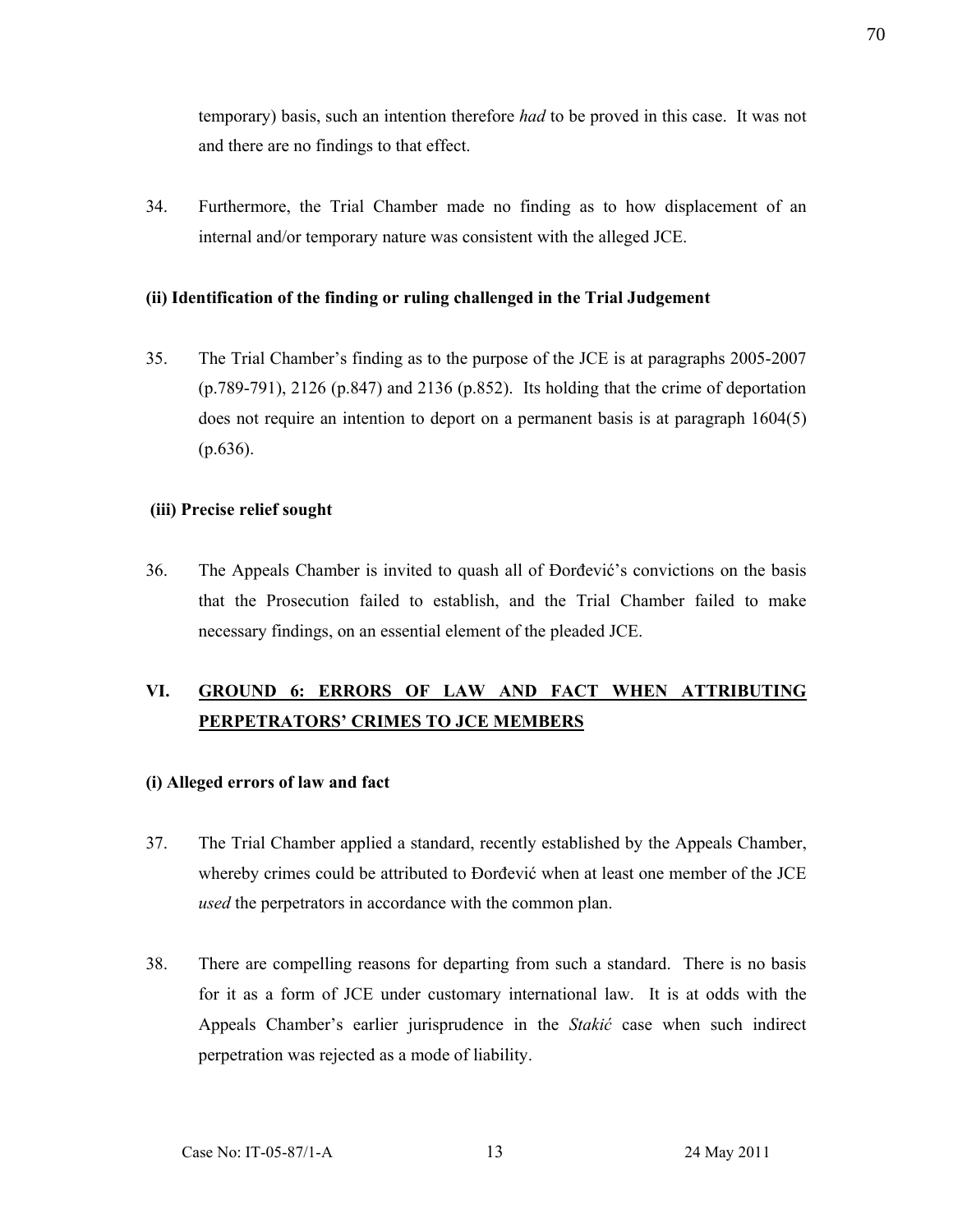39. Further and alternatively, the Trial Chamber failed to apply its own standard. It failed to establish how physical perpetrators were *used* by JCE members in order to implement the JCE. Simply highlighting the affiliation (e.g. MUP, VJ, etc.) of a perpetrator of any particular crime was insufficient. The Trial Chamber failed to identify the roles of those it designated as JCE members and establish that the physical perpetrators were instrumentalised or used as tools to carry out the *actus reus* of crimes by those JCE members.

### **(ii) Identification of the finding or ruling challenged in the Trial Judgement**

40. The Trial Chamber's statement of the challenged legal standard is at paragraph 1866 (p.723). The Trial Chamber failed to apply that standard throughout the Trial Judgement.

### **(iii) Precise relief sought**

41. The Appeals Chamber is invited to quash all of Đorđević's convictions on the basis that he was convicted upon a flawed formulation of JCE; alternatively, Đorđević's convictions should be quashed because the Trial Chamber failed to demonstrate how each physical perpetrator was *used* by a JCE member to commit the underlying crimes.

# **VII. GROUND 7: ERRORS OF LAW AND FACT WHEN FINDING THAT MURDERS AND PERSECUTIONS FELL WITHIN JCE I**

### **(i) Alleged errors of law and fact**

42. The Trial Chamber erred when holding that the crimes of murder (Counts  $3 \& 4$ ) and persecutions (Count 5) fell within JCE I. There was an inadequate evidentiary basis upon which to make such a finding. The Trial Chamber failed to establish that each member of the JCE shared the necessary *mens rea* either in January 1999 or at all. Further and alternatively, the Trial Chamber failed to explain how any JCE member *used* each physical perpetrator to commit murders and persecutions.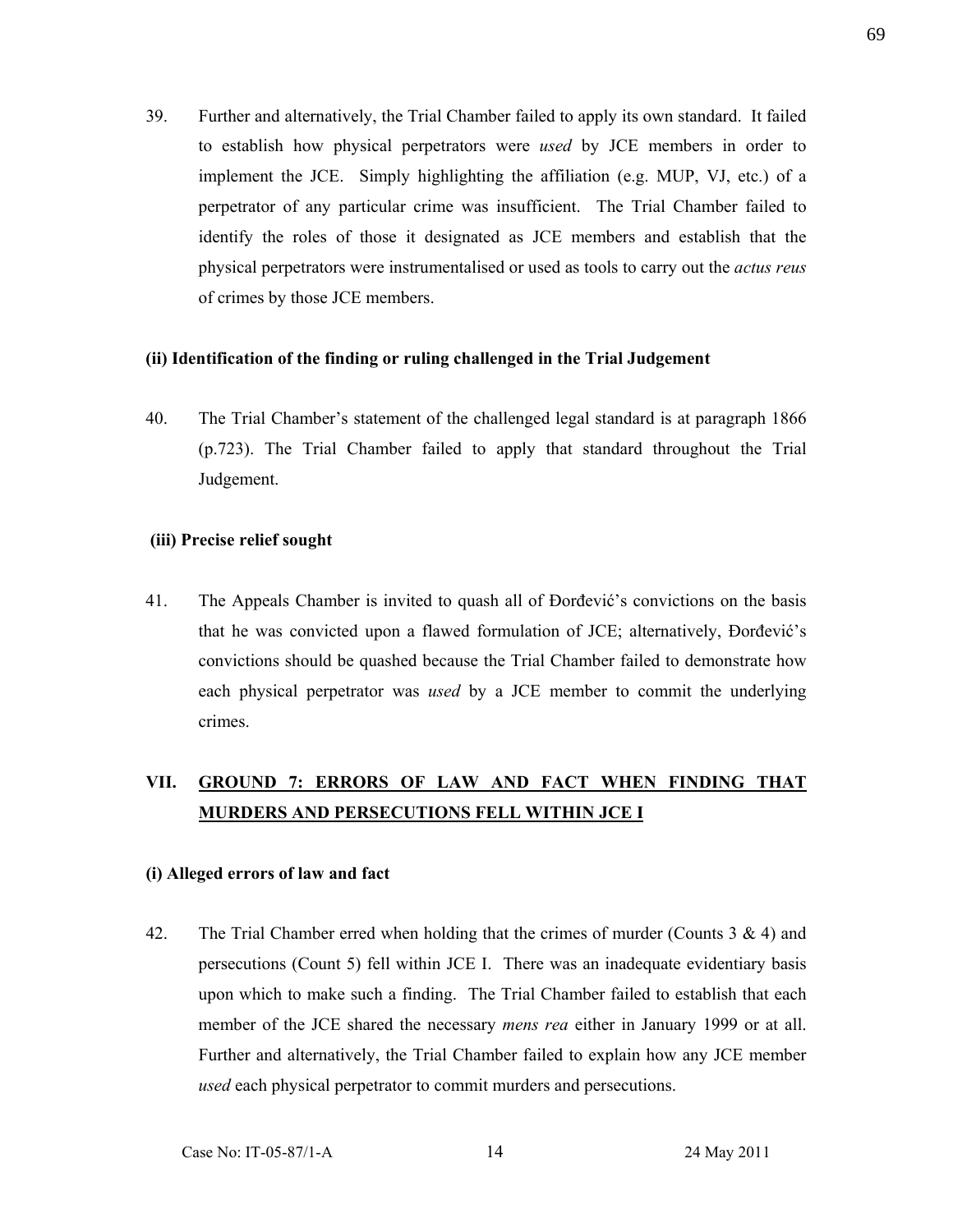43. The Trial Chamber's findings were also inconsistent. On the one hand, the Trial Chamber held that murder *per se* fell within the scope of JCE I. On the other hand, the Trial Chamber held that the large-scale killing of men and boys was an intended part of the common plan but no such finding was made in relation to the killing of women and/or children that occurred.

### **(ii) Identification of the finding or ruling challenged in the Trial Judgement**

- 44. The Trial Chamber erroneously found that the following crimes fell within the scope of JCE I:
	- a. persecution by forcible transfer and deportation at paragraphs 1774-1778  $(p.699-701);$
	- b. murder at paragraphs 1709-1753 (p.678-693);
	- c. persecution by murder at paragraphs 1779-1790 (p.701-703); and
	- d. persecution by wanton destruction at paragraphs 1798-1855 (p.705-719).
- 45. The overall conclusion regarding the persecution findings is at paragraph 1856 (p.719).
- 46. The challenged findings as to the purpose of the JCE are at paragraphs 1707 (p.677), 2013-2014 (p.793-794), 2017-2021 (p.796-800), 2025-2026 (p.801-803), 2034-2035 (p.807-808), 2051 (p.813-814), 2055-2056 (p.816-817), 2062 (p.818-819), 2066 (p.820-821), 2069 (p.821), 2102-2105 (p.836-838), 2126-2153 (p.847-858), 2158 (p.860), 2193 (p.871) and 2230 (p.883).

# **(iii) Precise relief sought**

47. The Appeals Chamber is invited to quash Đorđević's convictions under JCE I for murder under Counts 3 and 4 and persecutions under Count 5 because it was not established that those crimes fell within JCE I.

Case No: IT-05-87/1-A 15 24 May 2011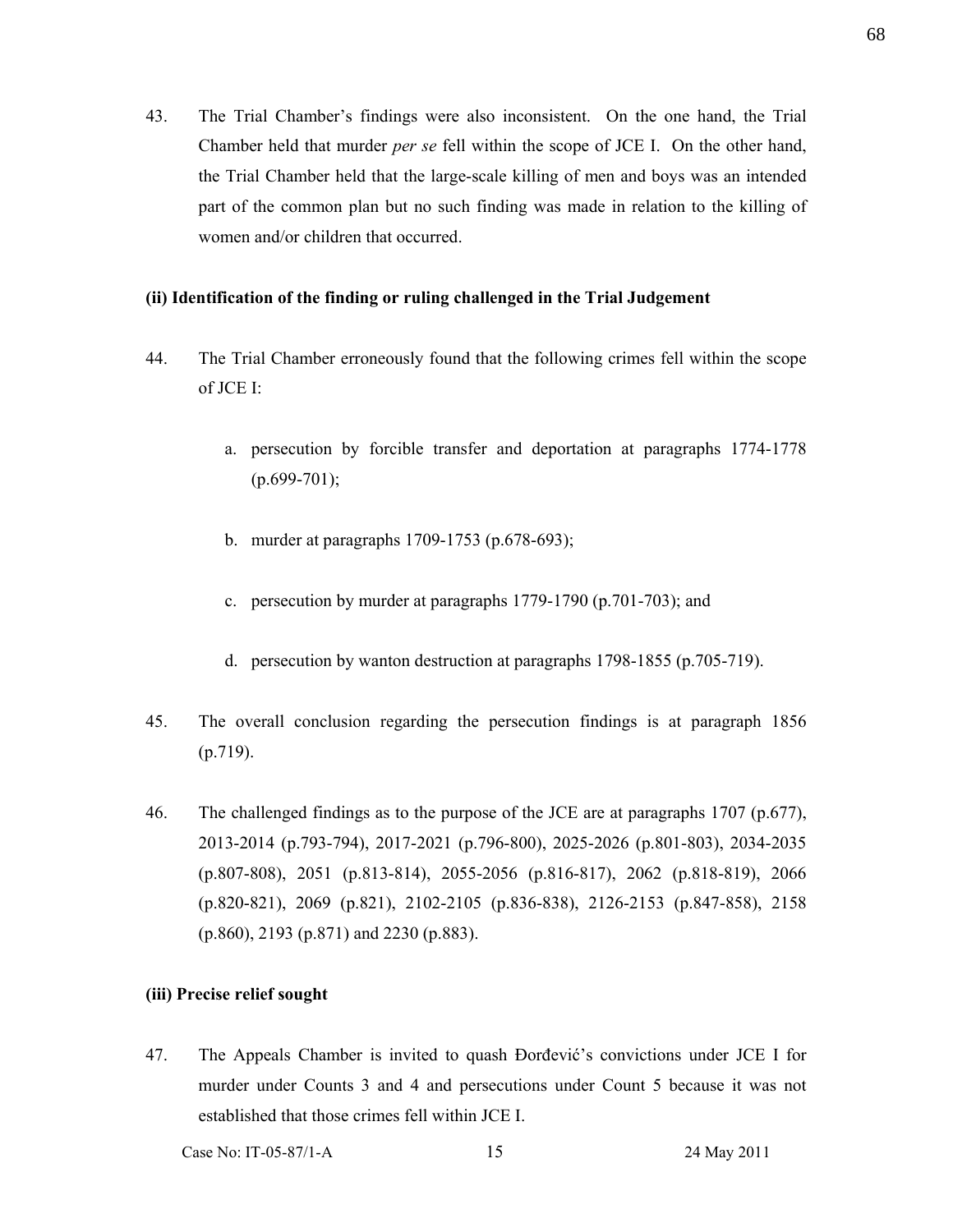- 48. On the basis of Ground 2, above, no convictions are available on the basis of JCE III. Alternatively, on the basis of Grounds 8 and 18(B), below, no convictions under Count 5 are available.
- 49. Alternatively, the Appeals Chamber is invited to substitute convictions pursuant to JCE I with convictions pursuant to JCE III. Such a reassessment is required because a category 1 JCE including murder (and persecution) is less grave than a category 1 JCE not including those crimes. Thus a reassessment is relevant to sentencing.

# **VIII. GROUND 8: ERROR OF LAW WHEN ALLOWING LIABILITY FOR SPECIFIC INTENT CRIMES PURSUANT TO JCE III**

## **(i) Alleged errors of law and fact**

50. The Trial Chamber erred in law when allowing liability for specific intent crimes such as persecution to be established via JCE III.

# **(ii) Identification of the finding or ruling challenged in the Trial Judgement**

51. The alternative convictions for specific intent crimes via JCE III are based on paragraphs 2139, 2141, 2145, 2147, 2153 and 2158 (p.853-860). The Trial Chamber failed to direct itself to this issue when considering the legal elements of JCE III in paragraphs 1865-1868 (p.722-724).

# **(iii) Precise relief sought**

52. The Appeals Chamber is invited to quash any of Đorđević's convictions for specific intent crimes that, subject to the success of other grounds of appeal, rely upon JCE III. In any event, the Appeals Chamber is invited to clarify this issue on the basis that it is a point of law of general importance.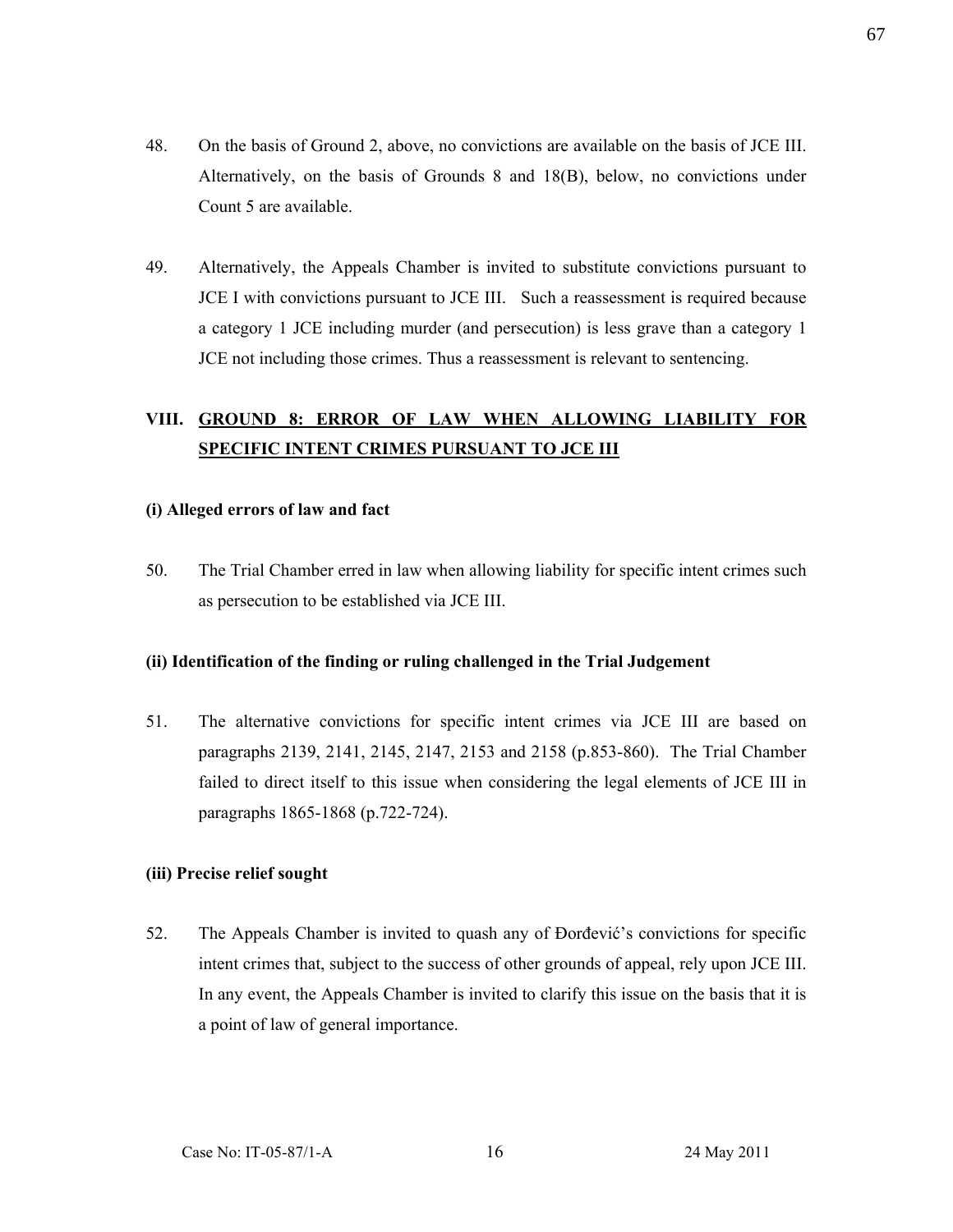# **GROUNDS 9-10: THE TRIAL CHAMBER'S APPROACH TO JCE AND ĐORĐEVIĆ IN PARTICULAR**

# **IX. GROUND 9: ERRORS OF LAW AND FACT WHEN ASSESSING ĐORĐEVIĆ'S PARTICIPATION IN THE JCE**

**a. SUB-GROUND 9(A): THE TRIAL CHAMBER ERRED IN LAW AND FACT AS TO ITS ASSESSMENT OF THE STRUCTURE OF THE MUP AND ĐORĐEVIĆ'S ROLE WITHIN IT**

### **(i) Alleged errors of law and fact**

- 53. The Trial Chamber reached conclusions on the structure of the MUP unsupported by the evidence. No reasonable Trial Chamber could find that Đorđević's exercised effective control over the perpetrators of crimes. Đorđević's role in 1999 differed fundamentally from his role in 1998. The Trial Chamber erred in law and fact in its assessment of *de jure* and *de facto* effective control over MUP forces perpetrating crimes in 1999. Further, by using such a test the Trial Chamber conflated liability under Article 7(3) with Article 7(1) of the Statute.
- 54. No reasonable Trial Chamber could have found that Đorđević's role remained unaltered by the creation of the MUP Staff on 16 June 1998. No reasonable Trial Chamber could fail to address the difference between Đorđević's role in 1998 compared to that during the period of the Indictment crimes. The Trial Chamber's error resulted from an erroneous application of the legal standard for effective control.
- 55. The Trial Chamber unreasonably inflated its findings as to Đorđević's membership of the MUP Collegium and the reporting structures within the MUP during the relevant time period. It erred when applying its findings from 1998 to the period of the Indictment crimes.

### **(ii) Identification of the finding or ruling challenged in the Trial Judgement**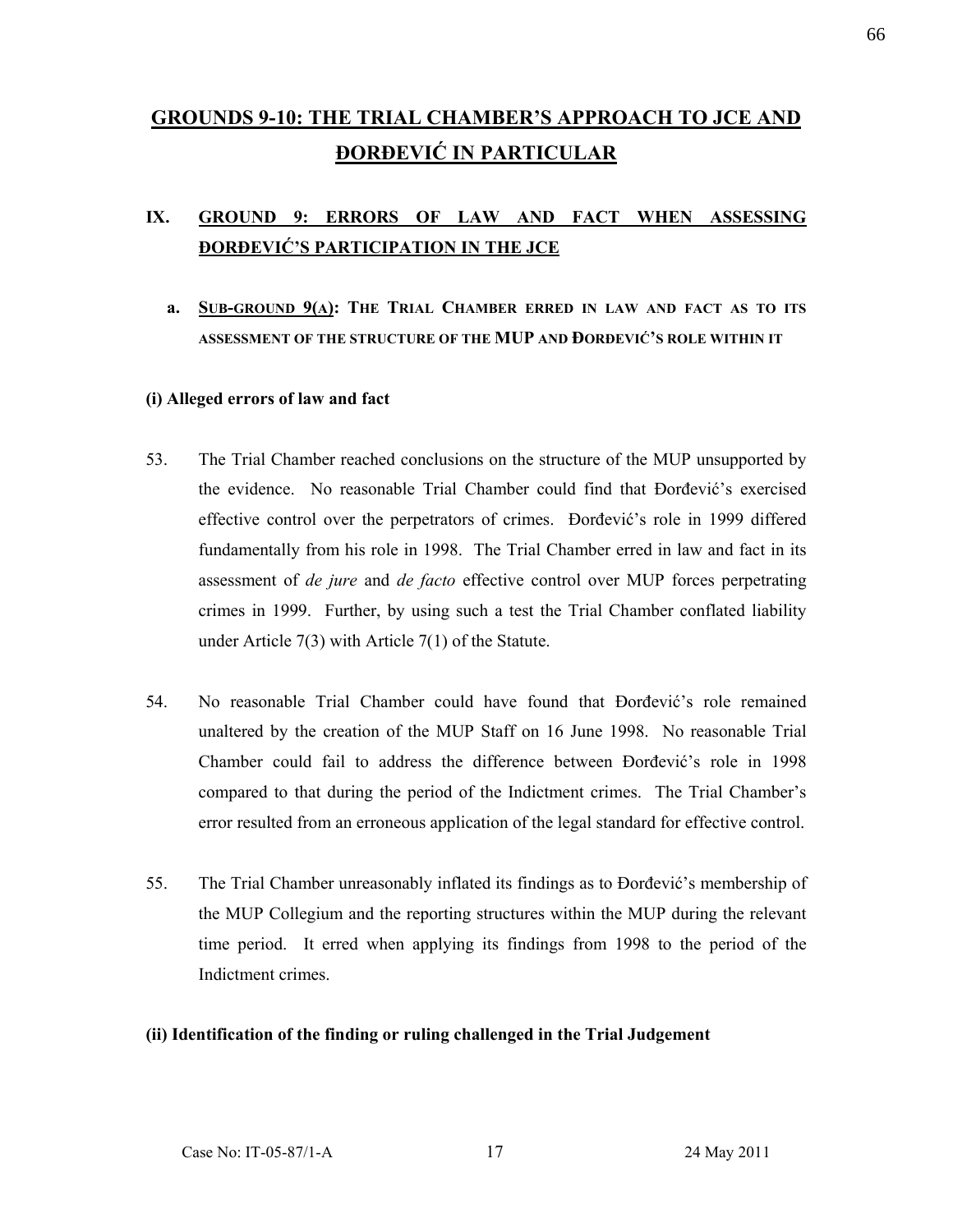56. The Trial Chamber made multiple erroneous findings regarding the MUP structure and forces, MUP Collegium, MUP Staff, MUP reporting and MUP disciplinary procedures at paragraphs 36-143 (p.14-56). There followed unreasonable conclusions as to Đorđević's role and the functioning of the MUP in paragraphs 331 (p.123), 351- 352 (p.135-136), 385-386 (p.142), 436 (p.160), 439 (p.162), 1342 (p.534-535), 1353 (p.539-540), 1356 (p.541), 1892-1903 (p.733-740), 1906-1929 (p.741-752), 1936 (p.755-756), 1942-1943 (p.760-761), 1945 (p.762), 1947 (p.763), 1955 (p.767-768), 1958 (p.770), 1963 (p.742-773), 1966 (p.773-774), 1969 (p.774-775), 1971 (p.776- 777), 1976 (p.778), 1978-1979 (p.778-780), 1985 (p.781), 1988-1989 (p.783-784), 1991-1993 (p.784-785), 1995 (p.785-786), 1999 (p.787), 2013-2014 (p.793-794), 2020-2021 (p.798-800), 2051 (p.813-814), 2079 (p.825-826), 2087-2088 (p.829-830), 2108 (p.840-841), 2118 (p.844), 2126 (p.847), 2148 (p.857-858), 2154-2158 (p.859- 860), 2162-2163 (p.861-862), 2171-2177 (864-866), 2178-2184 (p.867-868), 2194 (p.871) and 2210-2211 (p.876-877).

### **(iii) Precise relief sought**

- 57. The Appeals Chamber is invited to quash all of Đorđević's convictions pursuant to JCE on the basis that the Trial Chamber erred in fundamental respect as to its findings of Đorđević's participation. Alternatively, the Appeals Chamber should reduce his sentence.
	- **b. SUB-GROUND 9(B): THE TRIAL CHAMBER ERRED IN LAW AND FACT AS TO ITS ASSESSMENT OF THE JOINT COMMAND AND ĐORĐEVIĆ'S PARTICIPATION THEREIN**

### **(i) Alleged errors of law and fact**

58. The Trial Chamber unreasonably erred as to the nature, purpose and functioning of a so-called 'Joint Command'. It further erred as to the 'Joint Command's' members and scope. No reasonable Trial Chamber could conclude that Đorđević was a 'member' of a Joint Command in 1999.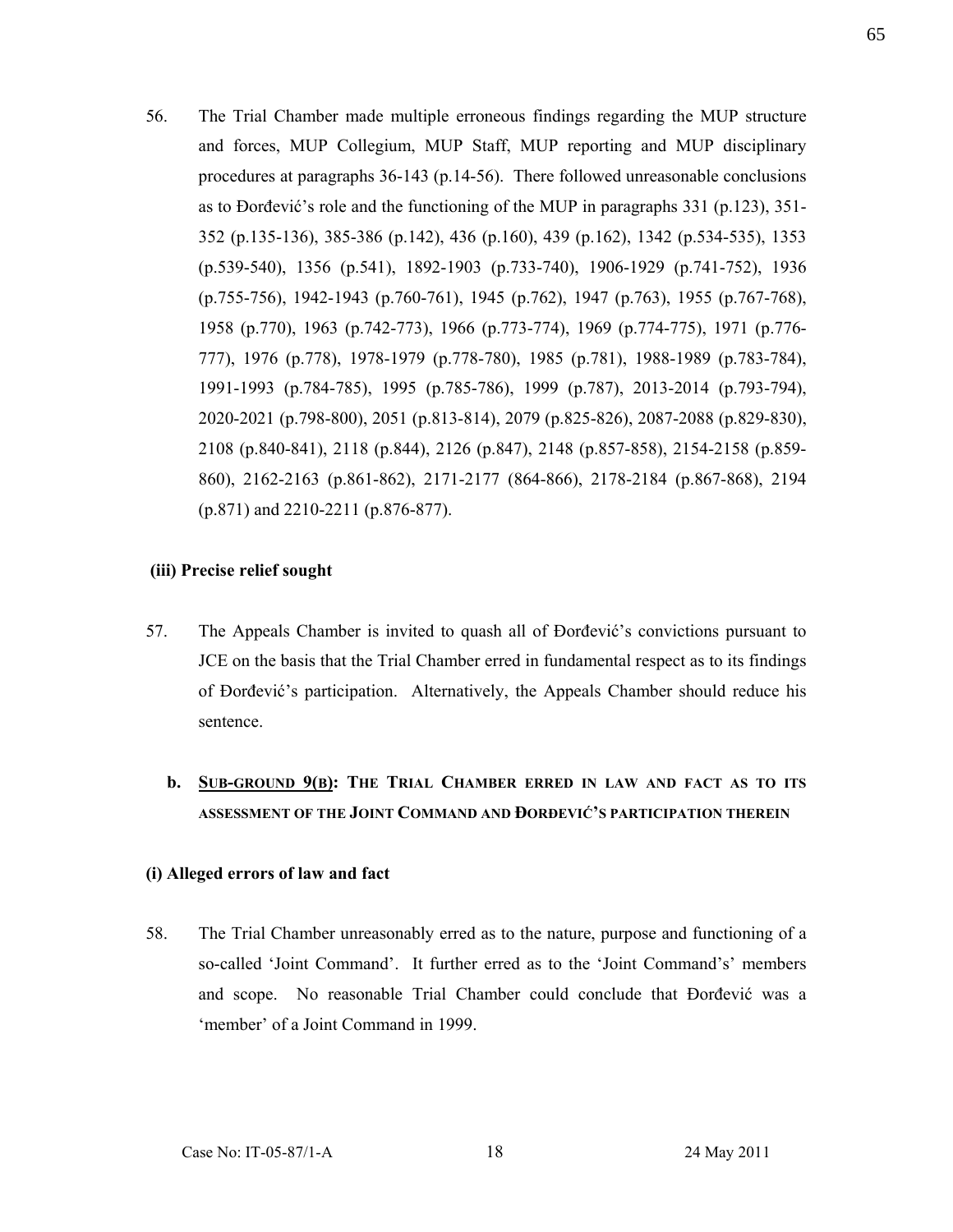### **(ii) Identification of the finding or ruling challenged in the Trial Judgement**

59. The Trial Chamber made multiple erroneous findings regarding the nature, purpose and functioning of the so-called 'Joint Command' at paragraphs 224-264 (p.86-103). This led to unreasonable conclusions at paragraphs 1897-1899 (p.735-737), 1901- 1907 (p.738-742), 1910 (p.742-743), 1913 (p.744), 1915 (p.745), 1925 (p.749-750), 1988 (p.783), 2051 (p.813-814), 2108 (p.840-841), 2116 (p.843-844), 2124-2128 (p.846-848), 2134 (p.851), 2154 (p.859) and 2162-2163 (p.861-862).

### **(iii) Precise relief sought**

- 60. The Appeals Chamber is invited to quash all of Đorđević's convictions pursuant to JCE on the basis that the Trial Chamber erred in fundamental respect as to its findings of Đorđević's participation. Alternatively, the Appeals Chamber should reduce his sentence.
	- **c. SUB-GROUND 9(C): THE TRIAL CHAMBER ERRED IN LAW AND FACT BY USING ĐORĐEVIĆ'S ACTIONS IN 1998 AS A BASIS FOR JCE LIABILITY FOR 1999**

#### **(i) Alleged errors of law and fact**

61. The Indictment crimes took place from 24 March - 20 June 1999. The Trial Chamber relied to a great extent on Đorđević's earlier conduct in 1998 and early 1999. Such a bifurcated approach to participation in crimes is a further and unjustified extension of JCE. Findings of participation in crimes in 1999 on the basis of conduct in 1998 should have been specifically alleged and litigated. To rely on crimes that allegedly occurred in 1998, those crimes should have been indicted and proved to the requisite standard. Instead the Trial Chamber made incoherent findings that Đorđević made a significant contribution to crimes from 24 March - 20 June 1999 because of earlier events.

#### **(ii) Identification of the finding or ruling challenged in the Trial Judgement**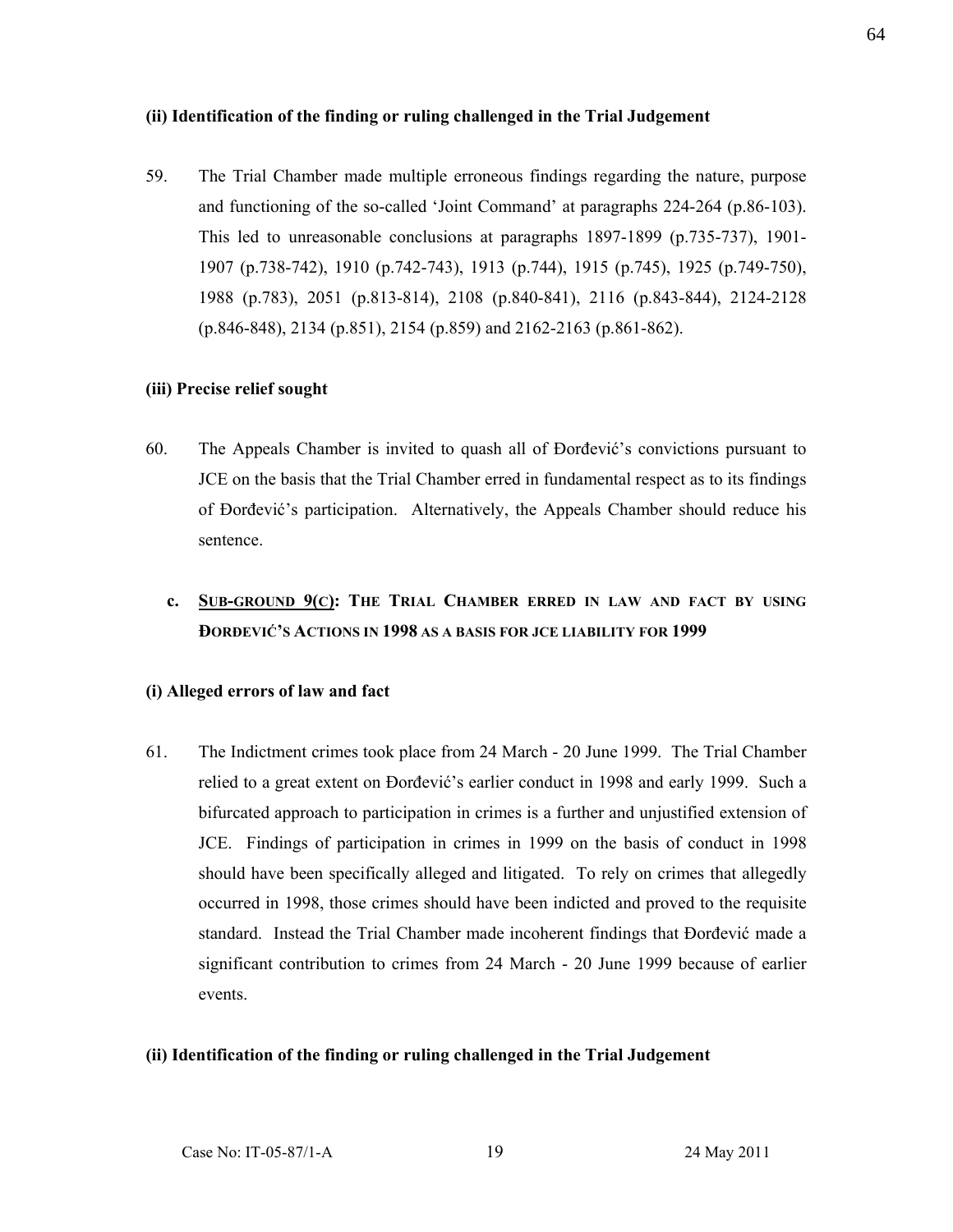62. The Trial Chamber made multiple erroneous findings regarding 1998 and the conclusions as related to 1999 at paragraphs 271-393 (p.105-145), 1899-1907 (p.737- 742), 1916-1919 (p.746-747), 1988-1991 (p.783-785), 2037 (p.808-809), 2083 (p.827), 2133 (p.850-851), 2154 (p.859), 2162 (p.861), 2163 (p.861-862), 2178-2179 (p.867) and 2182-2185 (p.868-869).

## **(iii) Precise relief sought**

- 63. The Appeals Chamber is invited to review the Trial Chamber's findings in the absence of bifurcated findings in relation to 1998. Subject to the combined effect of this and Đorđević's other grounds of appeal, all of his convictions should be quashed or his sentence should be reduced accordingly.
	- **d. SUB-GROUND 9(D): THE TRIAL CHAMBER ERRED IN LAW AND FACT AS TO THE ASSESSMENT OF ĐORĐEVIĆ'S ROLE IN ARMING LOCAL SERBS AND DISARMING KOSOVO ALBANIANS**

### **(i) Alleged errors of law and fact**

- 64. The Trial Chamber found that the arming of the local Serb population was an element of the Plan for the Suppression of Terrorism in Kosovo. The Trial Chamber erred in law and fact when holding that such arming bore any relation to a JCE. Its own findings do not support that conclusion. Such arming was defensive, legal and necessary in the circumstances.
- 65. Likewise, the Trial Chamber erred in law and fact when it held that the disarming of KLA areas was indicative of a JCE.

# **(ii) Identification of the finding or ruling challenged in the Trial Judgement**

66. The Trial Chamber's consideration of Đorđević's role in this regard is at paragraphs 92-97 (p.35-37), 221 (p.85-86), 1899 (p.737), 1903 (p.740), 1908-1915 (p.742-745), 1990 (p.784), 2012 (p.793), 2154 (p.859) and 2163 (p.861-862).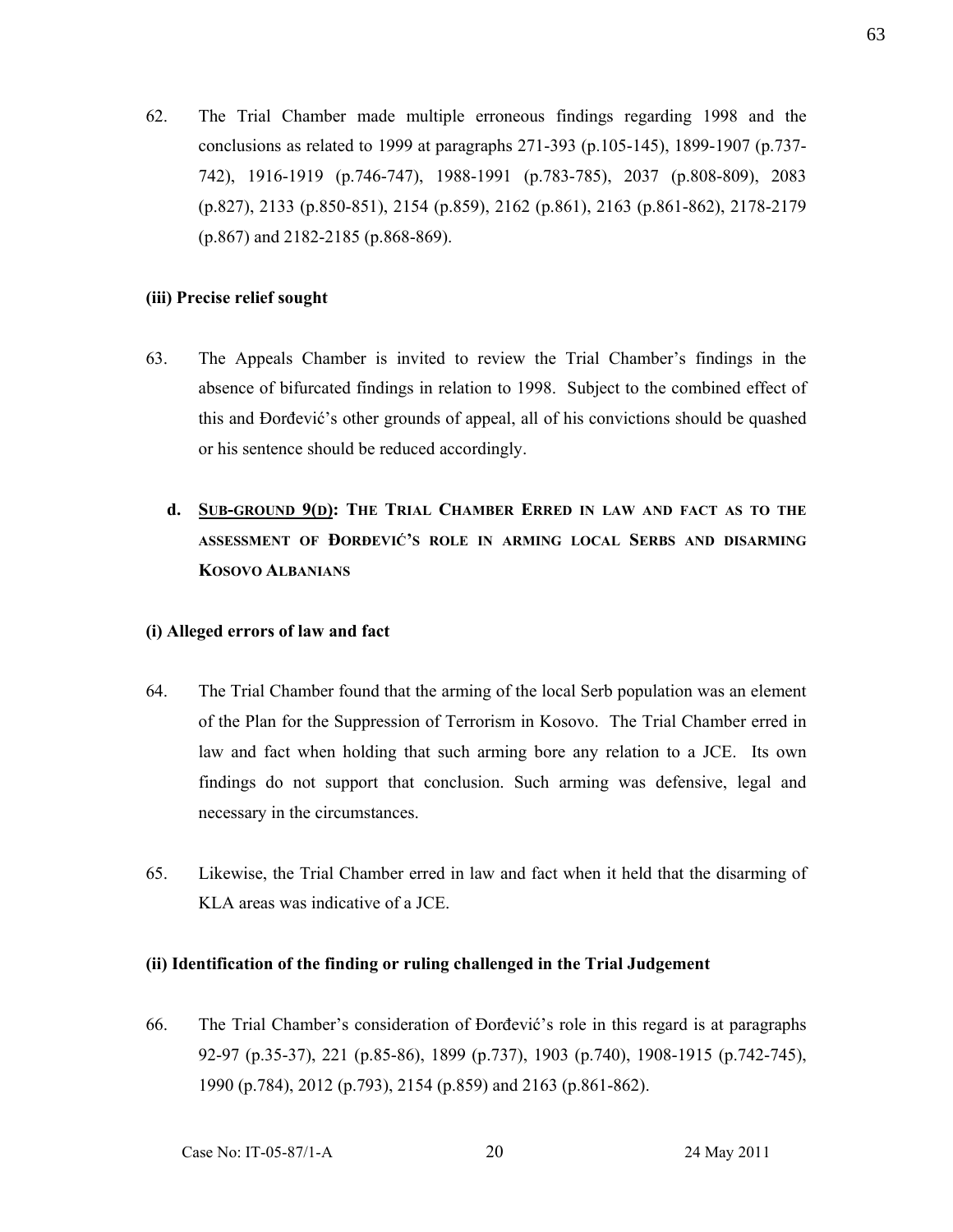#### **(iii) Precise relief sought**

- 67. The Appeals Chamber is invited to exclude this issue from any assessment of Đorđević's liability, quash his convictions or reduce his sentence accordingly.
	- **e. SUB-GROUND 9(E): THE TRIAL CHAMBER ERRED IN LAW AND FACT IN ITS ASSESSMENT OF THE RAČAK INCIDENT AND ĐORĐEVIĆ'S ROLE THEREIN**

### **(i) Alleged errors of law and fact**

68. The Prosecution withdrew the Račak incident from the Indictment as a crime site, limiting its relevance to Đorđević's *mens rea* (Fourth Amended Indictment, paragraph  $64(g)$ ). Nonetheless, the Trial Chamber proceeded to make detailed findings in relation to that incident and Đorđević's role therein as relevant to his *actus reus*. Such an approach is inherently unfair. In any event, the Trial Chamber erred in law and fact as to the events in Račak in January 1999 and irrationally concluded that Đorđević played a "leading role", including in efforts to limit "any independent investigation". Such conclusions were not supported by the Trial Chamber's own findings.

### **(ii) Identification of the finding or ruling challenged in the Trial Judgement**

69. The Trial Chamber concluded that Đorđević "participated" in the JCE by means of his "leading role" in relation to Račak at paragraph 2154. The Trial Chamber's erroneous findings as to Račak are included at paragraphs 396-425 (p.146-156), 1920-1924 (p.747-749), 1992 (p.785), 2063 (p.819), 2084 (p.828), 2134 (p.851), 2163 (p.861- 862) and 2180 (p.867).

#### **(iii) Precise relief sought**

70. The Appeals Chamber is invited to exclude this issue from any assessment of Đorđević's liability, quash his convictions or reduce his sentence accordingly.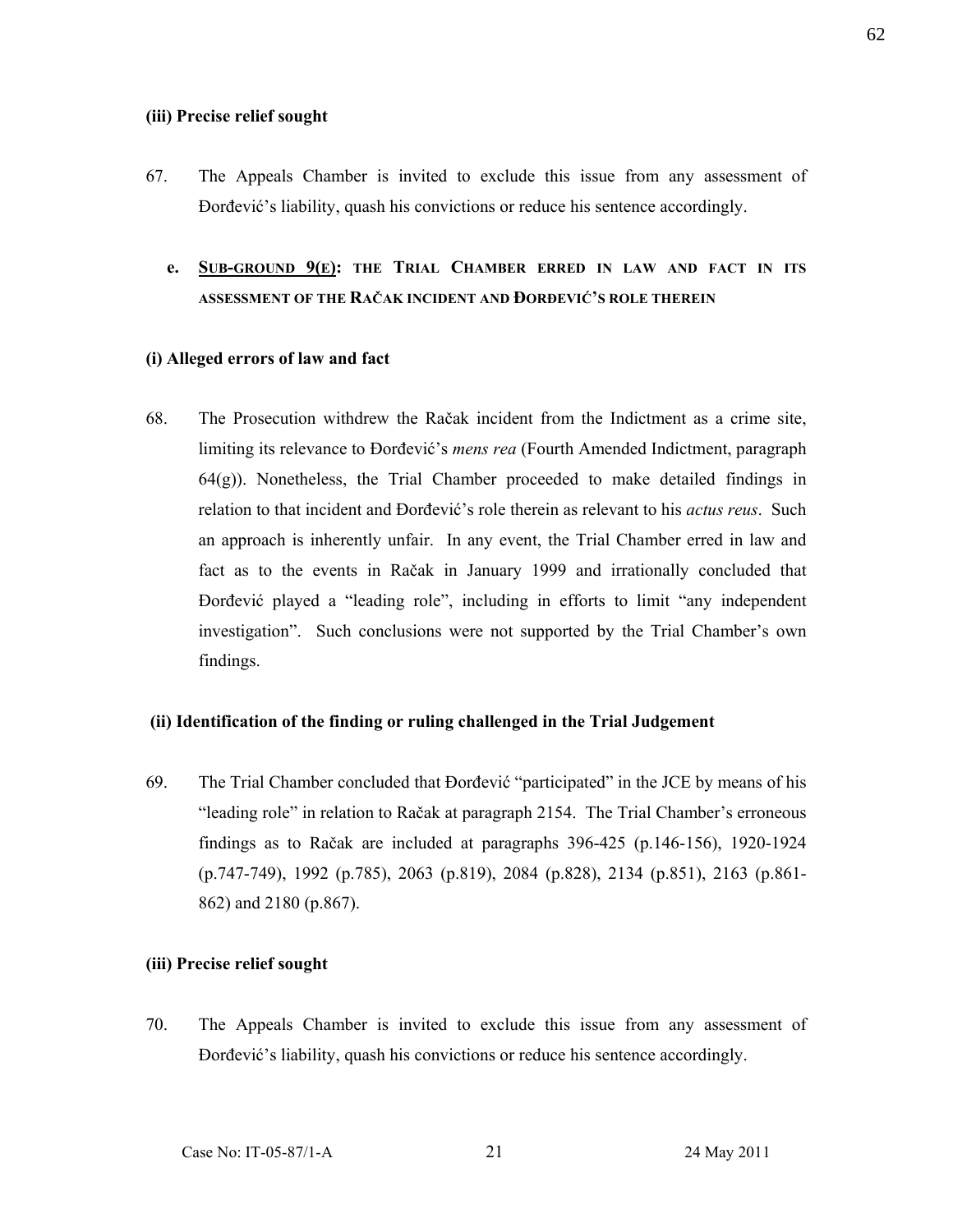# **f. SUB-GROUND 9(F): THE TRIAL CHAMBER ERRED IN LAW AND FACT AS TO ĐORĐEVIĆ'S ALLEGED ROLE IN THE CRIMES OF PARAMILITARIES IN KOSOVO**

### **(i) Alleged errors of law and fact**

- 71. The Trial Chamber's findings in relation to Đorđević's limited involvement with reservists (referred to as the "Scorpions") did not support its conclusion that Đorđević thereby contributed to a JCE.
	- a. First, the Trial Chamber erred as to what it concluded to be Đorđević's role in the engagement, attachment and dispatch of the "Scorpions" to Podujevo in March 1999. In any event, only a fraction of that group had fought as "Scorpions" in previous conflicts and it was not established to a proper standard that they were infamous and known to Đorđević to be such.
	- b. Second, there was no evidence that Đorđević had any role in this group's deployment to "clear the half of the town not yet under Serbian control". In any event, such an alleged order was inconsistent with the actual evidence of their crimes, which took place in an area under Serbian control. No reasonable Trial Chamber could fail to consider these inconsistencies.
	- c. Third, upon learning of the crimes of the individuals in Podujevo, the entire unit was withdrawn immediately. This is inconsistent with any finding of a plan to murder and/or expel a population.
	- d. Fourth, the Trial Chamber placed an insurmountable burden upon Đorđević for the investigation of the crimes by these individuals. The evidence did not establish that they were sent home so as to avoid an investigation. In fact, the Trial Chamber found that investigations proceeded unhindered and individuals were arrested.
	- e. Fifth, the Trial Chamber erred by relying upon the redeployment of the reservists in April 1999. A clear inference existed that the suspected perpetrators of the earlier Podujevo crimes were not or were not thought to be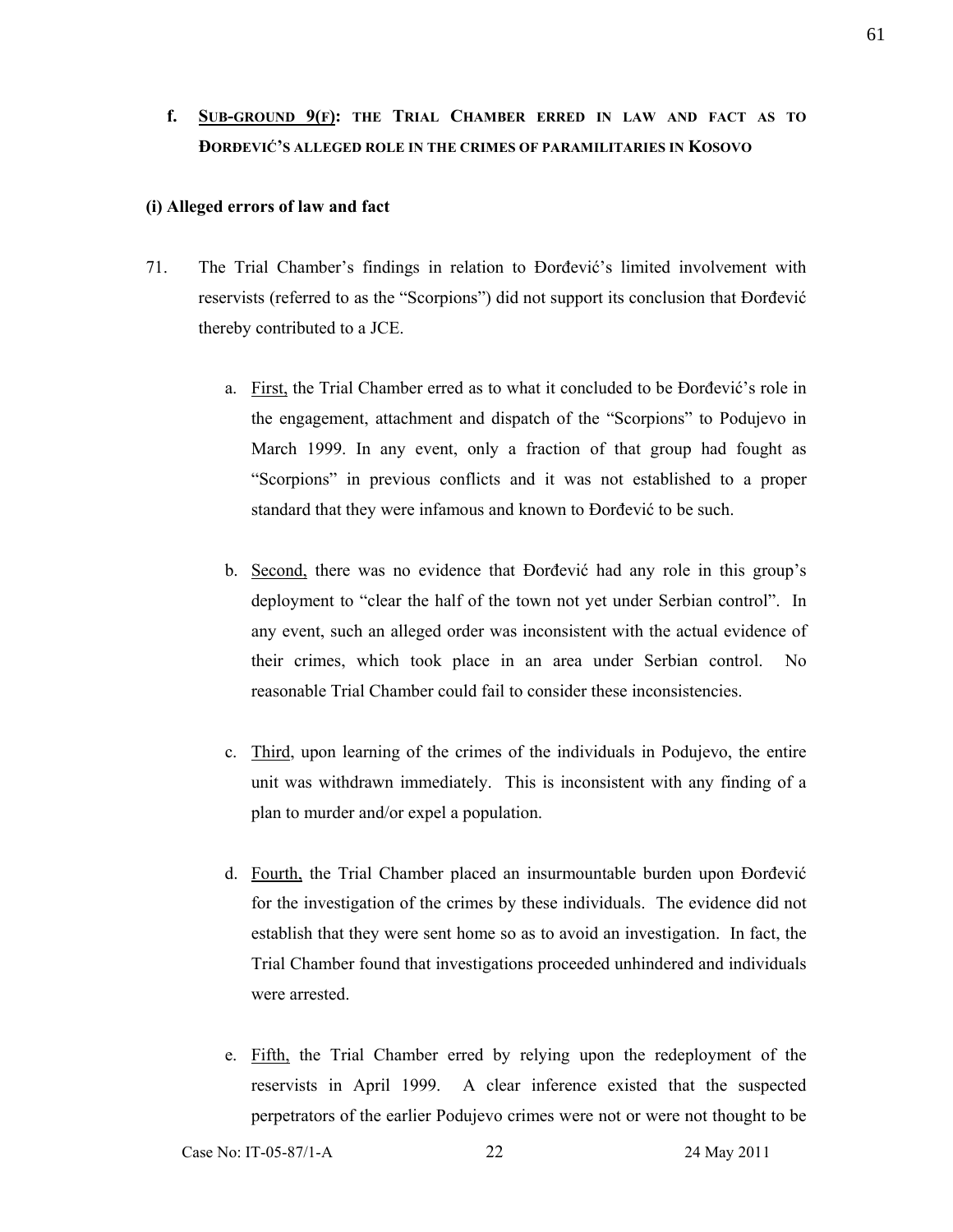in their number. In any event, it was not established to an adequate standard that any later crimes were committed by those men who were redeployed.

f. Sixth, without justification, the Trial Chamber extended Đorđević's responsibility from a single specific instance with the "Scorpions" to responsibility for all paramilitaries found to be operating in Kosovo.

## **(ii) Identification of the finding or ruling challenged in the Trial Judgement**

72. The Trial Chamber's erroneous conclusions regarding Đorđević's role in the crimes of paramilitaries are found at paragraphs 191-223 (p.73-86), 1222-1261 (p.479-500), 1896 (p.735), 1926-1966 (p.750-774), 1993 (p.785), 1999 (p.787), 2021 (p.799-800), 2108 (p.840-841), 2142-2145 (p.855-856), 2155 (p.859), 2158 (p.860), 2162-2163 (p.861-862), 2173 (p.865), 2180 (p.867), 2185 (p.868-869) and 2188-2190 (p.869- 870).

## **(iii) Precise relief sought**

- 73. The Appeals Chamber is invited to exclude this issue from any assessment of Đorđević's liability, quash his convictions or reduce his sentence accordingly.
	- **g. SUB-GROUND 9(G): THE TRIAL CHAMBER ERRED IN LAW AND FACT AS TO ĐORĐEVIĆ'S ROLE IN THE CONCEALMENT OF CRIMES**

# **(i) Alleged errors of law and fact**

74. The Trial Chamber found that a plan existed to conceal the bodies of Kosovo Albanians killed during the Indictment period. The Trial Chamber further found that Đorđević was an active contributor to that plan and that he thus participated in the alleged JCE. A number of challenges will be advanced to the Trial Chamber's approach.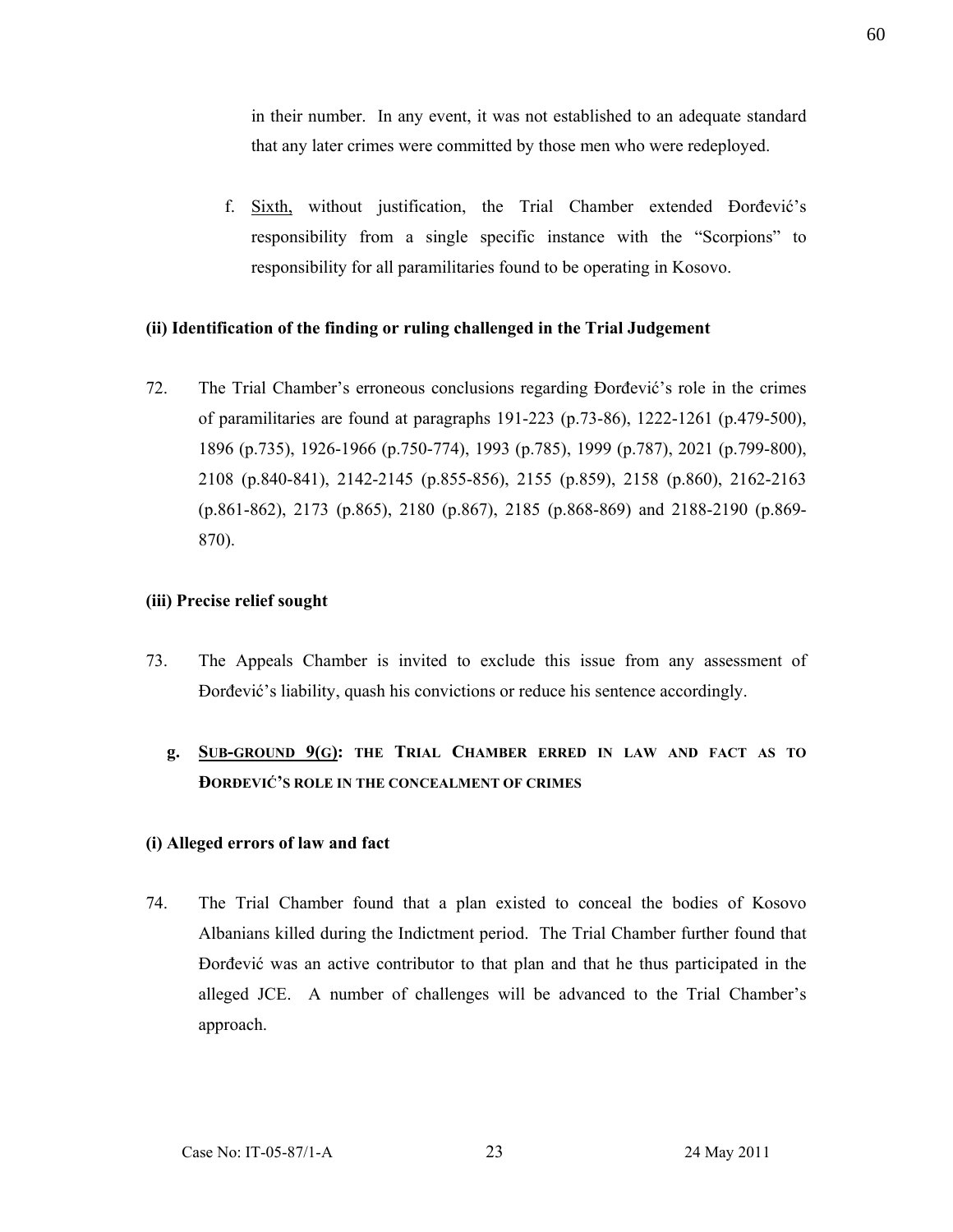- a. First, the Trial Chamber made insufficient findings as to how concealment furthered the JCE. Concealing bodies, even assuming those victims were unlawfully killed, did not necessarily contribute to the alleged JCE.
- b. Second, no reasonable Trial Chamber could put any weight on the Working Group evidence. There was no foundation to the Trial Chamber's conclusion that Milošević directed there to be a cover-up in March 1999. Conversely, the Trial Chamber failed to give any weight to evidence that demonstrated that there was no master plan to cover up crimes.
- c. Third, the Trial Judgement is irrational as to Đorđević's participation in the cover-up, over-stating its conclusions in a manner unsupported by its earlier assessment of the evidence. Đorđević played no part in the original burials, disinterment or clandestine transportation of bodies to Serbia. This submission applies to each of:
	- i. the Trial Chamber's conclusions as to Đorđević's conduct in relation to bodies found in the half-submerged lorry at Tekija;
	- ii. the Trial Chamber's conclusions as to Đorđević's conduct in relation to bodies found in Lake Perucac; and
	- iii. the Trial Chamber's unreasonable inference that Đorđević played any role in relation to the concealment of bodies at the Petrovo Selo PJP Centre.
- d. Fourth, the Trial Chamber applied an unfair standard when assessing Đorđević's conduct, unreasonably overstating his responsibility. The Trial Chamber erroneously shifted the burden to Đorđević to demonstrate his lesser participation/knowledge and/or assumed that Đorđević knew that the victims were civilians when such knowledge was not positively established in fact. The Trial Chamber was not entitled to reject Đorđević's evidence that it was not within his power to do anything further.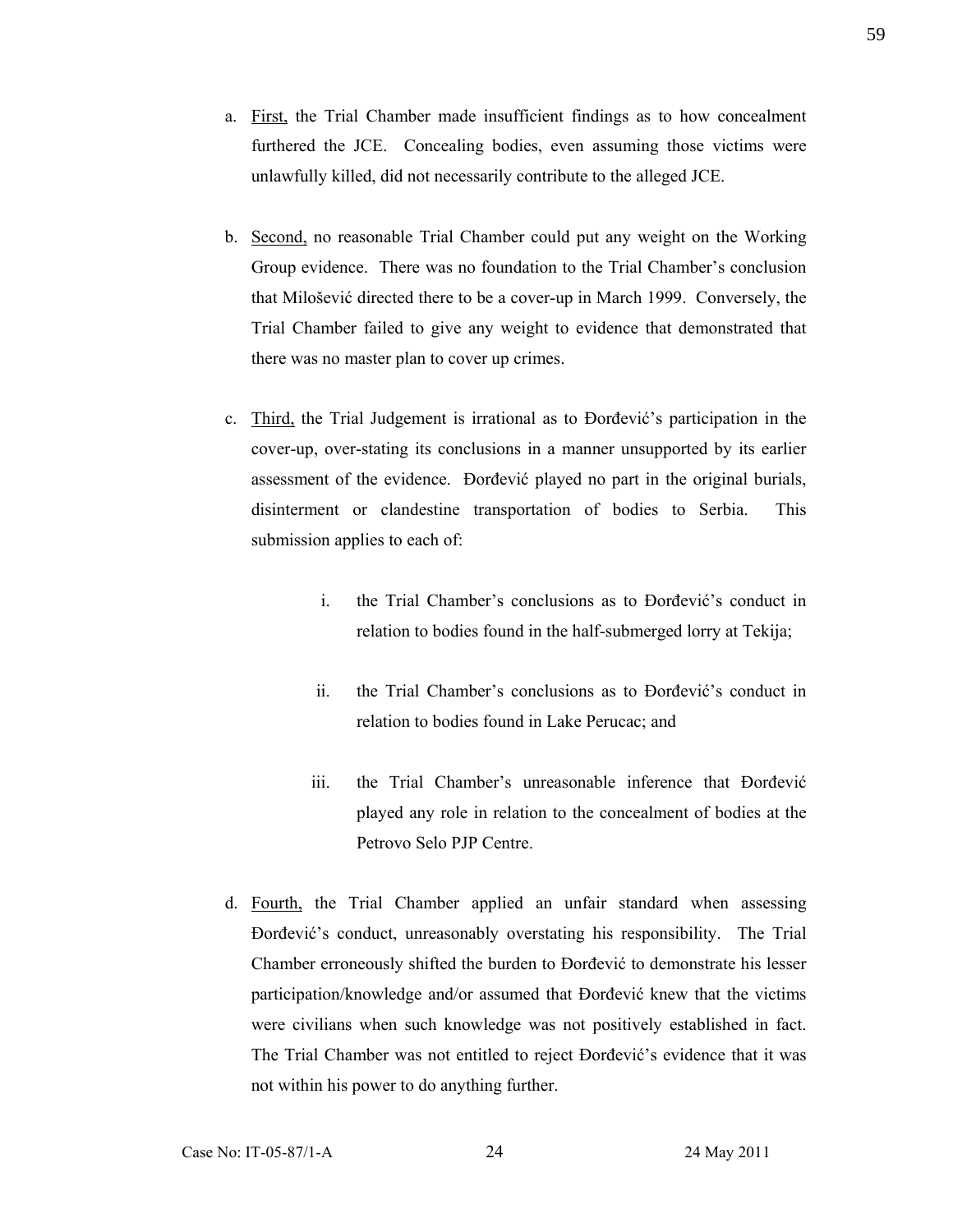#### **(ii) Identification of the finding or ruling challenged in the Trial Judgement**

- 75. Dealing with each of the above errors in turn:
	- a. The Trial Chamber considered the concealment of bodies as contributing to the alleged JCE at paragraphs 142-143 (p.56), 1980-1981 (p.780), 2025-2026 (p.801-803), 2146 (p.856-858) and 2086-2121 (p.829-845). It appears that such concealment was found to assist the JCE because it hindered investigations into those perpetrating crimes. This logic is challenged. As to Đorđević's participation in concealment, the paragraphs challenged are 1899 (p.737), 1994 (p.785), 1967-1982 (p.774-781), 2156 (p.859-860), 2158 (p.860), 2163 (p.861-862), 2181 (p.867-868), 2186-2187 (p.869) and 2194 (p.871).
	- b. The Trial Chamber considered and relied upon Working Group documents at paragraphs 1289 (p.511-512), 1302 (p.518-519), 1367-1380 (p.547-552), 1979-1982 (p.779-781); 2025 (p.801-802), 2112-2117 (p.841-844) and 2181 (p.867-868). The Trial Chamber identified evidence that showed there was no master plan at paragraphs 1266-1286 (p.502-510) but irrationally declined to give it any weight.
	- c. The paragraphs challenged are 1266-1286 (p.502-510), 1975-1976 (p.777- 778), 1994 (p.785) and 2163 (p.861-862). In addition:
		- i. in relation to Tekija, the Trial Chamber's conclusions are at paragraphs 1287-1352 (p.510-539).
		- ii. in relation to Lake Perucac the conclusions challenged are at paragraphs 1357-1366 (p.541-546) whereas it held that it could make no findings as to the cause of death of these individuals at paragraph 1519 (p.608).
		- iii. in relation to Petrovo Selo PJP Centre, the inferences challenged are at paragraphs 1378 (p.551-552), 1976-1979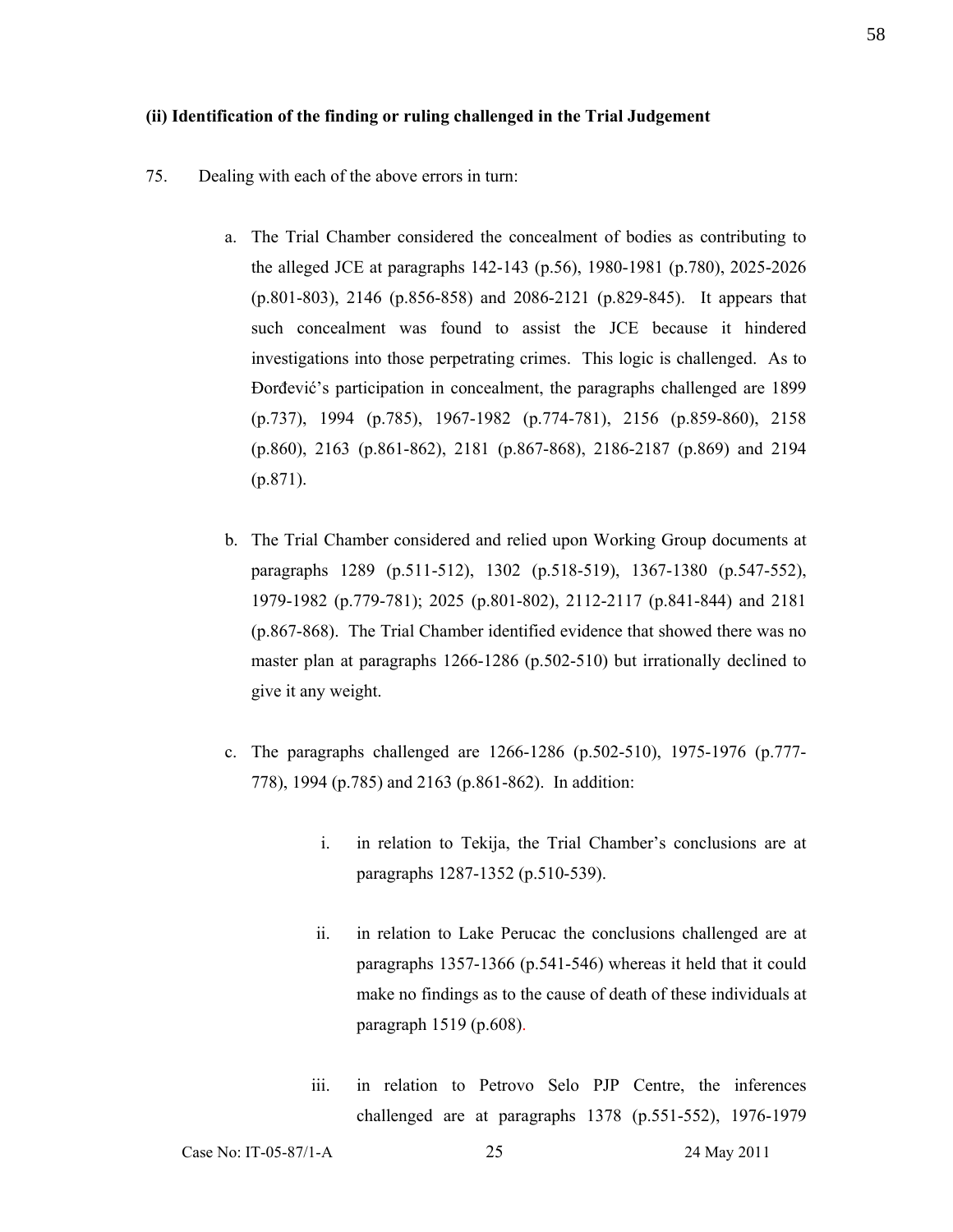(p.777-779), 1981 (p.780) compared with findings at paragraph 1975 (p.777) that there was no evidence that Đorđević was involved or was aware of the concealment of bodies at this site. Overall consideration of the evidence in relation to Petrovo Selo PJP Centre is in paragraphs 1353-1356 (p.539-541).

d. The Trial Chamber overstated Đorđević's responsibility throughout, most noticeably at paragraph 2108. The shift in the burden is apparent in paragraphs 1315 (p.523-524), 1348 (p.537), 1366 (p.546), 1975 (p.777-778). The overstatements of Đorđević's responsibility compared to earlier findings are at paragraphs 1967-1982 (p.774-781), 2025-2026 (p.801-803), 2103 (p.838), 2108-2109 (p.840-841), 2156 (p.859-860), 2158 (p.860), 2163 (p.861), 2181 (p.867-868), 2186-2187 (p.869) and 2194 (p.871).

## **(iii) Precise relief sought**

- 76. In relation to the first error alleged, the relief sought is a reversal of Đorđević's convictions so far as they depend upon the logic that the concealment of bodies furthered the expulsion of Kosovo Albanians. A reduction in sentence should follow in any event.
- 77. In relation to the second error alleged above, the relief sought is a finding that there was no master-plan to conceal bodies and any sentence should be reduced to reflect such diminished criminality.
- 78. In relation to the third and fourth errors, the relief sought is a reduction in sentence in light of the Trial Chamber's inflated conclusion as to Đorđević's participation in any cover up.
	- **h. SUB-GROUND 9(H): THE TRIAL CHAMBER ERRED IN LAW AND FACT WHEN HOLDING THAT ĐORĐEVIĆ FAILED TO TAKE ANY MEASURES TO ENSURE THE INVESTIGATION OF CRIMES**

### **(i) Alleged errors of law and fact**

Case No: IT-05-87/1-A 26 24 May 2011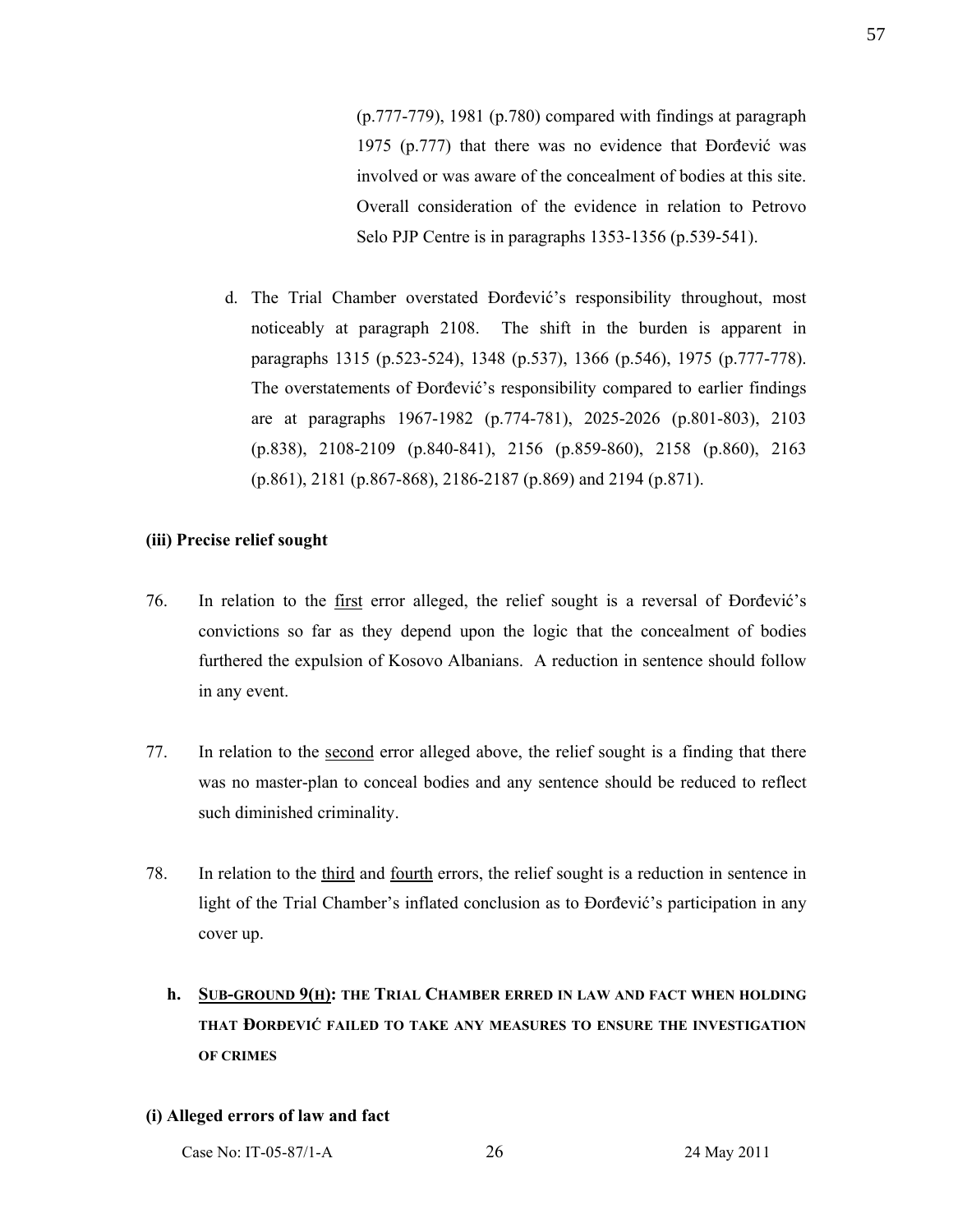79. The Trial Chamber erred in law and fact when holding that Đorđević did not take any measures to ensure the investigation of crimes or the punishment of those involved in their commission. The evidence was that Đorđević reported everything he knew to his superiors and/or that authorities were informed of crimes. Dorđević has been unjustly held responsible for the breakdown of an entire system.

### **(ii) Identification of the finding or ruling challenged in the Trial Judgement**

80. The Trial Chamber's erroneous conclusions regarding investigations are found at paragraphs 1906 (p.741), 1924 (p.749), 1956-1966 (p.769-774), 1970 (p.775), 1983- 199 (p.781-787), 2083-2108 (p.827-841), 2146 (p.856-857), 2154-2158 (p.859-860), 2162-2163 (p.861-862), 2174-2185 (865-869), 2190-2192 (p.870-871) and 2194 (p.871).

### **(iii) Precise relief sought**

81. Subject to other grounds of appeal, the Appeals Chamber is invited to exclude this issue from any assessment of Đorđević's liability, quash his convictions or reduce his sentence accordingly.

# **X. GROUND 10: ERRORS OF LAW AND FACT WHEN FINDING THAT ĐORĐEVIĆ SHARED THE NECESSARY INTENT**

### **(i) Alleged errors of law and fact**

- 82. The reasonable inference remained that Đorđević did not share the necessary *mens rea* found to have been shared by other members of the JCE. The Trial Chamber relied upon unsatisfactory sources in order to establish Đorđević's knowledge of crimes and infer his intent therefrom, including improperly relying on events in 1998 that were irrelevant to his knowledge in 1999.
	- a. The evidence of Đorđević's participation in the concealment of bodies including his own admissions – was of impromptu reactions on the basis of

Case No: IT-05-87/1-A 27 24 May 2011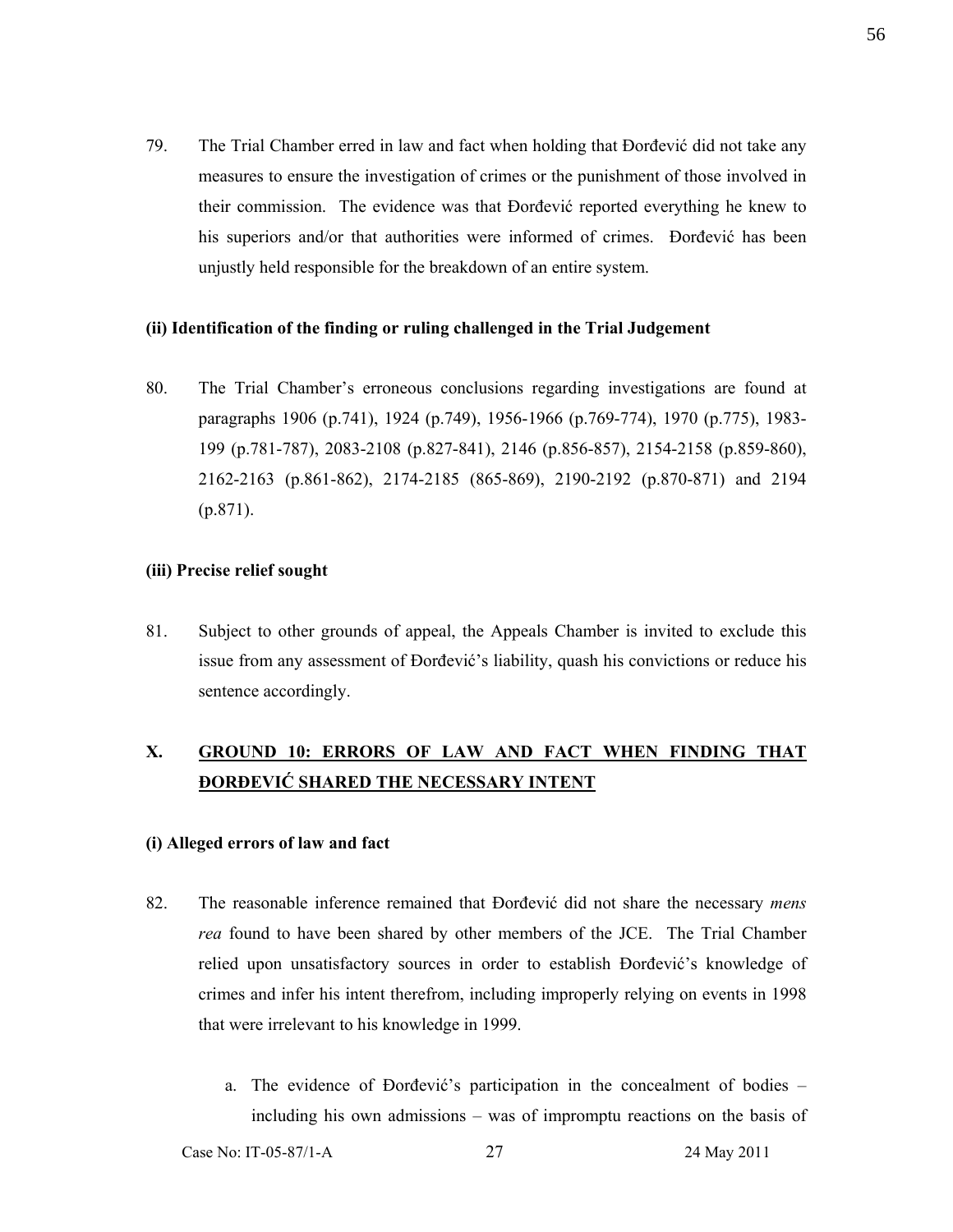imperfect knowledge. It did not reveal a cohesive common purpose shared by Đorđević. The Trial Chamber erred in law and fact when equating such afterthe-event conduct with the *mens rea* for the earlier crimes.

- b. The evidence of Đorđević's participation in the deployment of the "Scorpions" to Kosovo – an area where the KLA was active – could not establish the *mens rea* necessary for their crime or any other crimes.
- c. The Trial Chamber's conclusions as to Đorđević's failure to investigate crimes inflated his *mens rea* to the level of sharing the intention of perpetrators.
- 83. The inference remained open to the Trial Chamber that Đorđević did not intend to expel hundreds of thousands of Kosovo Albanians by means of the Indictment crimes and Đorđević should have had the benefit of that inference.

## **(ii) Identification of the finding or ruling challenged in the Trial Judgement**

84. The standard applied by the Trial Chamber is found in paragraphs 1864-1865 (p.722) and 1867 (p.723). The findings challenged in relation to Đorđević's *mens rea* are at paragraphs 1929 (p.751-752), 1983-1999 (p.781-787), 2142 (p.855), 2158 (p.860), 2178-2184 (p.867-868) and 2227, n.7435 (p.882).

# **(iii) Precise relief sought**

85. The Appeals Chamber is invited to conclude that no reasonable Trial Chamber could hold that Đorđević possessed the requisite *mens rea*. His convictions should be quashed.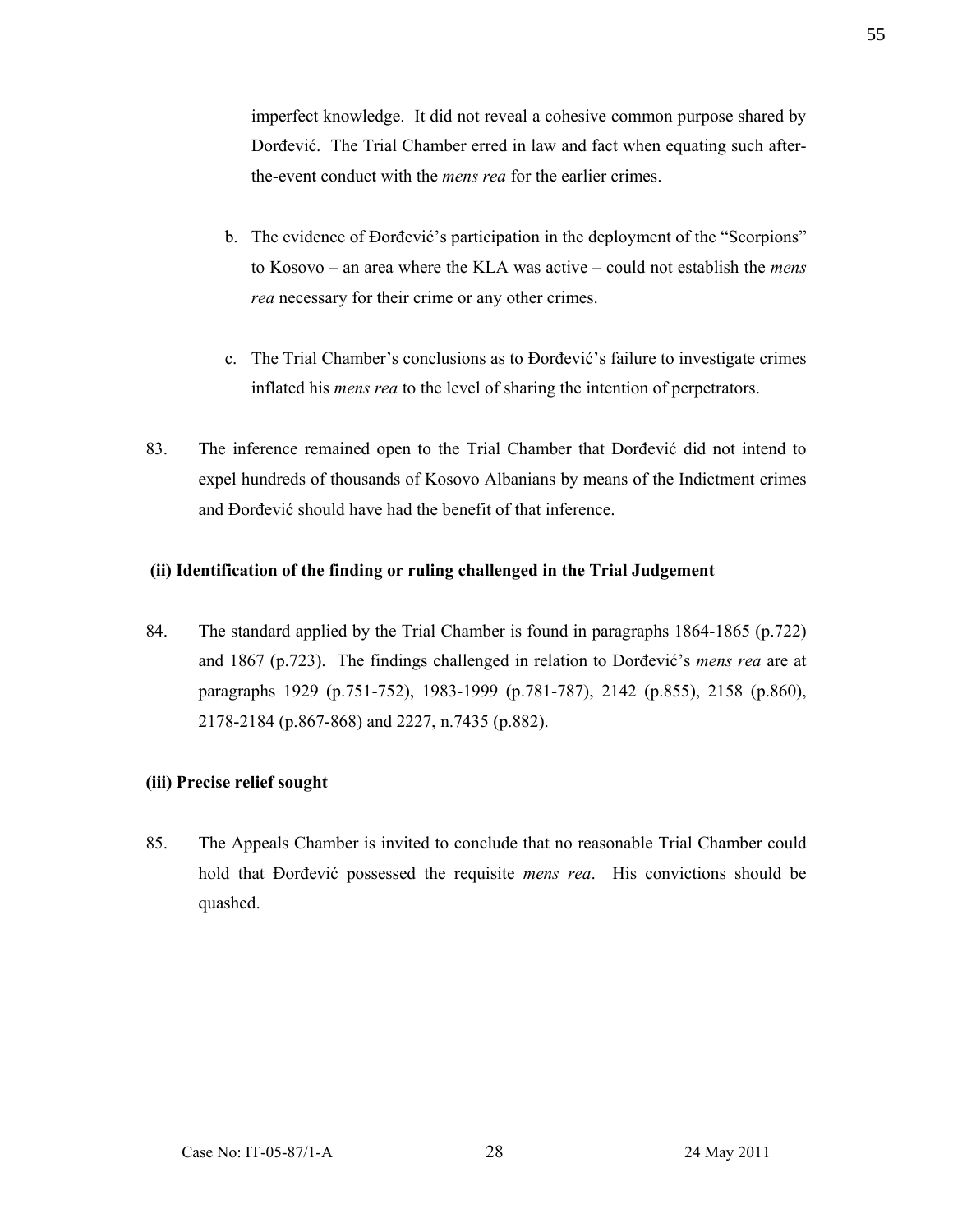# **XI. GROUND 11: ERRORS OF LAW AND FACT IN RELATION TO AIDING AND ABETTING**

### **(i) Alleged errors of law and fact**

86. The Trial Chamber failed to give an adequately reasoned opinion when additionally convicting Đorđević pursuant to aiding and abetting liability. The Trial Judgement only contains one paragraph as to Đorđević's knowledge and one paragraph on his conduct in relation to aiding and abetting. The Trial Chamber failed to apply the elements of aiding and abetting liability that it had summarised earlier in its judgement. It is unjust to impose liability on such a basis. A fully reasoned opinion is essential to enable an appellant to challenge a Trial Chamber's approach on appeal. In any event, the findings as to knowledge and conduct as an aider and abettor do not support sweeping liability for all of the Indictment crimes.

### **(ii) Identification of the finding or ruling challenged in the Trial Judgement**

87. The Trial Chamber's summary of the elements of aiding and abetting is at paragraphs 1873-1876 (p.725-726). The finding as to Đorđević's knowledge is at paragraph 2162 (p.861). The finding as to Đorđević's conduct is at paragraph 2163 (p.861-862). The conclusions challenged are at paragraphs 2194 (p.871), 2214 (p.878) and 2230 (p.883).

### **(iii) Precise relief sought**

88. The Appeals Chamber is invited quash Đorđević's convictions pursuant to aiding and abetting and reduce his sentence accordingly.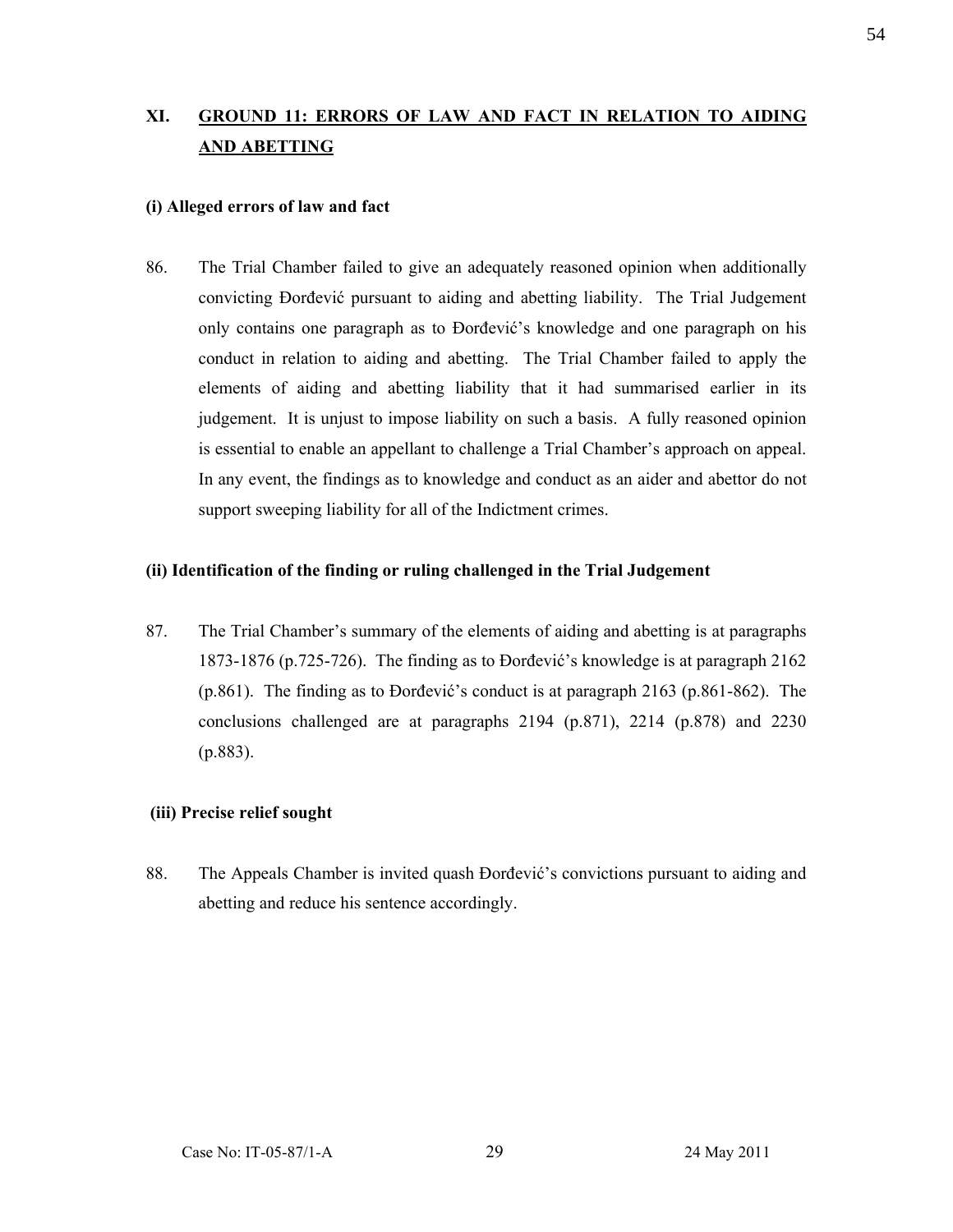# **GROUNDS 12-15: ERRORS OF LAW AND FACT AS TO THE ELEMENTS OF CRIMES**

# **XII. GROUND 12: ERRORS OF LAW AND FACT AS TO THE DEFINITION OF CIVILIAN**

#### **(i) Alleged errors of law and fact**

- 89. The Trial Chamber erred in law and fact as to the applicable definition of civilian and civilian objects during the period of the Indictment crimes. The Trial Chamber applied an over-expansive definition of civilian and failed to adequately consider whether the presence and tactics of the KLA deprived surrounding populations or targets of their civilian character. The Trial Chamber was not entitled to extend a finding that an international armed conflict existed between the FRY and NATO to the rules regulating the FRY's conflict with the KLA.
- 90. The Trial Chamber erred in two related respects:
	- a. First, as regards the crimes of **deportation and forcible transfer** the Trial Chamber erred by concluding that actions such as the mere movement of forces towards KLA areas and/or shelling were directed against the civilian population as distinguished from the KLA. The Trial Chamber's error undermines its assessment of proportionality and distinction and its findings that the crimes of deportation and/or forcible transfer were established at certain crime sites. The Trial Chamber applied too strict a standard of military target and reversed the burden of proof by requiring Đorđević to establish legitimate targeting.
	- b. Second, as regards the crimes of **murder** under Articles 3 and 5 of the Statute the Trial Chamber applied too broad a definition of civilian and reversed the burden of proof by requiring Đorđević to establish that victims were active KLA: the burden should have remained on the prosecution to establish that victims were truly civilians. Finally, the Trial Chamber failed to apply the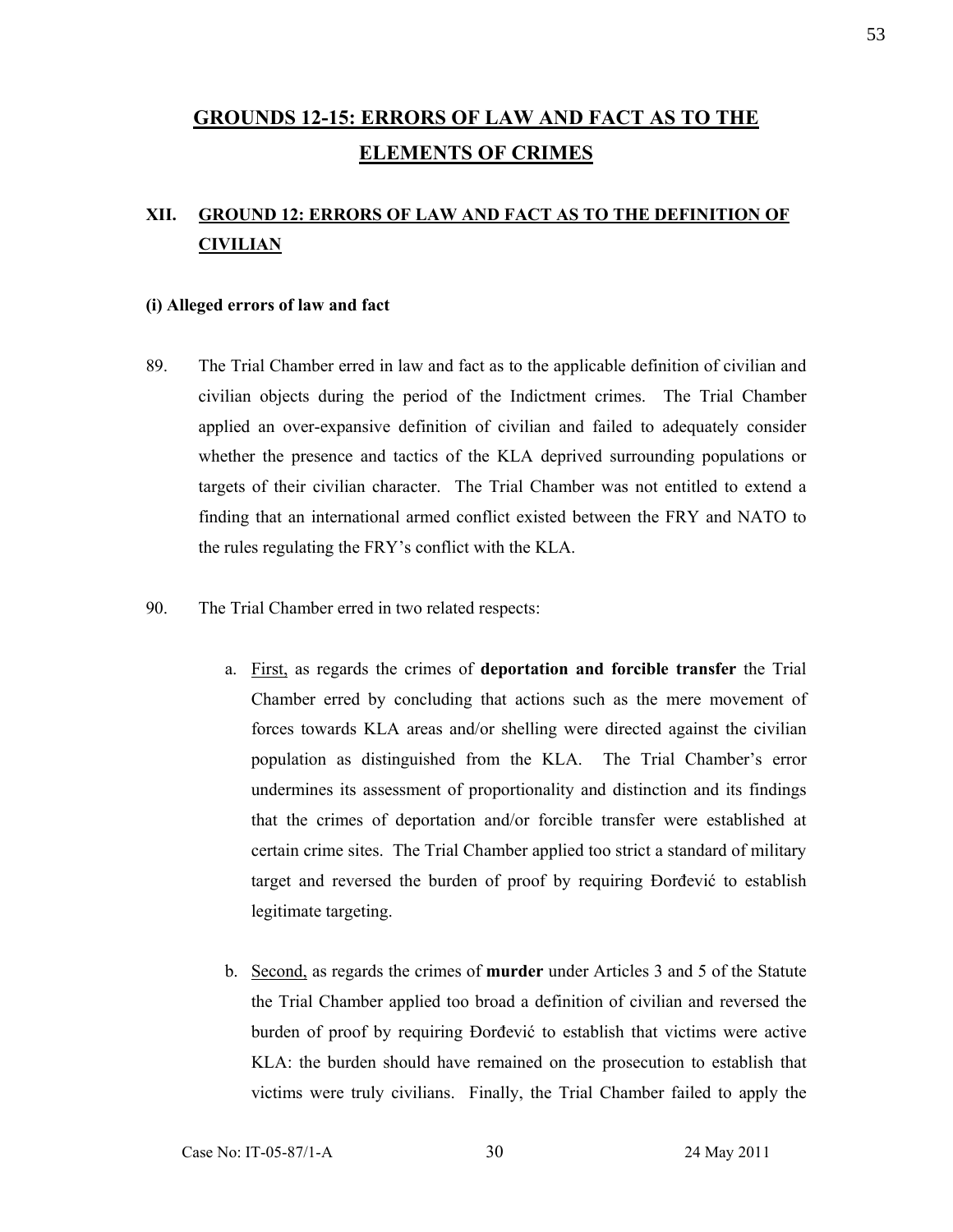necessary context element under Article 5 of the Statute before finding that the killing of actual or suspected KLA members was a crime against humanity.

### **(ii) Identification of the finding or ruling challenged in the Trial Judgement**

- 91. In relation to the crimes of **deportation and forcible transfer**, the Trial Chamber erred throughout its assessment of the crimebase from paragraphs 448-1261 (p.165- 500) by simplistically finding that people fled out of fear of Serb forces or because of shelling. The conclusions challenged are at paragraphs 1701 (p.675) (deportation) and 1702 (p.675-676) (forcible transfer) and generally paragraph 2065 (p.820). The specific crime sites where the point arises are:
	- a. Orahovec municipality:
		- i. Bela Crkva on 25 March 1999 at paragraphs 1617-1618 (p.641-642);
		- ii. Mala Kruša on 25 March 1999 at paragraphs 1619-1620 (p.642);
		- iii. Velika Kruša on 25 March 1999 at paragraph 1622 (p.643); and
		- iv. Celina on 25 March 1999 at paragraph 1623 (p.643-644).
	- b. Prizren municipality:
		- i. Pirane on 25 March 1999 at paragraph 1628 (p.645-646); and
		- ii. Landovica on 26 March 1999 at paragraph 1628 (p.645-646).
	- c. Srbica municipality:
		- i. Leocina on 25 and 26 March 1999 at paragraphs 1630-1631 (p.646- 647);
		- ii. Brocna on 25 March 1999 at paragraphs 1630-1631 (p.646-647);
		- iii. Kladernica on 25 March 1999 at paragraphs 1630-1631 (p.646-647) and 12 April 1999 at paragraph 1634 (p.648);
		- iv. Izbica on 27 and 28 March 1999 at paragraphs 1630-1631 (p.646-647);
		- v. Turicevac on 26 March 1999 at paragraph 1632 (p.647) and 1 April 1999 at paragraph 1633 (p.647-648); and
		- vi. Tušilje on 29 March 1999 at paragraph 1632 (p.647).
	- d. Suva Reka municipality: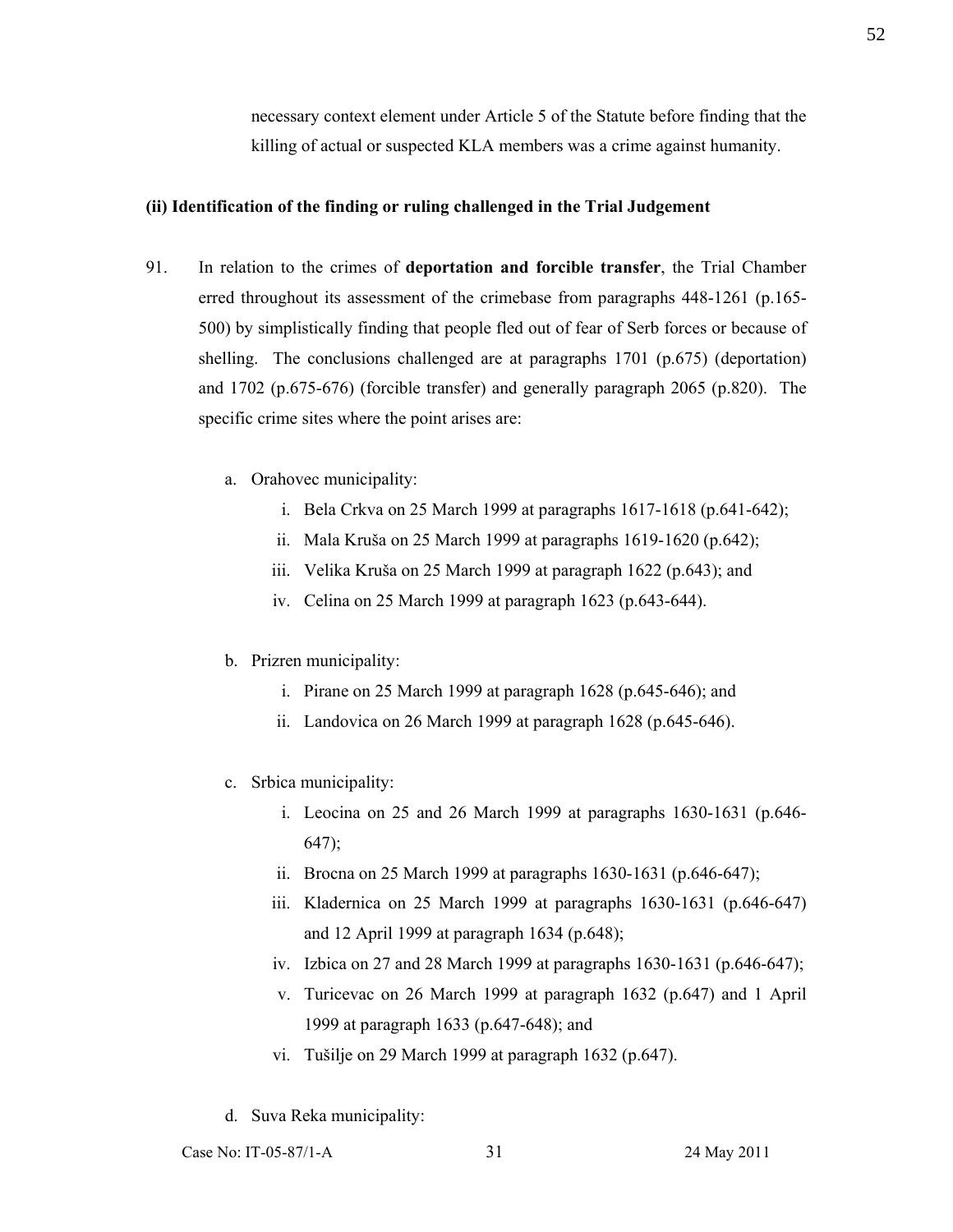- i. Pecane on 20-21 March 1999 at paragraph 1639 (p.650); and
- ii. Belanica on 1 April 1999 at paragraphs 1640-1641 (p.650-651).
- e. Kosovska Mitrovica municipality: the upper part of Zabare village on 14 April 1999 at paragraph 1647 (p.653).
- f. Gnjilane municipality:
	- i. Vladovo on 29 March 1999 and 2 April 1999 at paragraph 1661 (p.659); and
	- ii. Nosalje on 6 April 1999 at paragraph 1661 (p.659).
- g. Uroševac municipality: Mirosavlje on 8 April 1999 at paragraph 1667 (p.661- 662).
- h. Kačanik municipality:
	- i. Kotlina on 24 March 1999 at paragraph  $1669$  (p.663);
	- ii. Kačanik town on 27 March 1999 at paragraph 1670 (p.663);
	- iii. Vata on 13 April 1999 at paragraph 1671 (p.663-664).
- i. Vučitrn municipality:
	- i. Donji Svracak on 27 March 1999 at paragraph 1675 (p.665);
	- ii. Donja Sudimlja on 28 March 1999 at paragraph 1676 (p.665-666); and
	- iii. Vesekovce and Slakovce on 2 May 1999 at paragraph 1677 (p.666).
- 92. In relation to **murder** under Article 3 of the Statute, the Trial Chamber set out the requirements of Common Article 3 of the Geneva Conventions at paragraph 1583 (p.630) but applied a broader definition of civilian throughout the crimebase section and in relation to specific crime sites identified below.
- 93. In relation to **murder** under Article 5 of the Statute, the Trial Chamber characterised *hors de combat* as determining civilian status at paragraph 1593 (p.632-633) and relieved the prosecution of its burden of proving civilian status and failed to consider the impact and tactics of the KLA on the civilian character of a population or target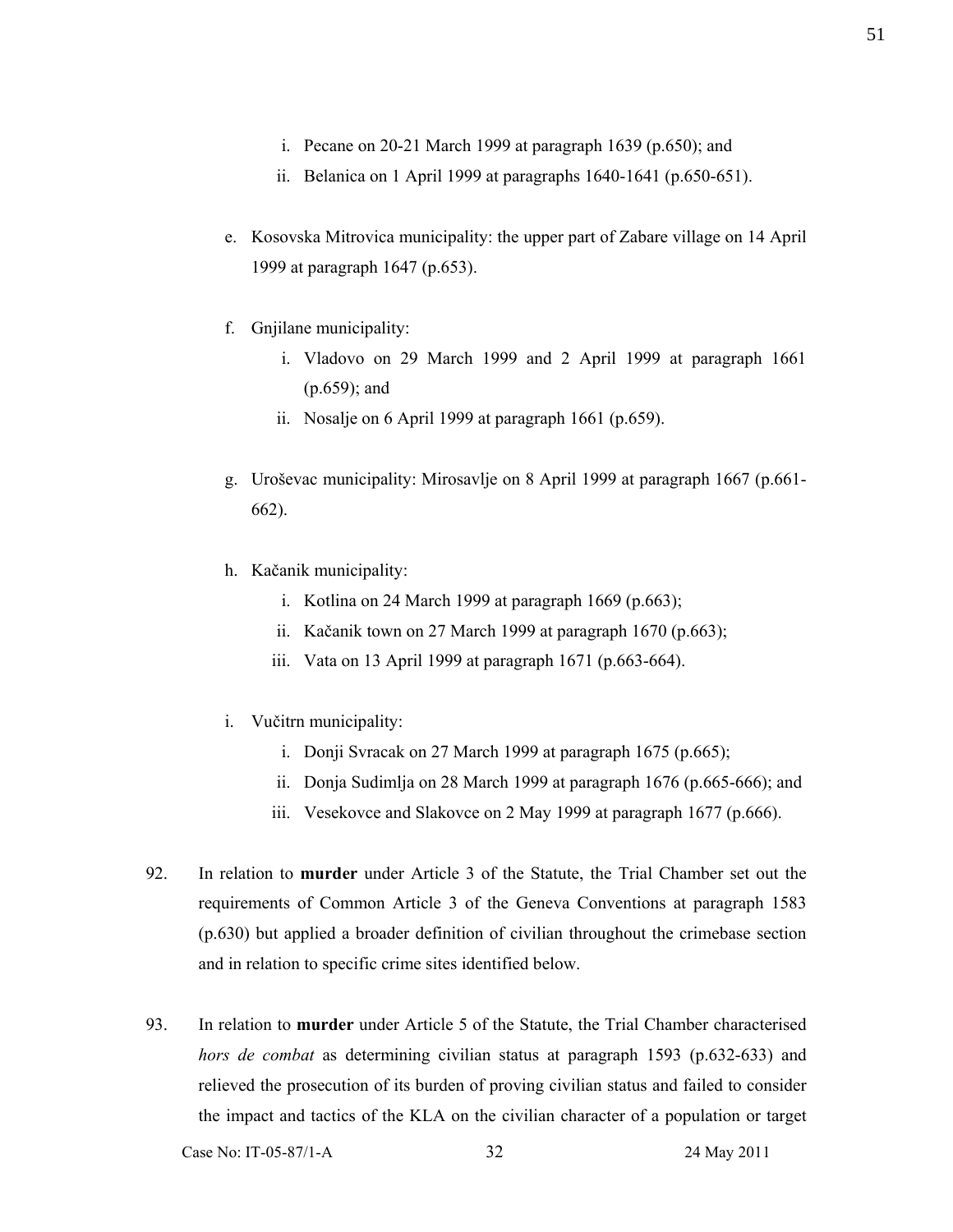throughout the crimebase section and also at paragraphs 1593 (p.632-633), 1599-1601  $(p.635)$  and 2052-2069  $(p.814-821)$ . It erred in relation to specific crime sites:

- a. Orahovac municipality:
	- i. Bela Crkva on 25 March 1999:
		- 1. the death of 13 fleeing villagers shot by MUP forces at paragraph 1710 (p.678); and
		- 2. the death of six men in a channel 70-85m from the Belaja Bridge at paragraphs 473 (p.177-178) and 1712 (p.679).
	- ii. Mala Kruša on 25 and 26 March 1999: the death of nine victims during the course of an attack: paragraphs 485 (p.182-183) and 1715 (p.679- 680).
- b. Đakovica municipality:
	- i. Meja on 27-28 April 1999: the death of all 281 individuals during Operation Reka at paragraphs 1736-1739 (p.687-689) when their civilian status was not established.
	- ii. Meja on 27-28 April 1999: the death of Kole Duzhmani at paragraph 1737 (p.688) where the evidence was of an intention kill a KLA member.
- c. Vučitrn municipality on 2/3 May 1999: the death of four individuals at night in a convoy at paragraphs 1184 (p.467), 1197 (p.471-472) and 1742 (p.689- 690).
- d. Kačanik municipality:
	- i. Kotlina on 24 March 1999: the death of 22 individuals at the wells at paragraphs 1744-1746 (p.690-691) and 1753 (p.693) when civilian clothing is not decisive and the evidence of capture was too weak to be relied upon.
	- ii. Slatina and Vata on 13 April 1999: the death of four men in Vata at paragraphs 1747 (p.691), 1138-1139 (p.452-453) when the only evidence of detention was a hearsay account.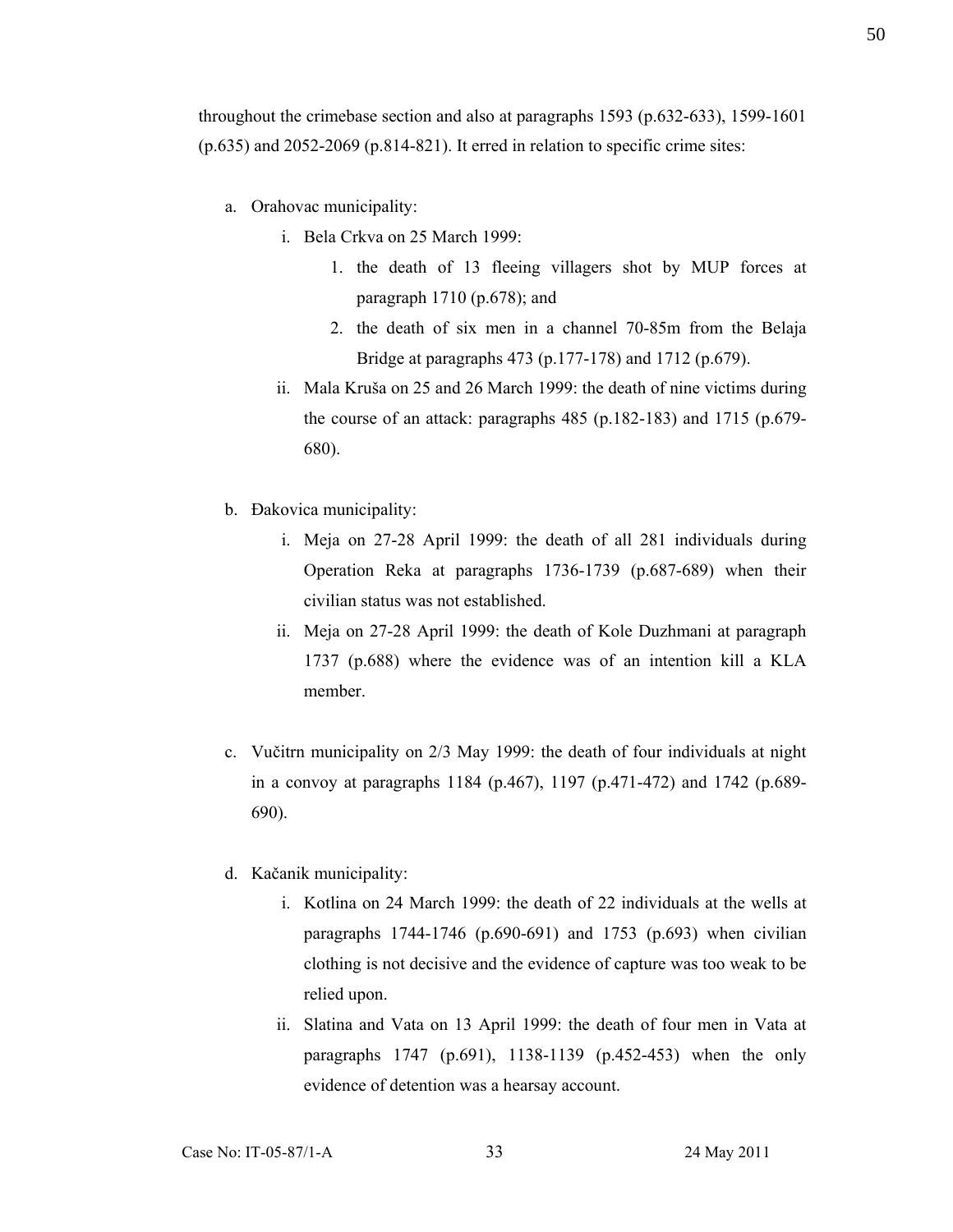#### **(iii) Precise relief sought**

94. The Appeals Chamber is invited to quash Đorđević's convictions on the basis that the Trial Chamber applied an overly broad definition of civilian such that a necessary element of Article 3 and 5 of the Statute was not established.

# **XIII. GROUND 13: ERROR OF LAW AS TO AN ELEMENT OF THE CRIME OF DEPORTATION**

### **(i) Alleged errors of law and fact**

95. The Trial Chamber erred in law as to an element of the crime of deportation. Unlike the crime of forcible transfer, deportation requires displacement across a *de jure* or *de facto* border between different international states. The Trial Chamber incorrectly held that this element was satisfied by the displacement of individuals from one part of the FRY to another, most noticeably displacement from Kosovo to Montenegro. This error also impacts the Trial Chamber's findings in relation to the crime of persecution by means of deportation.

### **(ii) Identification of the finding or ruling challenged in the Trial Judgement**

96. The Trial Chamber erred at paragraphs 1604(4) (p.636) and 1683 (p.668) in general terms and most noticeably in relation to displacement from Peć and Kosovska Mitrovica at: paragraphs 1642 (p.651-652), 1646 (p.653), 1701 (p.675), 1704 (p.676) and 2043 (p.811) under Count 1 and paragraphs 1774 (p.699-700), 1776-1778 (p.701) and 1856 (p.719) under Count 5. The Trial Chamber further erred in relation to other crime sites by failing to distinguish displacement within the FRY from displacement to outwith the FRY.

#### **(iii) The precise relief sought**

97. The Appeals Chamber is invited to quash Đorđević's convictions under Counts 1 and 5 to the extent that they did not satisfy a necessary element of the crime of deportation.

Case No: IT-05-87/1-A 34 24 May 2011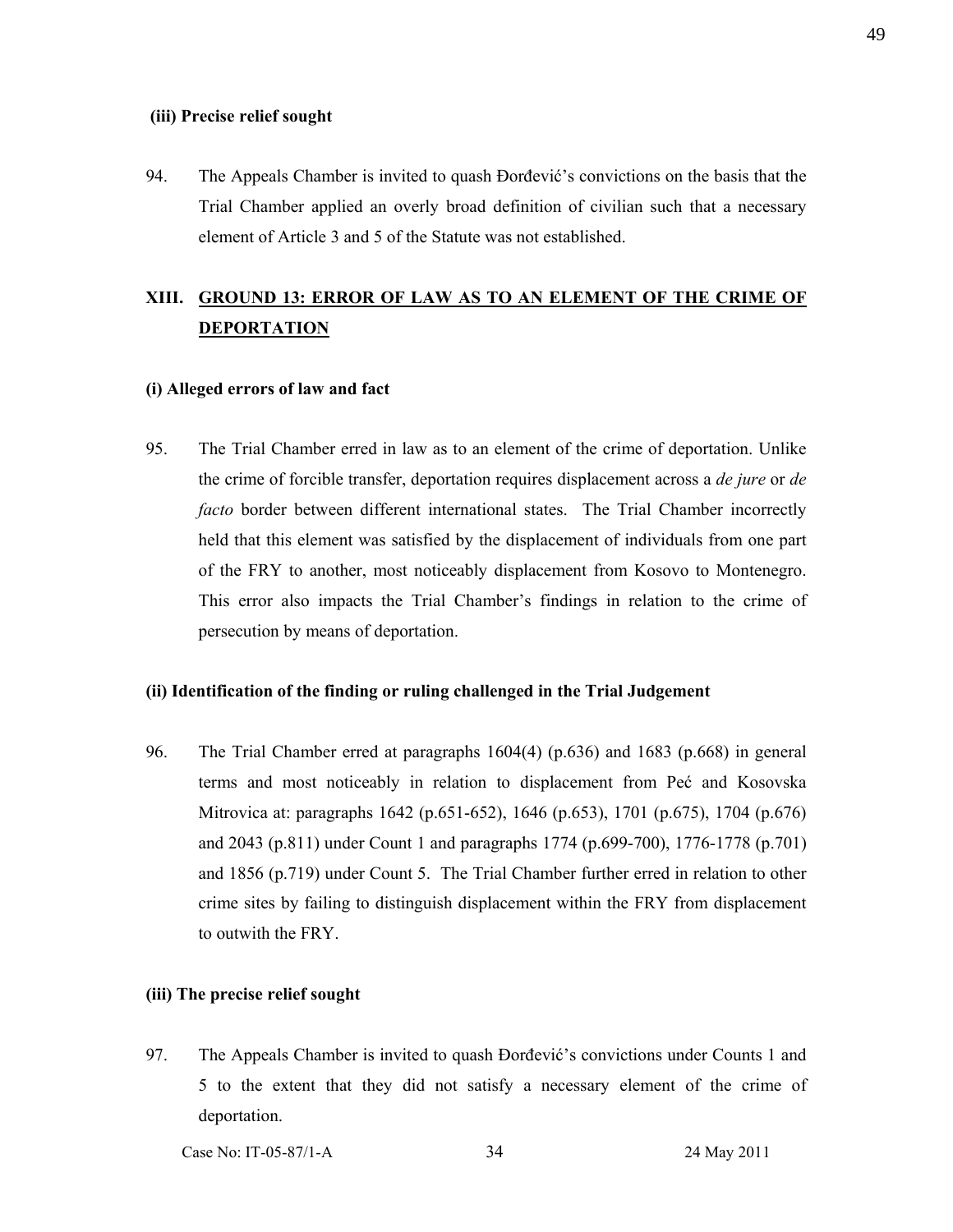# **XIV. GROUND 14: ERROR OF LAW AS TO A NECESSARY ELEMENT OF THE**  *MENS REA* **OF MURDER**

### **(i) Alleged errors of law and fact**

98. The Trial Chamber erred in law as to a necessary element of murder. It is submitted that an additional element of premeditation is required in order for a murder to violate Article 3 or Article 5 of the Statute. Premeditation requires the prosecution to establish a deliberate plan to kill on the part of the perpetrator(s). Forming the intention simultaneously with the deadly act is insufficient. The findings do not establish premeditation in relation to certain crime sites.

### **(ii) Identification of the finding or ruling challenged in the Trial Judgement**

- 99. Premeditation was not established in relation to the following murders:
	- a. Bela Crkva on 25 March 1999:
		- i. the death of 13 fleeing villagers shot by MUP forces at paragraph 1710 (p.678); and
		- ii. the death of six men in the channel, 70-85 metres from Belaja Bridge at paragraph 1712 (p.679).
	- b. Mala Kruša on 25 March 1999: the death of nine victims burned to death inside their houses during the course of an attack at paragraph 1715 (p.679- 680) and 485 (p.182-183).
	- c. Suva Reka on 26 March 1999: the death of four additional members of the Berisha family in unknown circumstances at paragraph 1724 (p.683-684).
	- d. Đakovica on 1/2 April 1999: the death of 20 civilians at 157 Miloš Gilić Street at paragraphs 1731 (p.686) and 886-898 (p.353-359).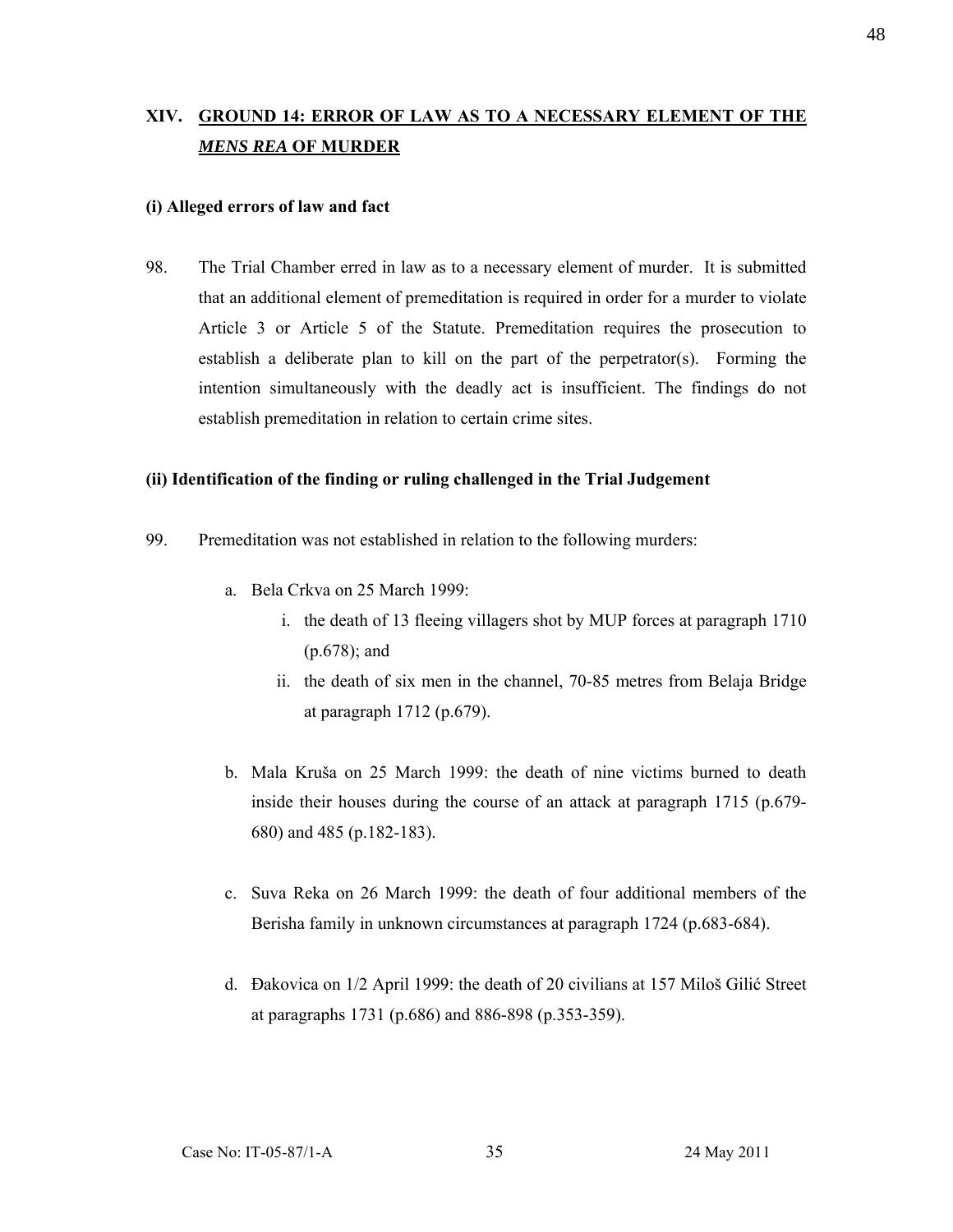e. Korenice and Meje on 27-28 April 1999: the death of a proportion of the 281 individuals found to have been killed during Operation Reka on 27-28 April 1999 at paragraphs 1738 (p.688-689) and 940-980 (p.377-397).

#### **(iii) Precise relief sought**

100. The Appeals Chamber is invited to quash Đorđević's convictions for murder under Articles 3 and 5 to the extent that the necessary element of premeditation was not established.

# **XV. GROUND 15: ERRORS OF LAW AND FACT IN HOLDING THAT WANTON DESTRUCTION OF RELIGIOUS SITES WAS ESTABLISHED AS A CRIME AGAINST HUMANITY**

### **(i) Alleged errors of law and fact**

- 101. The Trial Chamber erred by holding that wanton destruction is a crime against humanity (as a form of persecution) and by holding that such a crime could be committed recklessly. Such a crime is neither provided for in customary international law nor is it in the Statute. Its contours are too uncertain. By contrast, wanton destruction as a war crime is well-established but was not charged.
- 102. Alternatively, the Trial Chamber erred by failing to assess adequately or at all the level of gravity necessary in order for the destruction of a religious site to amount to a crime against humanity. Further, the Trial Chamber failed to link any destroyed mosques to a widespread and systematic attack directed against the civilian population.

### **(ii) Identification of the finding or ruling challenged in the Trial Judgement**

103. The Trial Chamber erred as to the legal standard at paragraphs 1770-1773 (p.698- 699).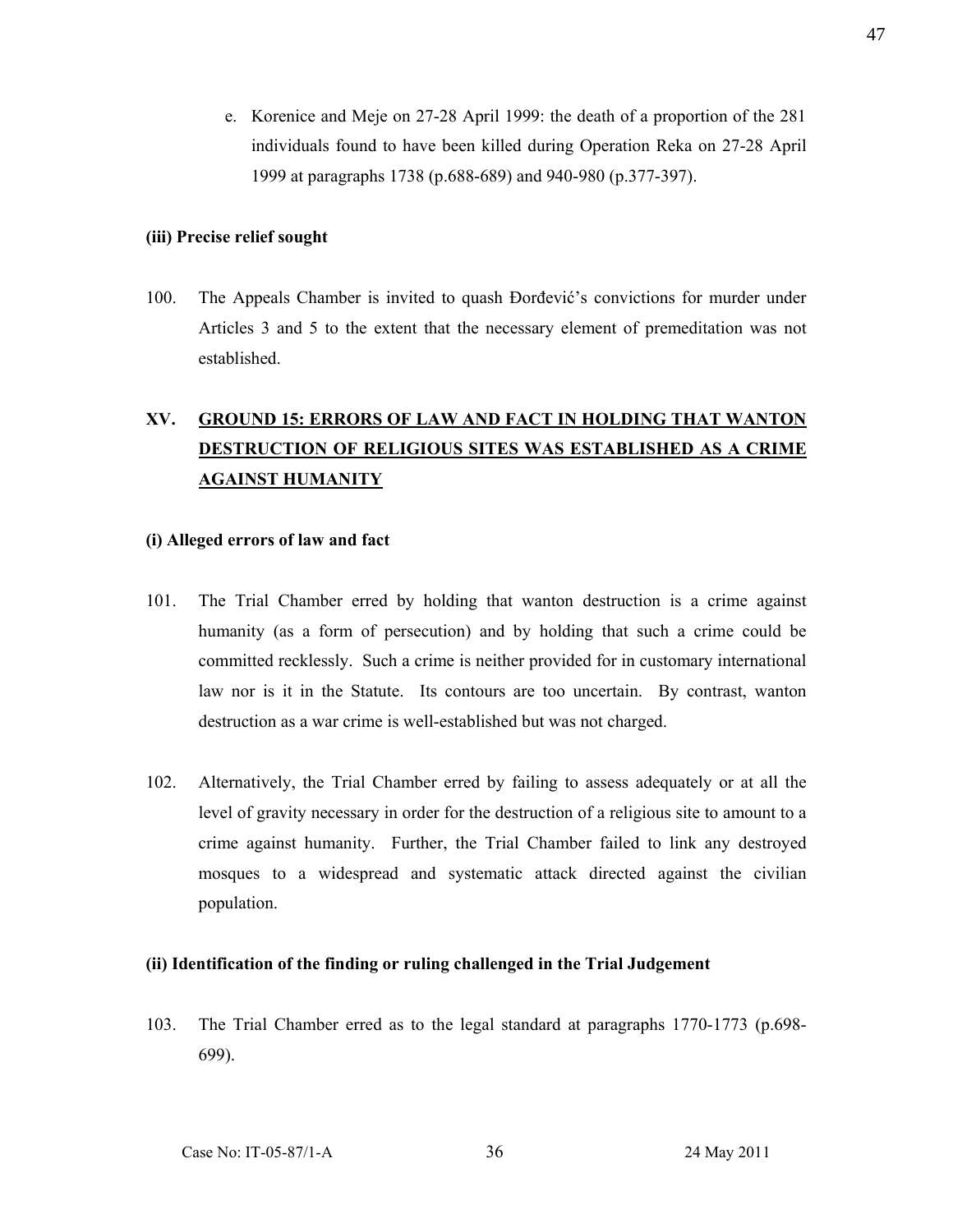- 104. The Trial Chamber applied an erroneous legal standard in holding Đorđević responsible for persecution committed through wanton destruction or damage to the religious sites as summarised at paragraphs 1854-1855 (p.719). The specific findings challenged are as follows:
	- a. the mosque in Celina in Orahovac municipality on 28 March 1999 at paragraphs 1804-1805 (p.706-707) and 1809-1811 (p.707-708);
	- b. the mosque in Bela Crkva in Orahovac municipality on 28 March 1999 at paragraphs 1806-1811 (p.707-708);
	- c. the mosque in Landovica in Prizren municipality on 26-27 March 1999 at paragraphs 1817-1819 (p.710);
	- d. Xhamia-e-Bardhe (White Mosque) in Suva Reka town in Suva Reka municipality on 26 March 1999 at paragraphs 1820-1825 (p.711-712);
	- e. Hadum Mosque in Đakovica municipality on 24-25 March 1999 at paragraphs 1830-1832 (p.713);
	- f. the mosque in Rogovo in Đakovica municipality on 28 March 1999 at paragraphs 1833-1837 (p.713-715);
	- g. the mosque in Vlaštica in Gnjilane municipality on 6 April 1999 at paragraphs 1838-1840 (p.715); and
	- h. the market mosque (Charshi Mosque) in Vučitrn municipality on 27 April 1999 at paragraphs 1848-1850 (p.717-718).

### **(iii) Precise relief sought**

105. The Appeals Chamber is invited to quash Đorđević's convictions under Count 5 for persecution committed through wanton destruction and reduce his sentence accordingly.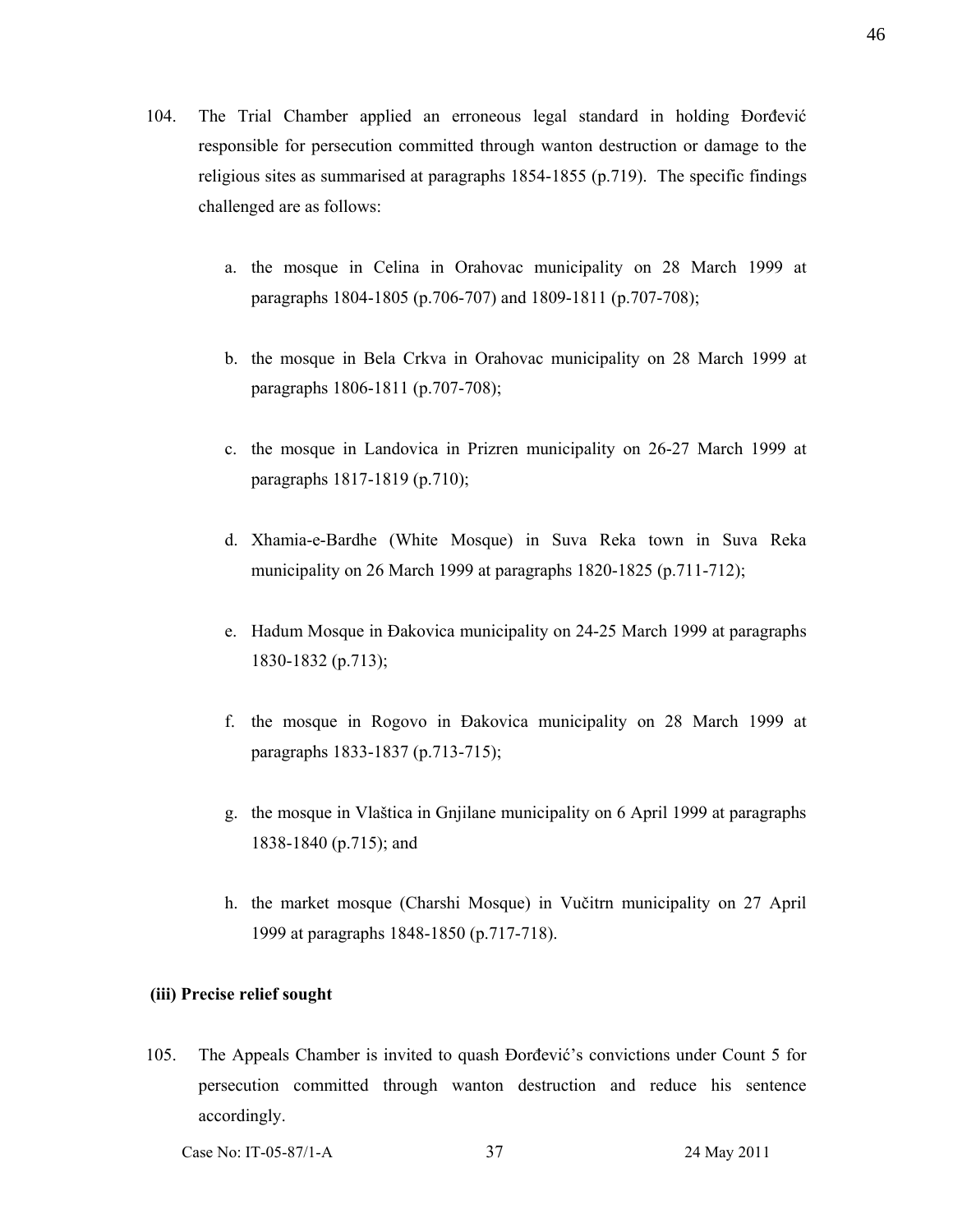# **GROUNDS 16-17: ERRORS OF LAW AND FACT IN RELATION TO SPECIFIC CRIME SITES**

# **XVI. GROUND 16: IMPERMISSIBLE CONVICTIONS ENTERED ON THE BASIS OF EVENTS AND/OR CRIMES NOT ALLEGED IN THE INDICTMENT**

### **(i) Alleged errors of law and fact**

106. The Trial Chamber erred in law by convicting Đorđević on the basis of crimes that were not alleged in the Indictment.

### **(ii) Identification of the finding or ruling challenged in the Trial Judgement**

- 107. The instances where the Trial Chamber erred are as follows.
- 108. In relation to **deportation**, the Trial Chamber erroneously made findings of criminal responsibility when no such crime was alleged in the indictment:
	- a. Prizren municipality:
		- i. Dušanovo, on 28 March 1999: paragraphs 1626-1627 (p.645), 1701 (p.675) and 1704 (p.676); and
		- ii. Srbica, from 9 to 16 April 1999: paragraphs 1629 (p.646), 1701 (p.675) and 1704 (p.676).
	- b. Srbica municipality, Kladernica, from 12 to 15 April 1999: paragraphs 1634 (p.648), 1701 (p.675) and 1704 (p.676).
	- c. Đakovica municipality, Žub, from 27 to 28 April 1999: paragraph 1701 (p.675).
	- d. Suva Reka municipality, Suva Reka Town, from 7 to 21 May 1999: paragraphs 1638 (p.649-650), 1701 (p.675) and 1704 (p.676).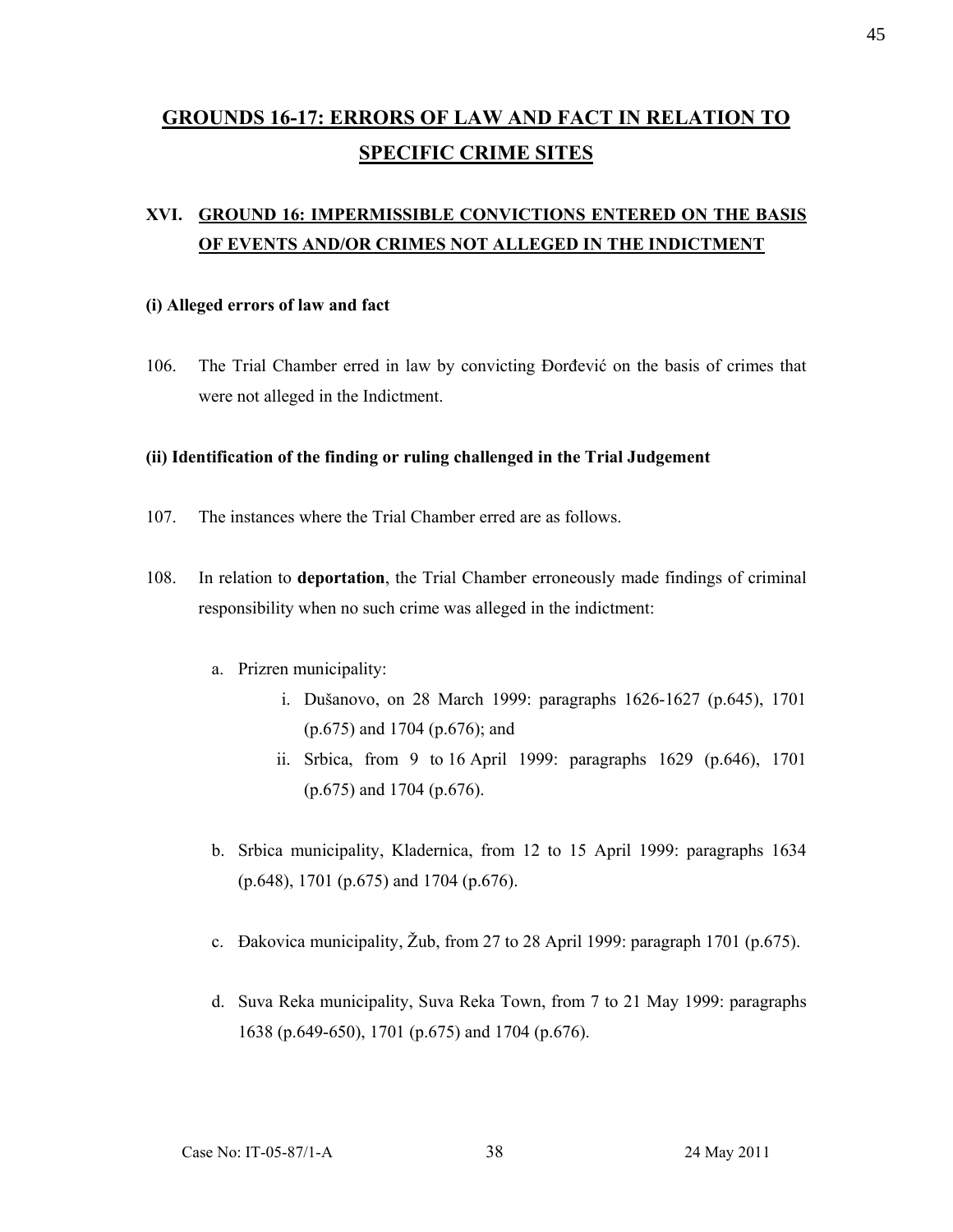- e. Gnjilane municipality, Vlaštica, 6 April 1999: paragraphs 1663 (p.660), 1701 (p.675) and 1704 (p.676).
- f. Uroševac municipality, Uroševac Town, on 27 April 1999: paragraphs 1665 (p.661): 1701 (p.675) and 1704 (p.676).
- 109. In relation to **forcible transfer**, the Trial Chamber erroneously made findings of criminal responsibility when no such crime was alleged in the indictment:
	- a. Orahovac municipality:
		- i. Bela Crkva on 25 March 1999: paragraphs 1618 (p.641-642) and 1702- 1704 (p.675-676);
		- ii. Mala Kruša from 25-27 March 1999: paragraphs 1619-1621 (p.642-643) and 1702-1704 (p.675-676); and
		- iii. Velika Kruša on 25 March 1999 and days thereafter: paragraphs 1622 (p.643) and 1702-1704 (p.675-676).
	- b. Prizren municipality, Landovica, on 26 March 1999: paragraphs 1628 (p.645-646) and 1702-1704 (p.675-676).
	- c. Srbica municipality:
		- i. Brocna, on 25-26 March 1999: paragraphs 1631 (p.646-647) and 1702- 1704 (p.675-676); and
		- ii. Tušilje, on 29 March 1999: paragraphs 1632 (p.647) and 1702-1704 (p.675-676).
	- d. Đakovica municipality, Žub, in early April 1999: paragraphs 1655 (p.656) and 1702-1704 (p.675-676).
	- e. Suva Reka municipality:
		- i. Suva Reka, on 3 April 1999: paragraphs 1637 (p.649) and 1702-1704 (p.675-676); and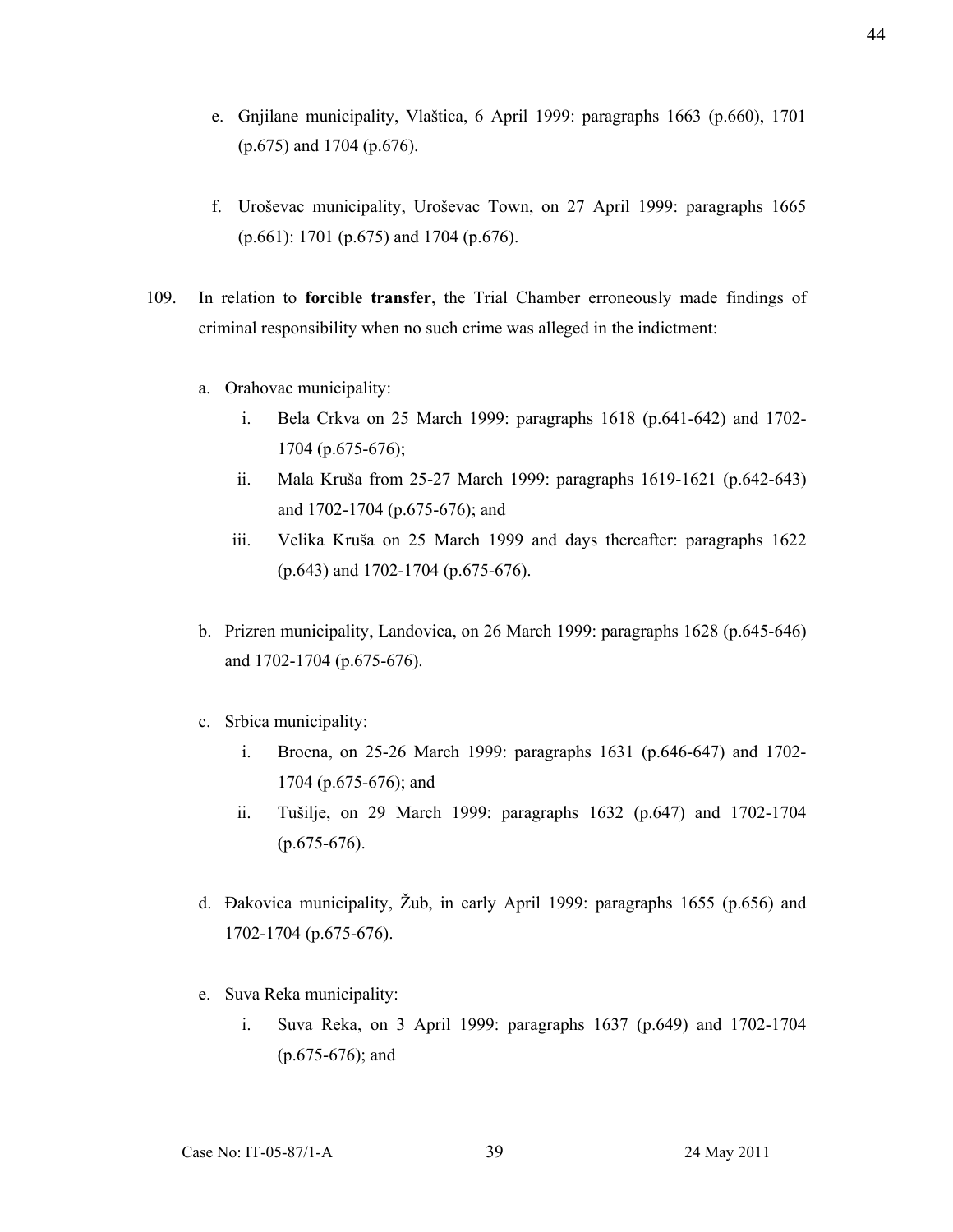- ii. Pecane on 20-21 March 1999: paragraphs 1639 (p.650) and 1702-1704  $(p.675-676)$ .
- f. Peć municipality, Ćuška, on 14 May 1999: paragraphs 1643-1644 (p.652) and 1702-1704 (p.675-676).
- g. Dečani municipality, Drenovac, on 26 March 1999: paragraphs 1672 (p.664) and 1702-1704 (p.675-676).
- 110. In relation to **murder**, the Trial Chamber's erroneous approach is at paragraphs 1706 (p.676-677) and 2232 (p.885). It made findings of criminal responsibility when no such crime or victim was alleged in the Indictment:
	- a. Đakovica municipality, Đakovica town, the murder of four members of the Cana family at 80 Miloš Gilić on 1 April 1999: paragraphs 1732 (p.686-687), 1734 (p.687) and 1753 (p.693).
	- b. Podujevo municipality, Podujevo town, the murder of two elderly Kosovo Albanian men: paragraphs 1751-1753 (p.692-693), 1956 (p.769) and 2143 (p.855).
	- c. Orahovac municipality, Mala Kruša, 25 March 1999: paragraphs 1715 (p.679- 680), 1719 (p.681) and 1753 (p.693).
	- d. Suva Reka municipality, Suva Reka town, the shooting of two elderly members of the Berisha family on 26 March 1999: paragraph 1721 (p.682).

### 111. In relation to **persecutions:**

a. The above errors in relation to each of deportation, forcible transfer and murder apply again as found at paragraphs 1774-1783 (p.699-702), 1789-1790 (p.703) and 1856 (p.719).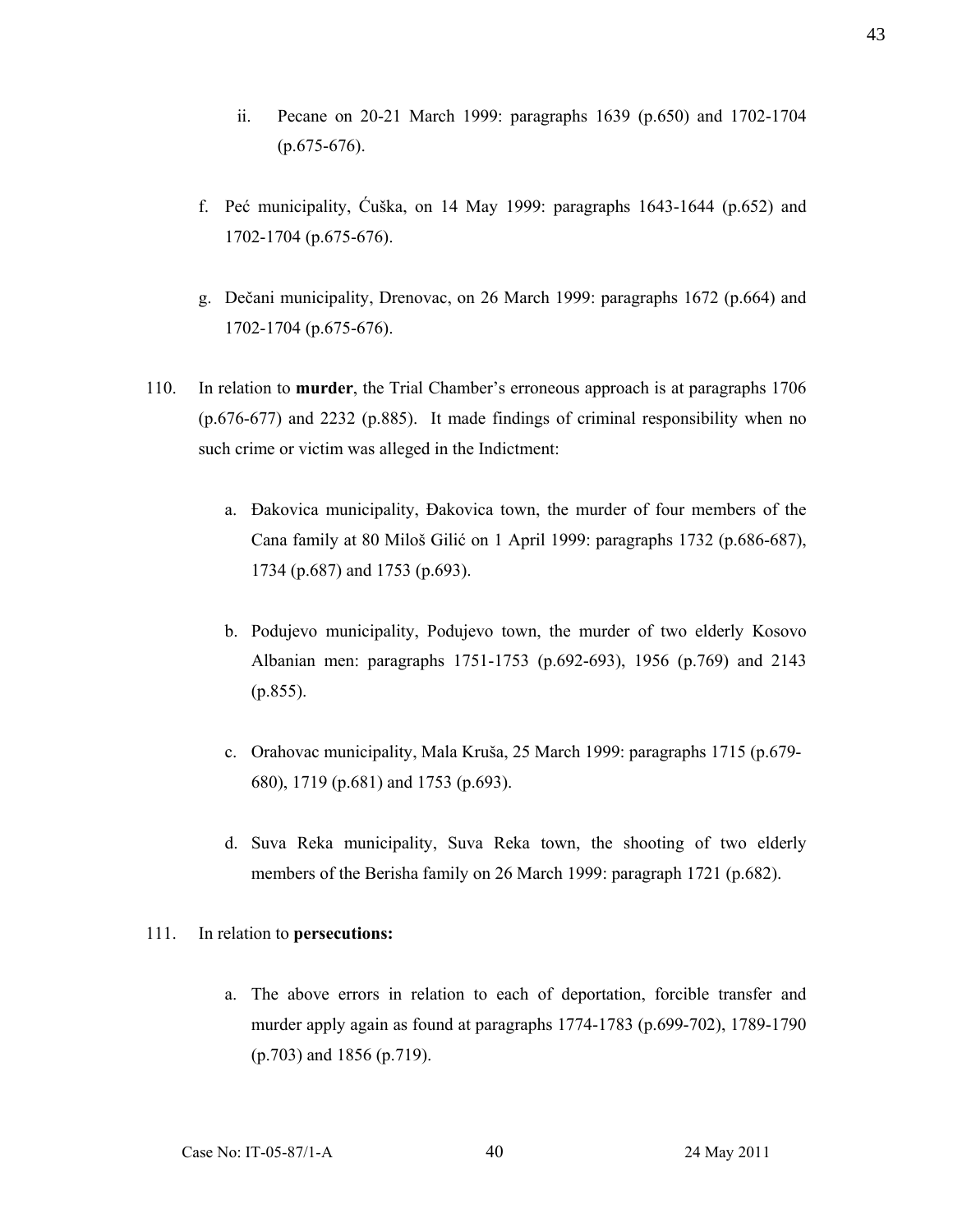- b. In relation to persecution by murder, erroneous findings relating to Pusto Selo are at paragraphs 541 (p.211), 1779-1784 (p.701-703), 1790 (p.703) and 1856 (p.719).
- c. The Trial Chamber erroneously and unjustifiably added to Count 5 other murders beyond those in Counts 3 and 4 and not specifically charged. The Trial Chamber's erroneous approach is at paragraphs 1264 (p.501-502) and 2232 (p.885) and footnote 4872 (p.502).
- d. In relation to persecution by forcible transfer, the Indictment does noes not allege such a crime: paragraph 77(a) of the Fourth Amended Indictment does include paragraph 73 by reference. Therefore, no conviction for persecution by forcible transfer should have been entered. The Trial Chamber ignored this limitation in paragraphs 1763 (p.695-696), 1775-1778 (p.700-701) and 1856 (p.719) of the Trial Judgement.

### **(iii) Precise relief sought**

112. Such convictions occasion a miscarriage of justice. The Appeals Chamber is invited to quash Đorđević's convictions for crimes that were not alleged in the Indictment and reduce his sentence accordingly.

# **XVII. GROUND 17: ERRORS OF LAW AND FACT WHEN FINDING THAT CRIMES WERE ESTABLISHED IN CERTAIN LOCATIONS**

## **(i) Alleged errors of law and fact**

113. The Trial Chamber erred in law and fact when finding that the Indictment crimes were made out in relation to certain specific crime sites. The Trial Chamber's findings did not support its conclusions.

#### **(ii) Identification of the finding or ruling challenged in the Trial Judgement**

Case No: IT-05-87/1-A 41 24 May 2011 114. The Trial Chamber erroneously concluded that the crime of **deportation** had been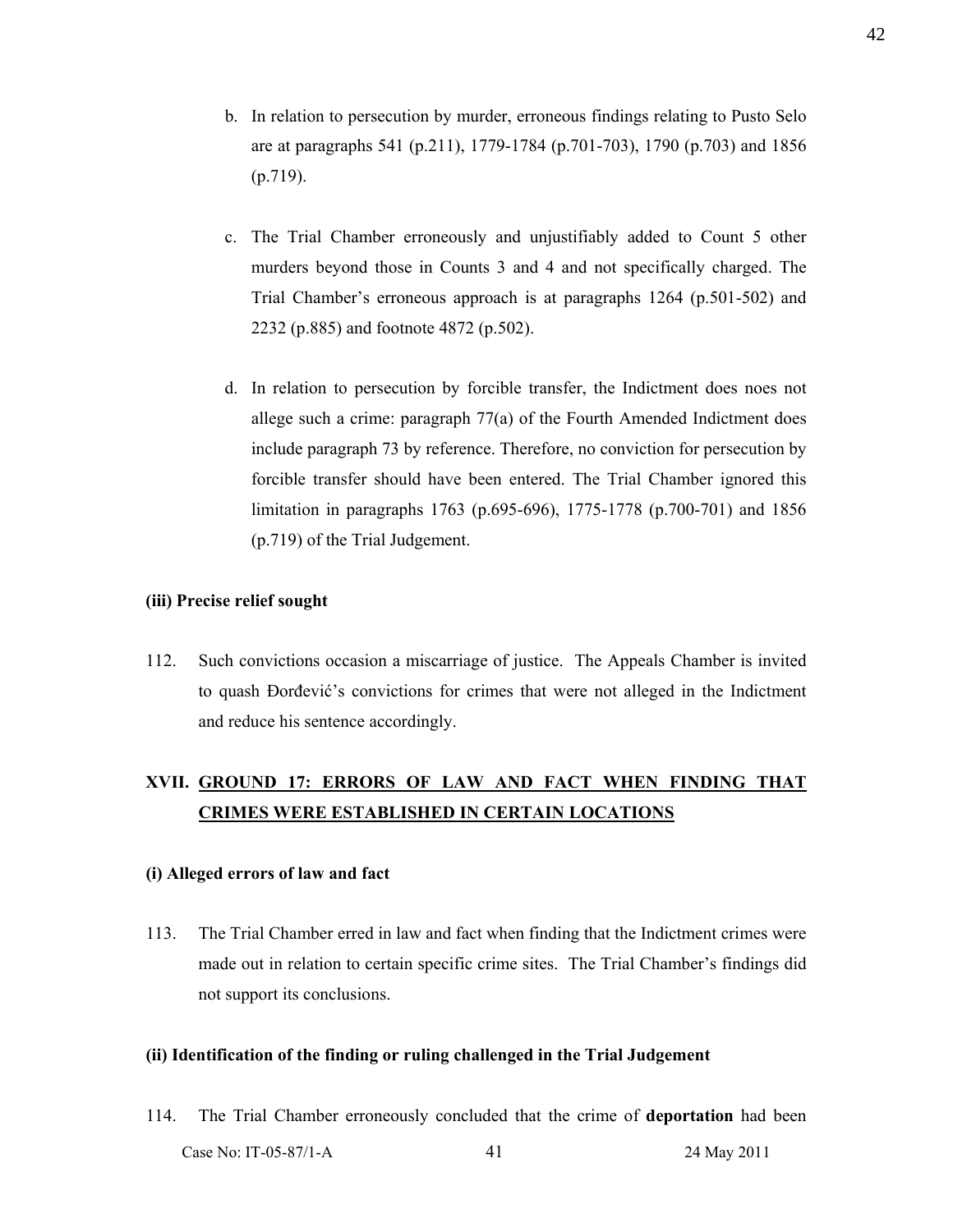established in relation to the following crime sites:

- a. Suva Reka municipality, Belanica, on 1 April 1999: paragraphs 1640-1641 (p.650-651), 1701 (p.675) and 1704 (p.676).
- b. Kačanik municipality, Vata, on 14 April 1999: paragraphs 1671 (p.663-664), 1701 (p.675) and 1704 (p.676).
- 115. The Trial Chamber erroneously concluded that the crime of **forcible transfer** had been established in relation to the following crime sites:
	- a. Srbica municipality, Leocina, on 25-26 March 1999: paragraphs 1630-1631 (p.646-647) and 1702-1704 (p.675-676).
	- b. Đakovica municipality, Guska, on 27 March 1999: paragraphs 1653 (p.655- 656) and 1702-1704 (p.675-676).
	- c. Gnjilane municipality:
		- i. Prilepnica on 6 April 1999: paragraphs 1658 (p.657-658) and 1702- 1704 (p.675-676); and
		- ii. Nosalje, on 6 April 1999: paragraphs 1662 (p.659-660) and 1702-1704 (p.675-676).
- 116. The Trial Chamber erred in certain respects at paragraph 1753 (p.693) by concluding that **murder** had been established at certain crime sites. The following crime sites are challenged:
	- a. Orahovac municipality, Mala Kruša, on 25 and 26 March 1999:
		- i. the death of nine victims during the course of an attack: paragraphs 485 (p.182-183) and 1715 (p.679-680); and
		- ii. the death of Hyseni Ramadani and Hysni Hajdari and one additional person from the Batusha barn: paragraphs 1716 (p.680) and 1718 (p.681).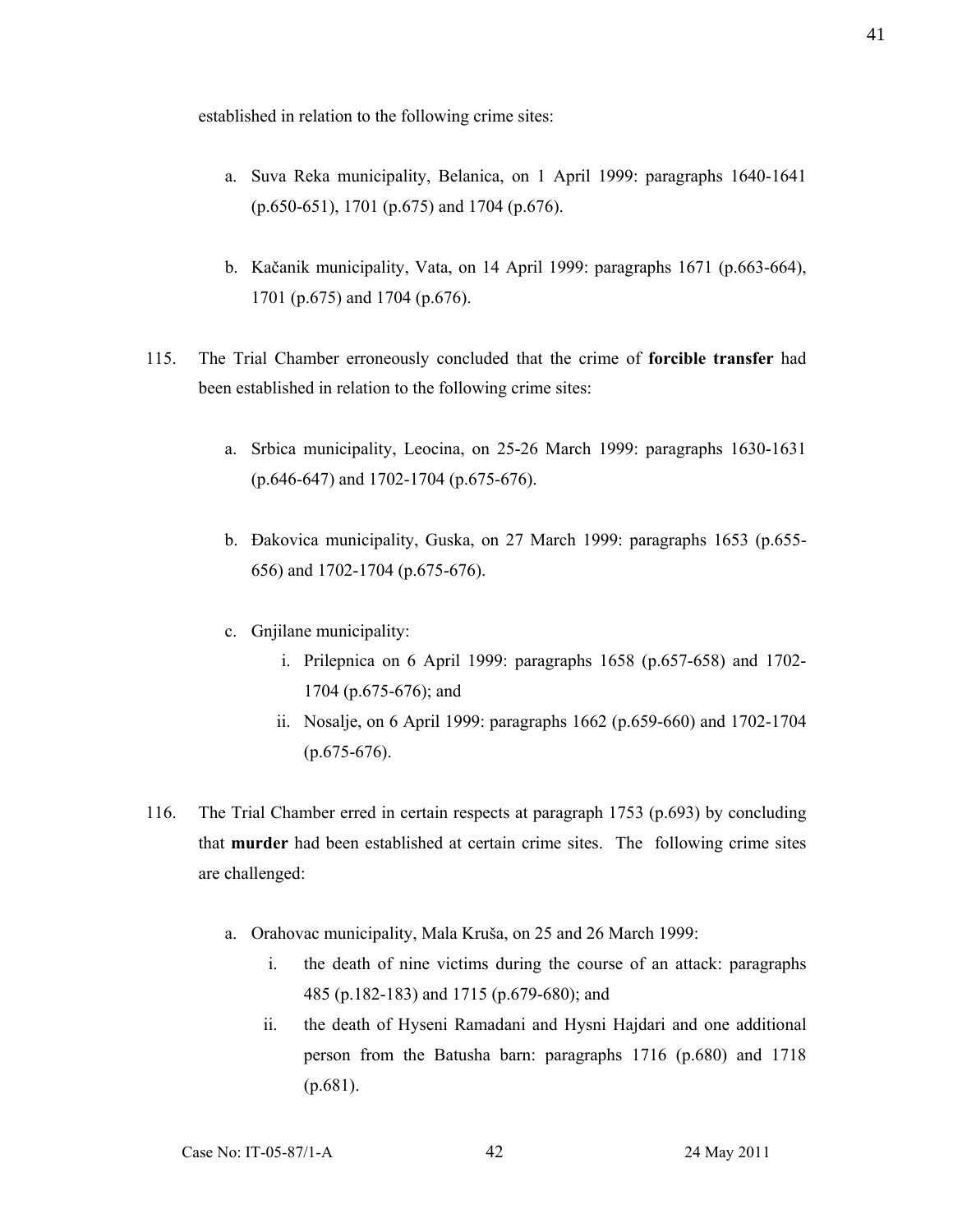- b. Suva Reka municipality, Suva Reka town, on 26 March 1999: the death of four other Berisha family members at paragraphs 683 (p.266-267) and 1724 (p.683-684) when there was no evidence as to their cause of death.
- c. Đakovica municipality, Meja, on 27-28 April 1999: the death of all 281 individuals during Operation Reka in the Carragojs Valley at paragraphs 1736- 1739 (p.687-689) when the circumstances of all of their individual deaths were not established.
- d. Vučitrn municipality on 2/3 May 1999: the death of four individuals at night in a convoy at paragraphs 1742 (p.689-690), 1184 (p.467) and 1197 (p.471- 472).
- e. Kačanik municipality:
	- i. Kotlina, on 24 March 1999: the death of 22 individuals at the wells at paragraphs 1744-1746 (p.690-691) and 1753 (p.693) when no reasonable Trial Chamber would put decisive weight on the evidence of an eyewitness 600 metres away.
	- ii. Slatina and Vata, on 13 April 1999: the death of four men in Vata at paragraphs 1747 (p.691), 1138-1139 (p.452-453) when the only evidence that they had been detained was a hearsay account.
- 117. The Trial Chamber erroneously concluded that the offence of **persecution** by means of wanton destruction of religious sites was established in relation to the following sites:
	- a. the mosque in Bela Crkva in Orahovac municipality on 28 March 1999 at paragraphs 1806-1811 (p.707-708);
	- b. the mosque in Landovica in Prizren municipality on 26-27 March 1999 at paragraphs 1817-1819 (p.710);
	- c. Hadum Mosque in Đakovica municipality on 24-25 March 1999 at paragraphs 1830-1832 (p.713);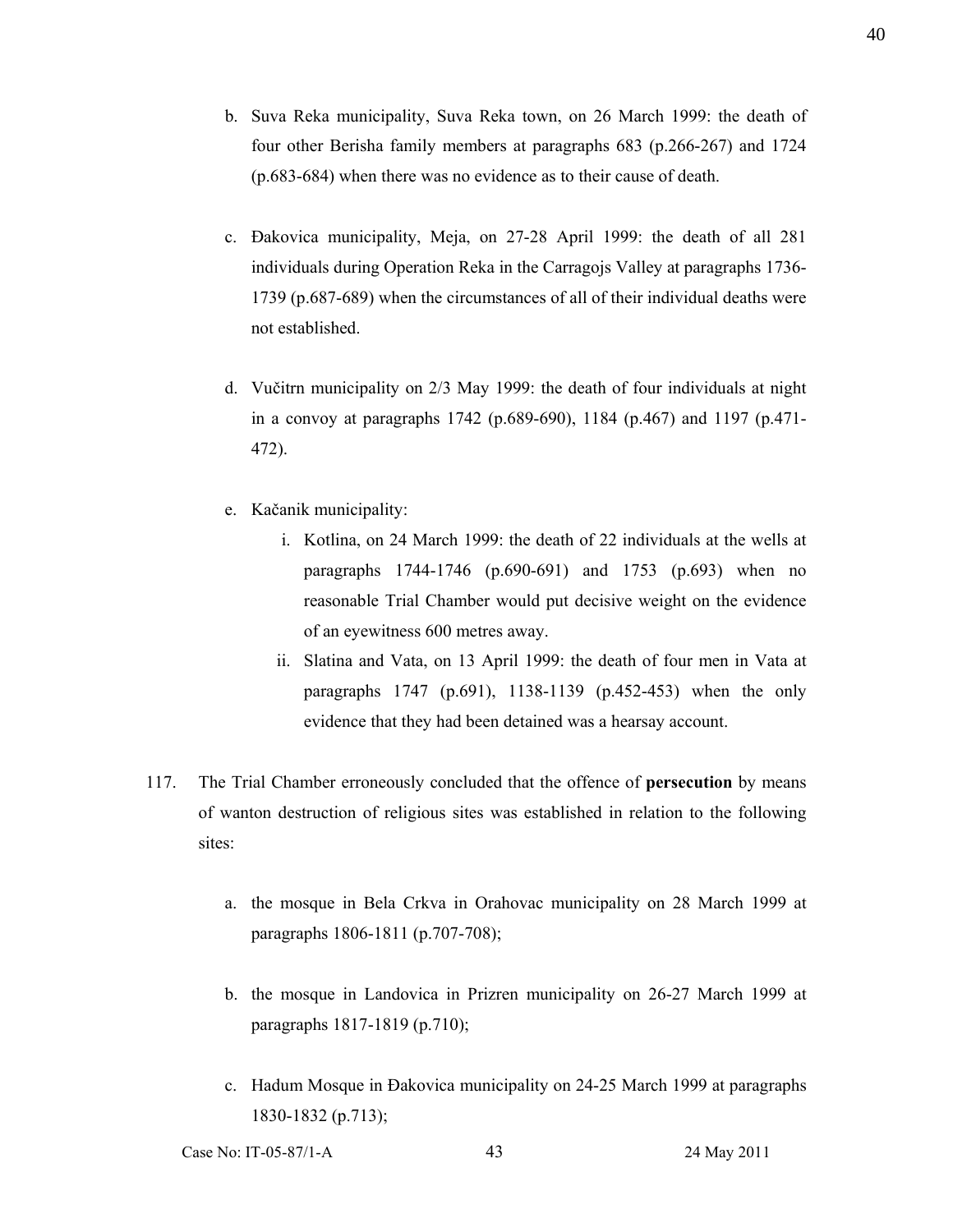- d. the mosque in Rogovo in Đakovica municipality on 28 March 1999 at paragraphs 1833-1837 (p.713-715).
- 118. Finally, the above alleged errors in relation to deportation, forcible transfer and murders resulted in parallel erroneous findings under Count 5 at paragraphs 1774- 1790 (p.699-703) and 1856 (p.719).

### **(iii) Precise relief sought**

119. The Appeals Chamber is invited to quash Đorđević's convictions in relation to the above crime sites on the basis that no reasonable Trial Chamber could have concluded that the above crimes were established in fact.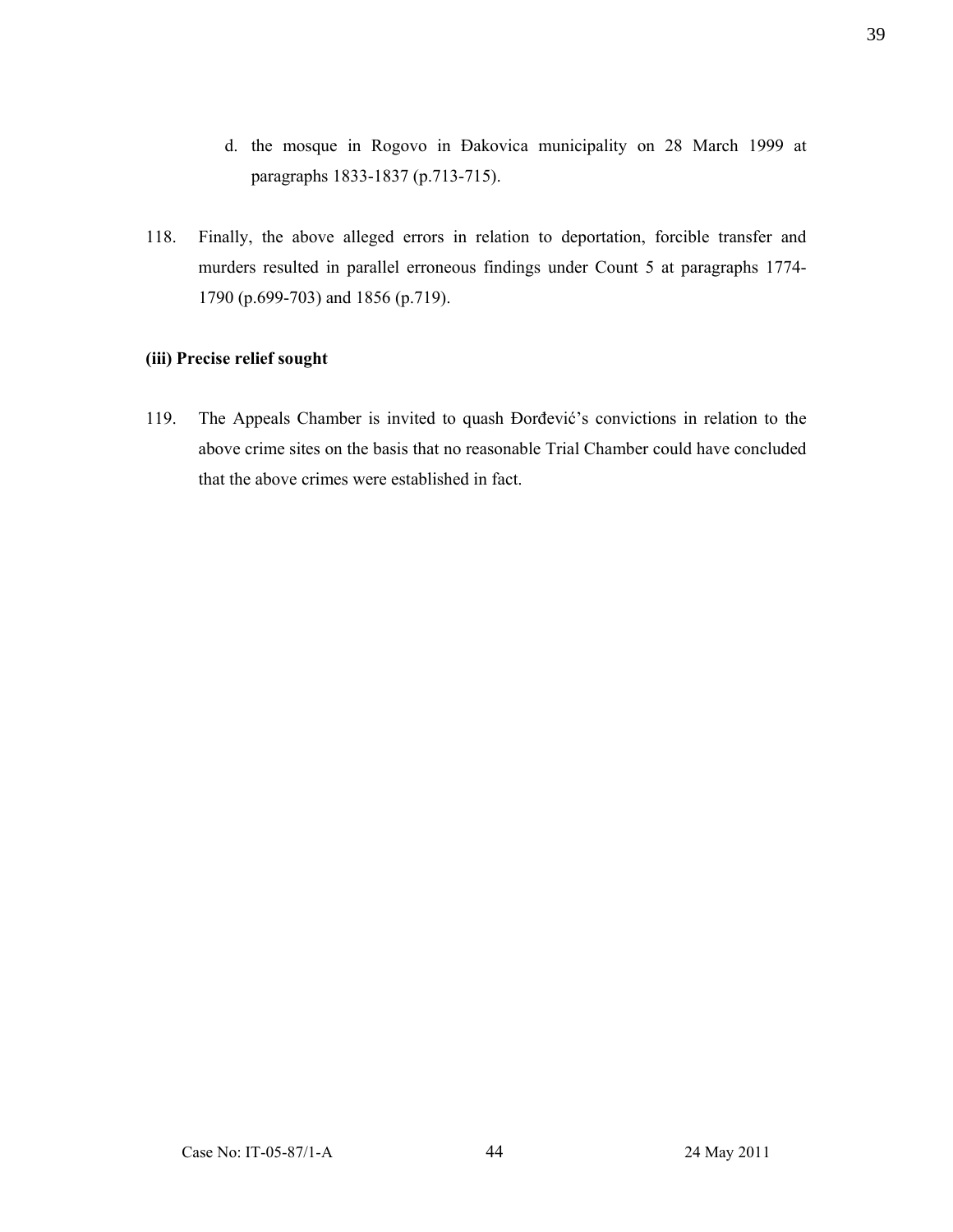# **XVIII.GROUND 18: ERRORS OF LAW WHEN ENTERING MULTIPLE CONVICTIONS**

# **a. SUB-GROUND 18(A): ERROR OF LAW WHEN ENTERING CONVICTIONS UNDER JCE AND AIDING AND ABETTING**

### **(i) Alleged errors of law and fact**

120. The Trial Chamber erred in law when it convicted Đorđević twice for the same crimes – once for 'committing' the crimes through participation in a joint criminal enterprise and again for aiding and abetting the same crimes. Such duplicate convictions under 7(1) are impermissible and logically incompatible. The Trial Chamber misinterpreted the law and, in doing so, found Đorđević guilty of the same crimes twice, thus unjustifiably increasing his sentence.

### **(ii) Identification of the finding or ruling challenged in the Trial Judgement**

121. The Trial Chamber's error is at paragraph 2194 (p.871). Associated errors are at paragraphs 2159-2164 (p.859-862); 2214 (p.878); 2229-2231 (p.883-884).

### **(iii) Precise relief sought**

122. The Appeals Chamber is invited to quash Đorđević's convictions under either JCE or aiding and abetting and reduce his sentence accordingly.

# **b. SUB-GROUND 18(B): ERROR OF LAW WHEN ENTERING MULTIPLE CONVICTIONS UNDER ARTICLE 5 OF THE STATUTE**

### **(i) Alleged error of law invalidating the decision**

123. Đorđević's convictions for the underlying crimes of deportation, forcible transfer and murder pursuant to Article 5 of the Statute and further convictions under Article 5 for persecutions by means of those same underlying crimes are cumulative and unfair. There are compelling reasons for departing from previous decisions that such

Case No: IT-05-87/1-A 45 24 May 2011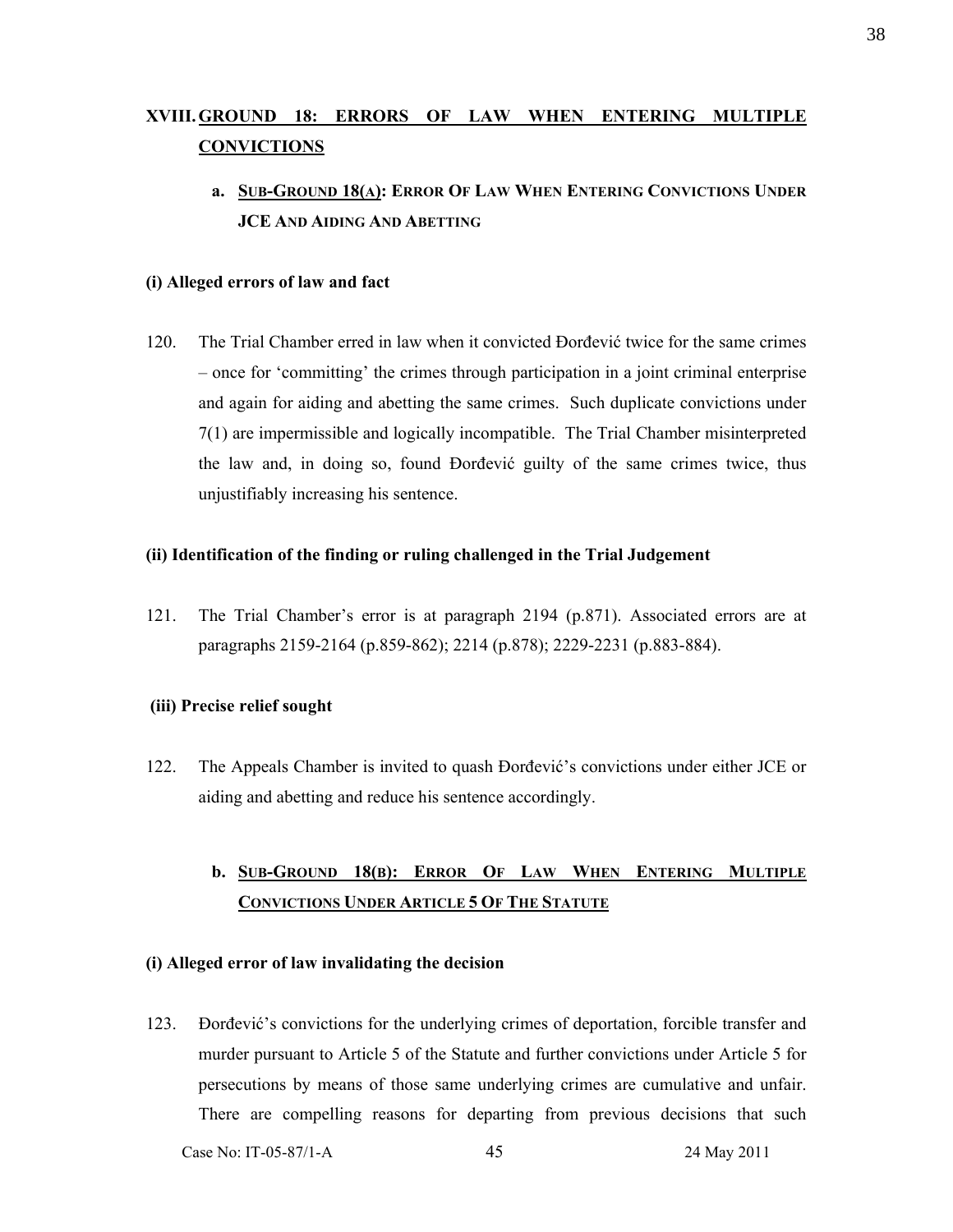convictions are not cumulative.

### **(ii) Identification of the finding or ruling challenged in the Trial Judgement**

124. The Trial Chamber's error when entering convictions for deportation, forcible transfer and murder then entering further convictions under Article 5 of the Statute for persecutions by means of the same crimes is at paragraphs 2196-2202 (p.872-873).

# **(iii) Precise relief sought**

125. The Appeals Chamber is invited to quash Đorđević's convictions pursuant to Article 5 of the Statute to the extent that they are cumulative.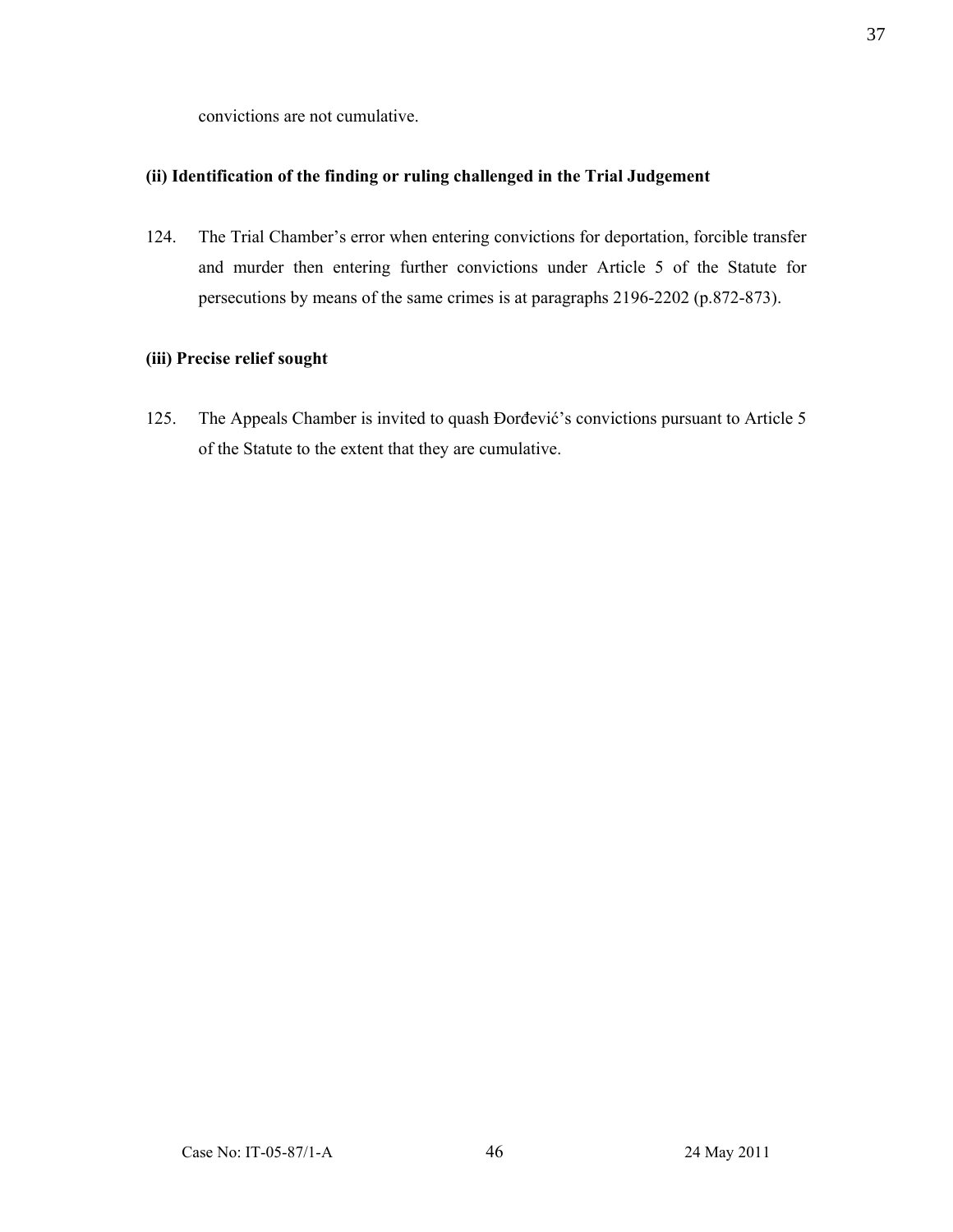## **XIX. GROUND 19: ERRORS IN RELATION TO SENTENCING**

# **a. SUB-GROUND 19(A): THE TRIAL CHAMBER ERRED IN LAW AND FACT AS TO AGGRAVATING FACTORS**

### **(i) Alleged errors of law and fact**

126. The Trial Chamber erred in law and fact when it utilized the same erroneous findings as the basis of conviction and as both lending to the gravity of the crimes and aggravating factors. The Trial Judgement failed to give a reasoned opinion as to how the same factors, most notably Đorđević's position and 'superior role', could be applied to increase his sentence multiple times. Further, in double convicting him on the same findings for JCE participation and aiding and abetting the same crimes, the Trial Chamber has additionally applied the same findings to unjustifiably increase his sentence.

#### **(ii) Identification of the finding or ruling challenged in the Trial Judgement**

127. The consideration of Đorđević's position regarding the gravity of offence is generally found at paragraphs 2207-2216 (p.875-878). The additional consideration of his role as a superior is specifically considered at 2195 (p.871), 2209-2211 (p.876-877), 2214 (p.878) and 2220 (p.879). The challenged sentence of 27 years imprisonment is found at paragraph 2231 (p.883-884).

### **(iii) Precise relief sought**

128. On the basis of all the grounds of appeal as set out above, the Trial Chamber committed various errors which affected the aggravating circumstances for determination of sentence and lacks a reasoned opinion as to justify Đorđević's heavy sentence. As such, his sentence should be reduced accordingly.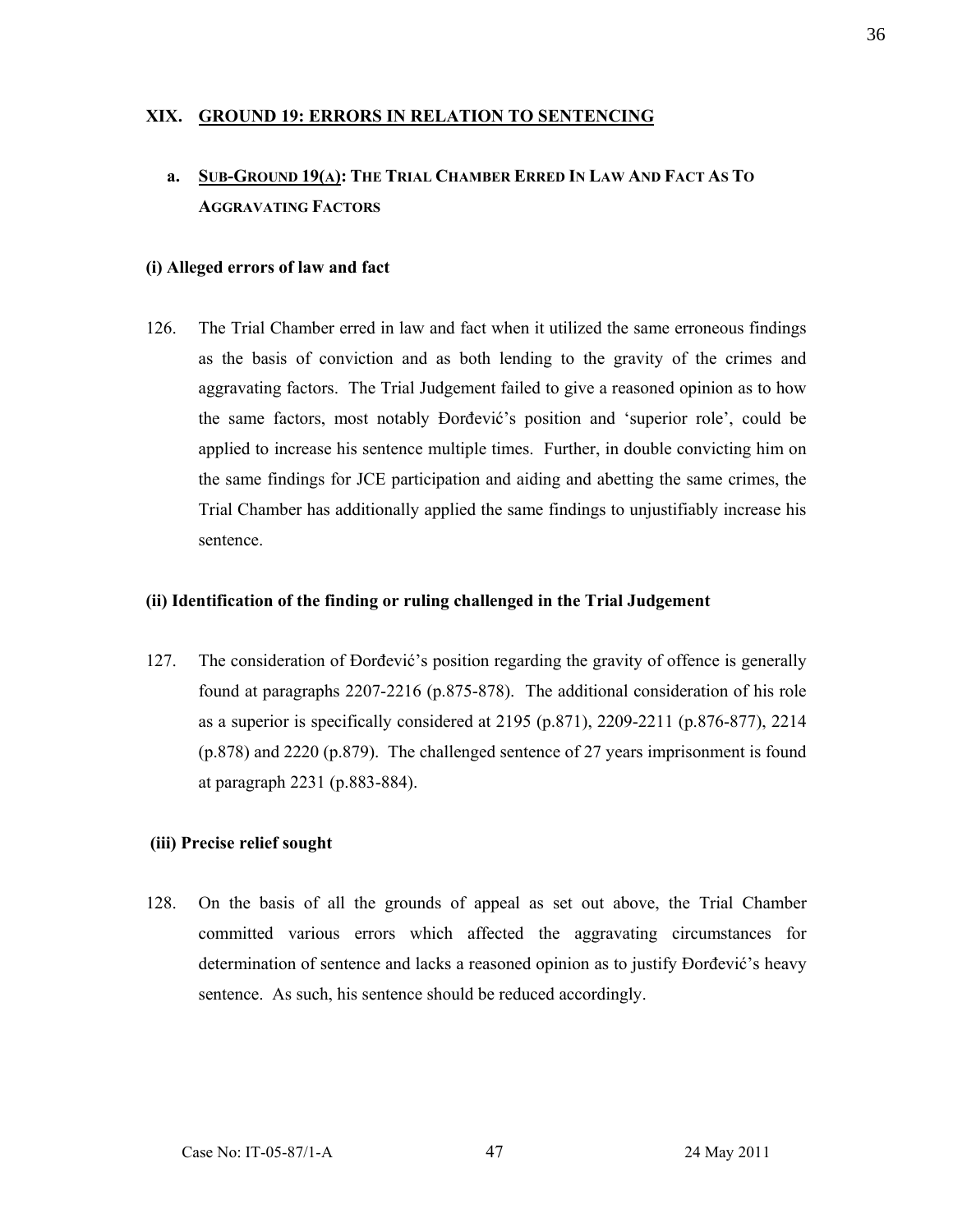# **b. SUB-GROUND 19(B): THE TRIAL CHAMBER FAILED TO CONSIDER MITIGATING FACTORS**

### **(i) Alleged errors of law and fact**

129. The Trial Chamber erred in law and fact when it failed to consider and apply the proper mitigating factors to Đorđević's sentence. The Trial Chamber failed to take consider Đorđević's willingness to testify, his willingness to participate as a witness in an ongoing war crimes trial in the region, his good behaviour in the UNDU and the courtroom. Further, the Trial Chamber failed to consider that Đorđević acted pursuant to superior orders which, while not a defence, merits mitigation in sentence.

#### **(ii) Identification of the finding or ruling challenged in the Trial Judgement**

130. The failure to consider mitigating factors impacts the Trial Chamber's assessment of sentence through paragraphs 2203-2228 (p.874-882). The sole paragraph that addresses any mitigation taken into consideration is 2224 (p.880). The challenged sentence of 27 years imprisonment is found at paragraph 2231 (p.883-884).

### **(iii) Precise relief sought**

- 131. The Trial Chamber failed to properly consider mitigating circumstances in the determination of sentence. As such, his sentence should be reduced accordingly.
	- **c. SUB-GROUND 19(C): THE TRIAL CHAMBER ERRED IN RELATION TO THE SENTENCING PRACTICES OF THE ICTY**

#### **(i) Alleged errors of law and fact**

132. The Trial Chamber "took into consideration" the decisions on sentence in *Milutinović et al.* and increased Đorđević's sentence to 27 years on the basis that his role was "more significant" than the accused in that case such that he deserved a "more severe" sentence. No reasoning was given to support such a conclusion. The Trial Chamber did not fully consider or adjudicate upon the role of others. Unlike Lukić, Šainović

Case No: IT-05-87/1-A 48 24 May 2011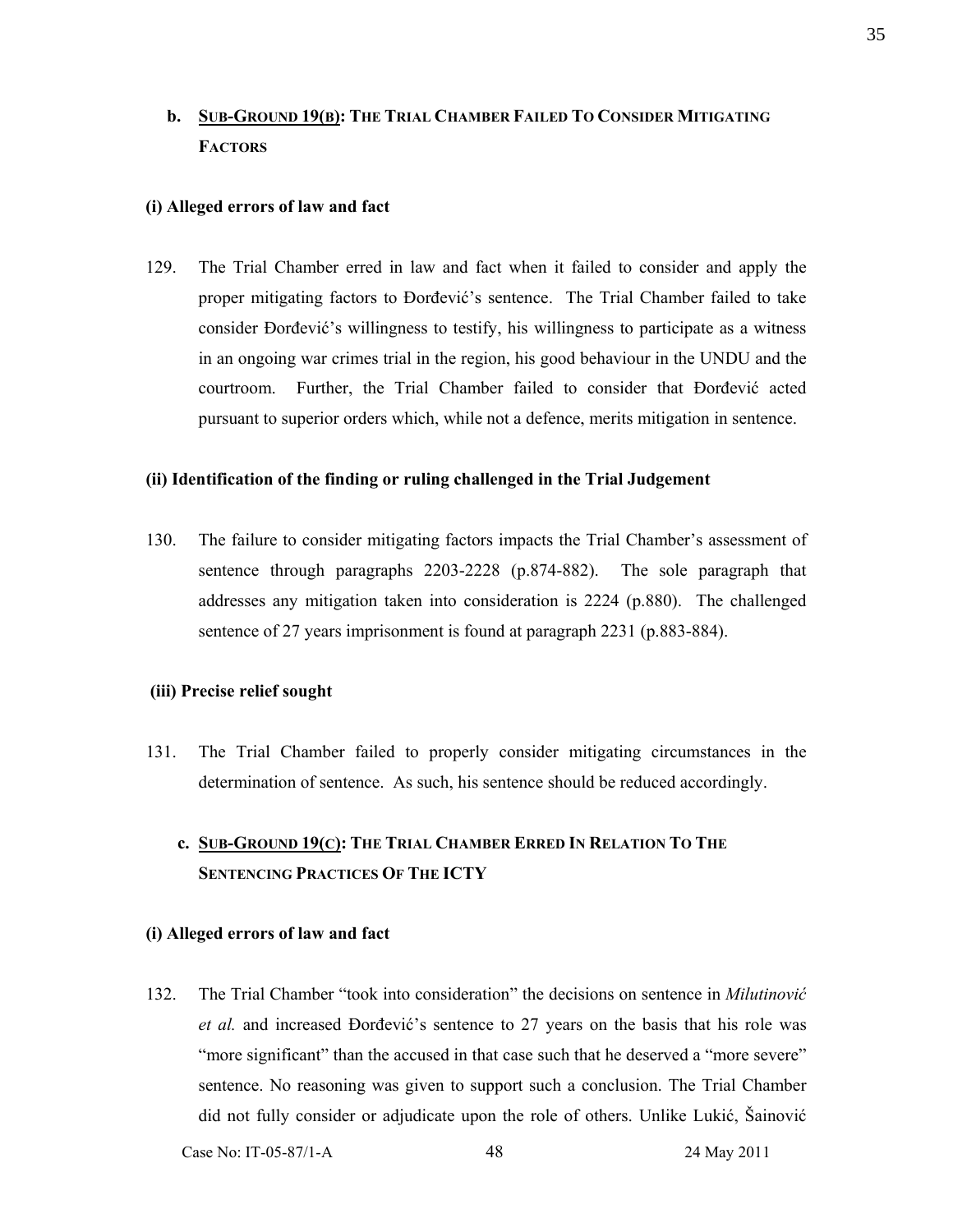and Pavković, Đorđević was not in Kosovo. Even if the Trial Chamber's findings are not disturbed on appeal, Đorđević's role was peripheral compared to others. On no basis could Đorđević's role in events in Kosovo be said to have been more significant than Lukić, Šainović and Pavković. No reasonable Trial Chamber would impose a greater sentence than given to those individuals.

133. Further, the Trial Chamber did not take into account the general sentencing practices of the ICTY or sentences meted out for similar crimes in international criminal law. Compared to other cases, Đorđević's sentence is excessive.

### **(ii) Identification of the finding or ruling challenged in the Trial Judgement**

- 134. The comparison with the accused in *Milutinović et al.* is at paragraph 2227 (p.882) and general reference to other members of the JCE are outlined in sentencing at paragraphs 2210-2211 (p.876-877).
- 135. There is no comparison as to the general sentencing practices at the ICTY and in international criminal law, though a reference to this practice is found at paragraphs 2204-2206 (p.874-875).
- 136. The challenged sentence of 27 years imprisonment is found at paragraph 2231 (p.883- 884).

#### **(iii) Precise relief sought**

137. As the Trial Chamber failed to consider the sentencing practices of the ICTY, on proper analysis, Đorđević's sentence should be reduced accordingly.

# **d. SUB-GROUND 19(D): THE TRIAL CHAMBER ERRED AS TO THE SENTENCING PRACTICES OF THE FRY**

#### **(i) Alleged errors of law and fact**

Case No: IT-05-87/1-A 49 49 24 May 2011 138. In the Trial Chamber's sentencing analysis, it failed to properly consider the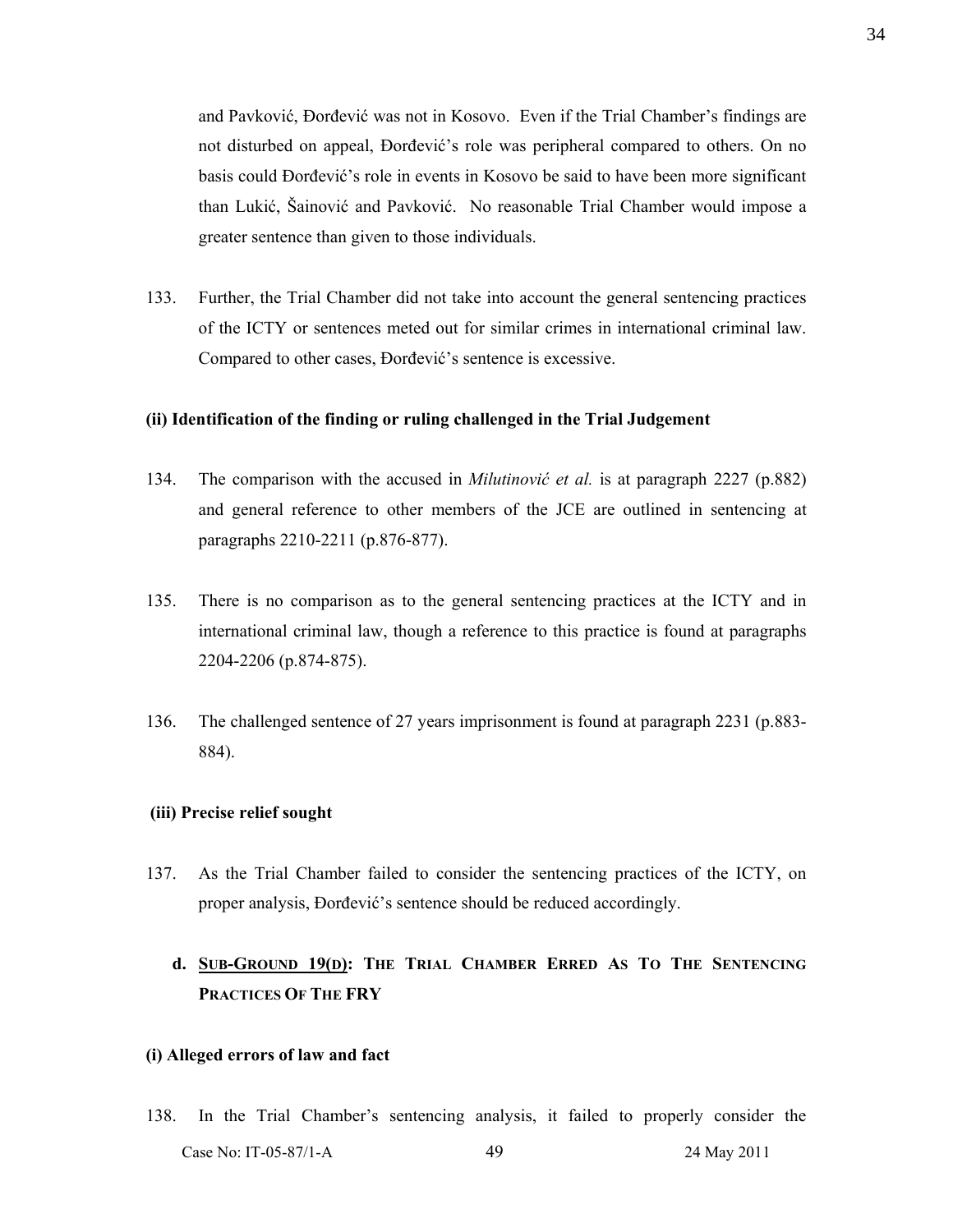sentencing practices of the former Yugoslavia in consonance with the laws and respective punishments for crimes as they existed in the FRY during the time period of the crimes of the Indictment. The Trial Chamber erred by quoting the wrong codes and further failed to give proper merit to these considerations in its overall sentence.

### **(ii) Identification of the finding or ruling challenged in the Trial Judgement**

139. The analysis of the general practice in the former Yugoslavia is found at paragraphs 2225-2226 (p.880-882). The challenged sentence of 27 years imprisonment is found at paragraph 2231 (p.883-884).

### **(iii) Precise relief sought**

140. As the Trial Chamber failed to accurately articulate or consider the sentencing practices of the former Yugoslavia, Đorđević's sentence should be reduced accordingly.